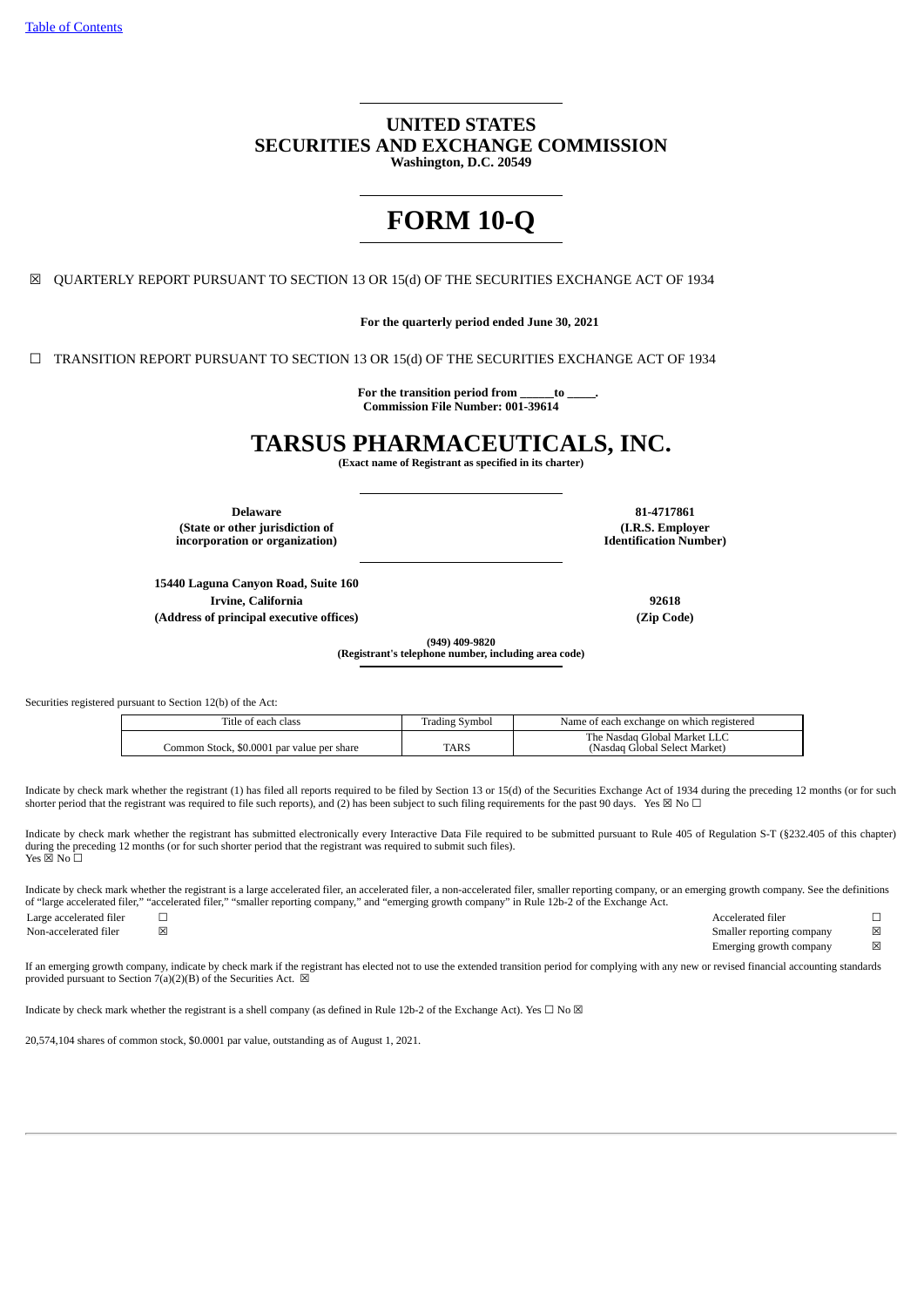# **TABLE OF CONTENTS**

<span id="page-1-0"></span>

| Part I - Financial Information                                                                       |    |
|------------------------------------------------------------------------------------------------------|----|
| Item 1. Financial Statements (Unaudited)                                                             |    |
| <u>Item 2. Management's Discussion and Analysis of Financial Condition and Results of Operations</u> | 23 |
| Item 3. Quantitative and Qualitative Disclosures About Market Risk                                   | 34 |
| Item 4. Controls and Procedures                                                                      | 34 |
| Part II - Other Information                                                                          | 36 |
| Item 1. Legal Proceedings                                                                            | 36 |
| Item 1A. Risk Factors                                                                                | 36 |
| Item 2. Unregistered Sales of Equity Securities and Use of Proceeds                                  | 36 |
| Item 3. Defaults Upon Senior Securities                                                              | 36 |
| <b>Item 4. Mine Safety Disclosures</b>                                                               | 36 |
| Item 5. Other Information                                                                            | 36 |
| Item 6. Exhibits                                                                                     | 37 |
| <b>Signatures</b>                                                                                    | 38 |
|                                                                                                      |    |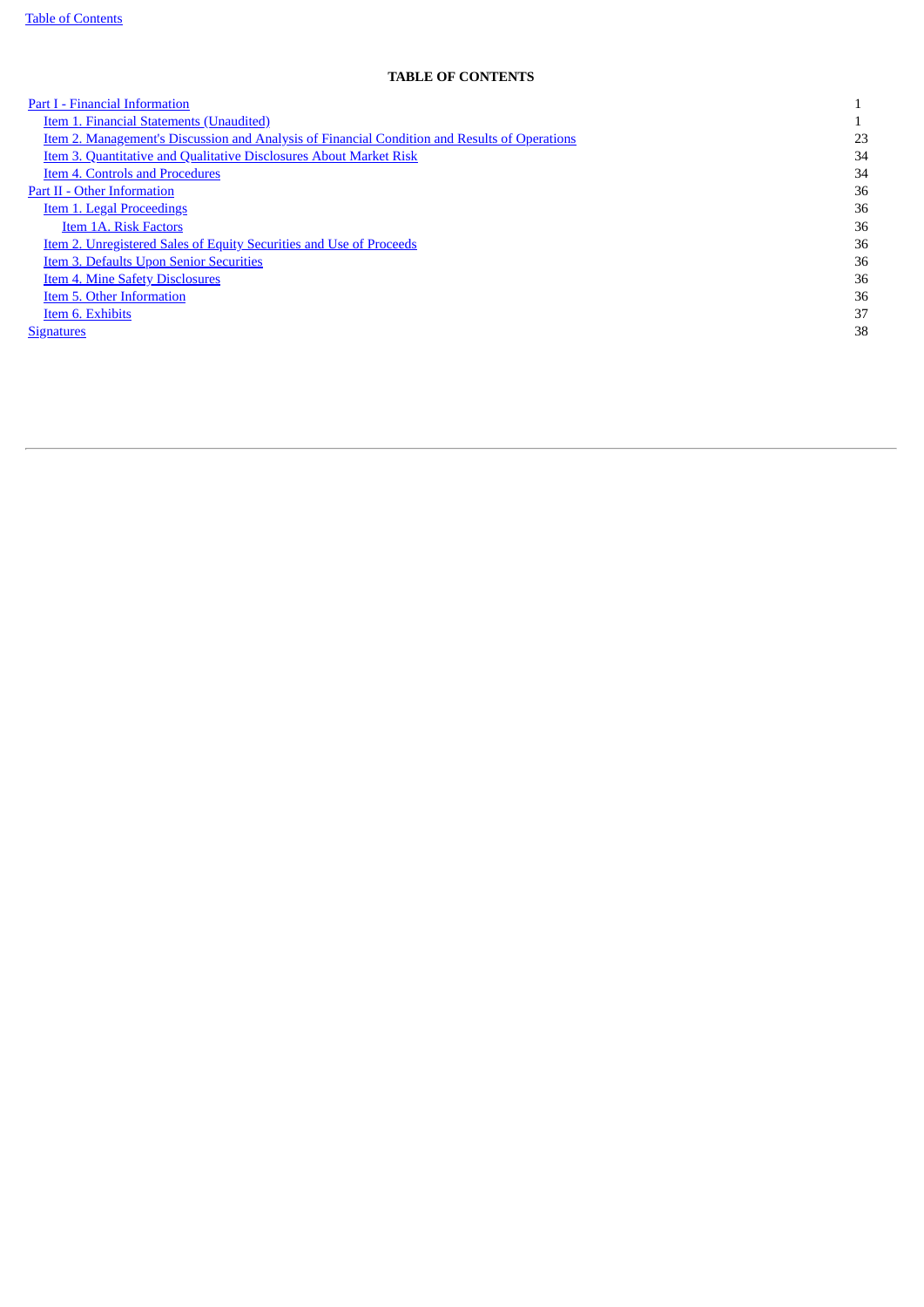# **PART I—FINANCIAL INFORMATION**

# <span id="page-2-0"></span>**Item I. Financial Statements (Unaudited)**

# **TARSUS PHARMACEUTICALS, INC. INDEX TO THE FINANCIAL STATEMENTS**

**[Condensed](#page-2-1) Balance Sheets** F-2

<span id="page-2-1"></span>Condensed Statements of Operations and [Comprehensive](#page-3-0) Income (Loss) F-3 Condensed Statements of Preferred Stock and [Stockholders'](#page-4-0) Equity (Deficit) F-4 **[Condensed](#page-5-0) Statements of Cash Flows** F-5<br>
Notes to Condensed Financial Statements<br>
F-6 Notes to [Condensed](#page-6-0) Financial Statements

**Pages**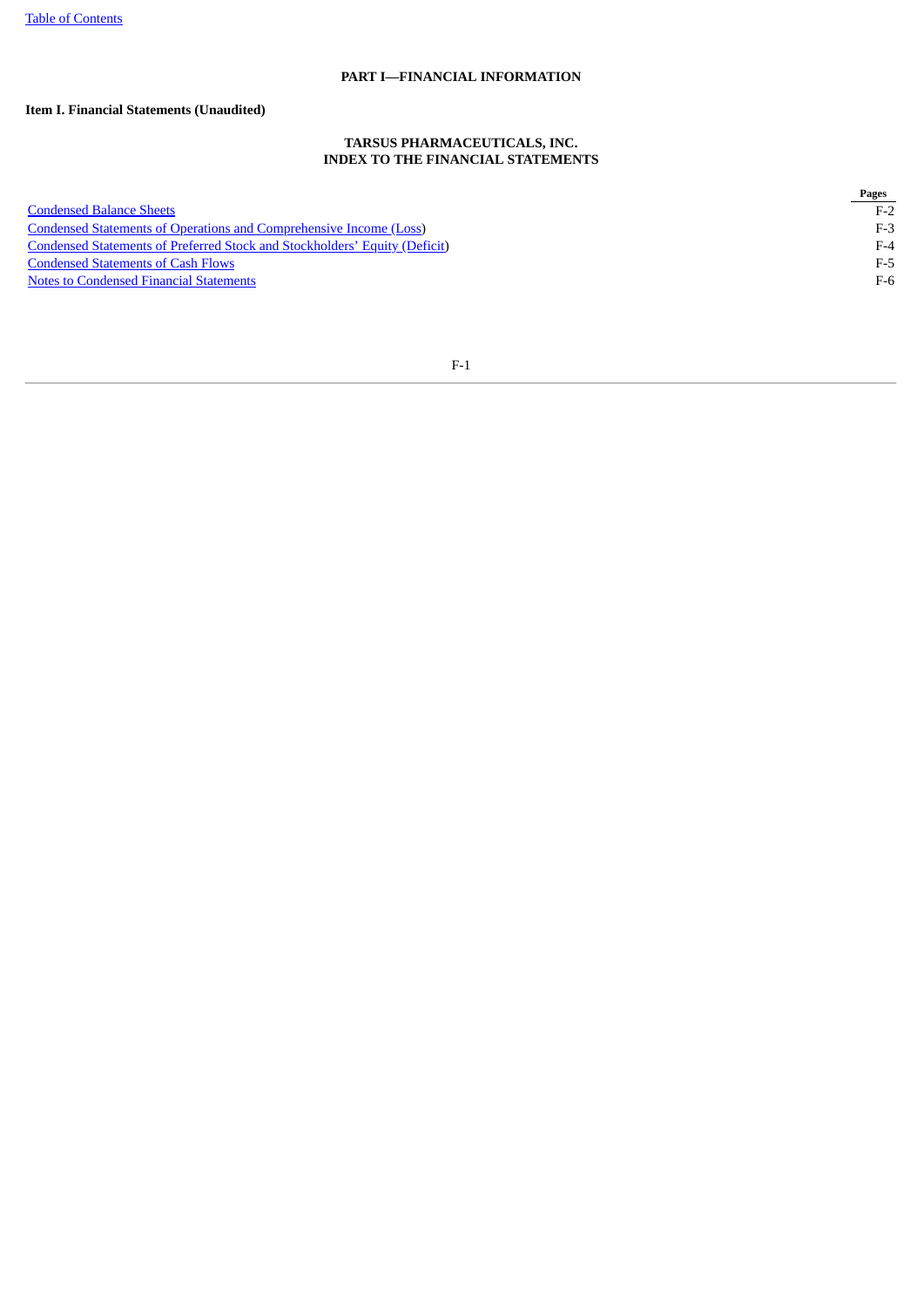# **CONDENSED BALANCE SHEETS**

# **(In thousands, except share and par value amounts)**

|                                                                                                                                                                                                                                                                                                                                             |    | June 30, 2021  |              | <b>December 31, 2020</b> |
|---------------------------------------------------------------------------------------------------------------------------------------------------------------------------------------------------------------------------------------------------------------------------------------------------------------------------------------------|----|----------------|--------------|--------------------------|
|                                                                                                                                                                                                                                                                                                                                             |    | (unaudited)    |              |                          |
| <b>ASSETS</b>                                                                                                                                                                                                                                                                                                                               |    |                |              |                          |
| <b>Current assets:</b>                                                                                                                                                                                                                                                                                                                      |    |                |              |                          |
| Cash and cash equivalents                                                                                                                                                                                                                                                                                                                   | \$ | 176,735        | - \$         | 168,129                  |
| Restricted cash                                                                                                                                                                                                                                                                                                                             |    |                |              | 20                       |
| Accounts receivable                                                                                                                                                                                                                                                                                                                         |    | 20,000         |              |                          |
| Other receivables                                                                                                                                                                                                                                                                                                                           |    | 157            |              | 20                       |
| Prepaid expenses and other current assets                                                                                                                                                                                                                                                                                                   |    | 4,012          |              | 2,486                    |
| Total current assets                                                                                                                                                                                                                                                                                                                        |    | 200,904        |              | 170,655                  |
| Property and equipment, net of accumulated depreciation                                                                                                                                                                                                                                                                                     |    | 481            |              | 548                      |
| Operating lease right-of-use asset                                                                                                                                                                                                                                                                                                          |    | 540            |              | 688                      |
| Other assets                                                                                                                                                                                                                                                                                                                                |    | 1,525          |              | 81                       |
| <b>Total assets</b>                                                                                                                                                                                                                                                                                                                         | \$ | 203,450        | \$           | 171,972                  |
| LIABILITIES, PREFERRED STOCK AND STOCKHOLDERS' EQUITY                                                                                                                                                                                                                                                                                       |    |                |              |                          |
| <b>Current liabilities:</b>                                                                                                                                                                                                                                                                                                                 |    |                |              |                          |
| Accounts payable and other accrued liabilities                                                                                                                                                                                                                                                                                              | \$ | 8.985          | $\mathbf{s}$ | 4,347                    |
| Accrued payroll and benefits                                                                                                                                                                                                                                                                                                                |    | 1,470          |              | 1,040                    |
| Total current liabilities                                                                                                                                                                                                                                                                                                                   |    | 10,455         |              | 5,387                    |
| Other long-term liabilities                                                                                                                                                                                                                                                                                                                 |    | 524            |              | 605                      |
| <b>Total liabilities</b>                                                                                                                                                                                                                                                                                                                    |    | 10,979         |              | 5,992                    |
| <b>Commitments and contingencies (Note 9)</b>                                                                                                                                                                                                                                                                                               |    |                |              |                          |
| Stockholders' equity:                                                                                                                                                                                                                                                                                                                       |    |                |              |                          |
| Preferred stock, \$0.0001 par value; 10,000,000 authorized at June 30, 2021 and December 31, 2020; no shares issued and outstanding at<br>June 30, 2021 and December 31, 2020                                                                                                                                                               |    |                |              |                          |
| Common stock, \$0.0001 par value; 200,000,000 shares authorized; 20,704,104 shares issued and 20,573,951 outstanding, which<br>excludes 130,153 shares subject to repurchase at June 30, 2021 (unaudited); 20,502,576 shares issued and 20,323,301 outstanding,<br>which excludes 179,375 shares subject to repurchase at December 31, 2020 |    | $\overline{4}$ |              | 4                        |
| Additional paid-in capital                                                                                                                                                                                                                                                                                                                  |    | 208,591        |              | 198,821                  |
| <b>Accumulated deficit</b>                                                                                                                                                                                                                                                                                                                  |    | (16, 124)      |              | (32, 845)                |
| Total stockholders' equity                                                                                                                                                                                                                                                                                                                  |    | 192,471        |              | 165,980                  |
| Total liabilities, preferred stock and stockholders' equity                                                                                                                                                                                                                                                                                 | S. | 203,450        | \$           | 171,972                  |
|                                                                                                                                                                                                                                                                                                                                             |    |                |              |                          |

<span id="page-3-0"></span>See accompanying notes to these unaudited condensed financial statements.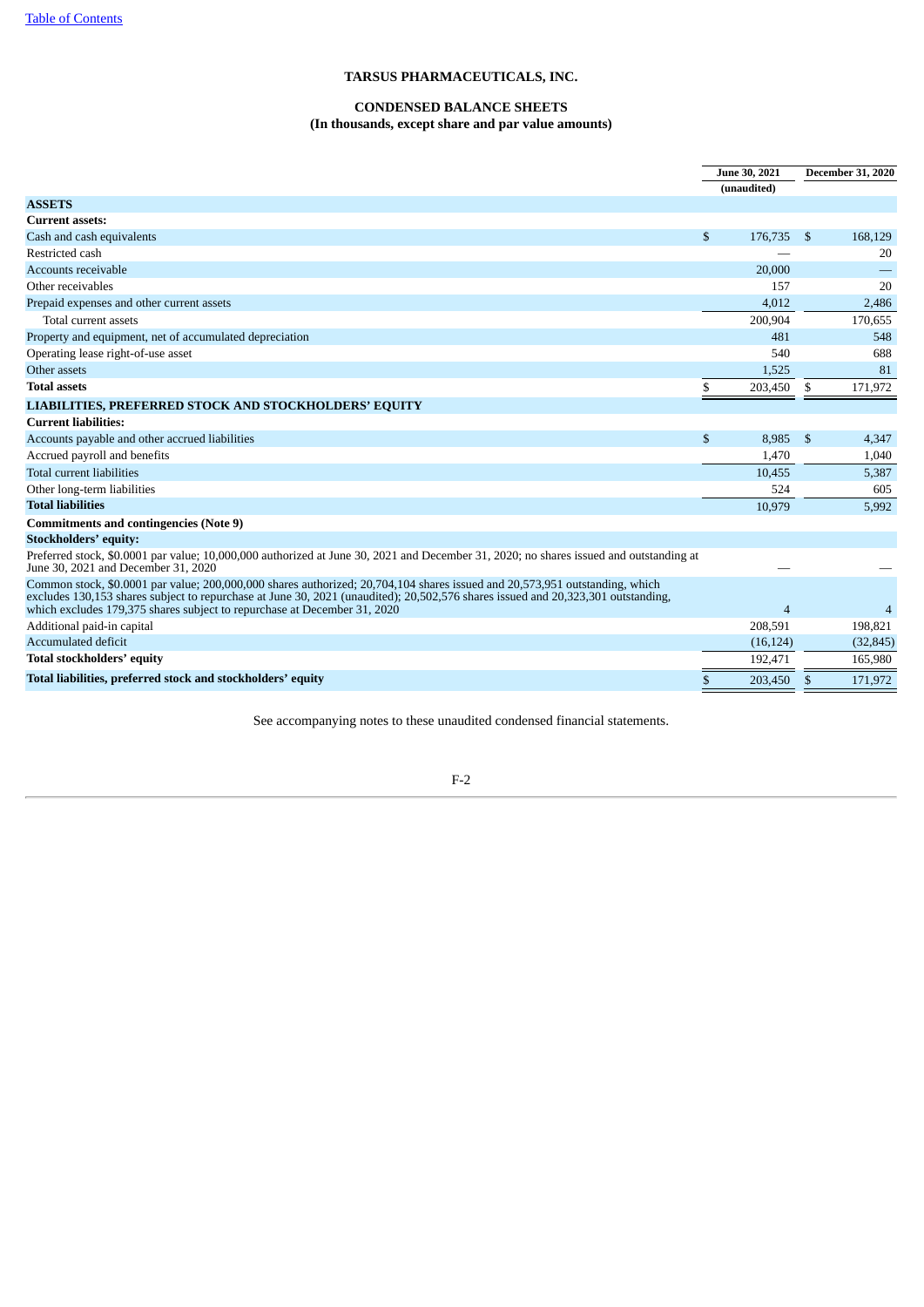# **CONDENSED STATEMENTS OF OPERATIONS AND COMPREHENSIVE INCOME (LOSS)**

**(Unaudited)**

|  | (In thousands, except share and per share amounts) |  |  |  |  |
|--|----------------------------------------------------|--|--|--|--|
|  |                                                    |  |  |  |  |

|                                                                              | <b>Three Months Ended</b><br><b>Six Months Ended</b><br><b>June 30.</b><br><b>June 30.</b> |                |           |    |            |    |           |  |
|------------------------------------------------------------------------------|--------------------------------------------------------------------------------------------|----------------|-----------|----|------------|----|-----------|--|
|                                                                              | 2021                                                                                       |                | 2020      |    | 2021       |    | 2020      |  |
| <b>Revenues:</b>                                                             |                                                                                            |                |           |    |            |    |           |  |
| License fees                                                                 | \$<br>19,048                                                                               | Ŝ.             |           | \$ | 52,359     | \$ |           |  |
| Collaboration revenue                                                        | 2,969                                                                                      |                |           |    | 3,090      |    |           |  |
| Total revenues                                                               | 22,017                                                                                     |                |           |    | 55,449     |    |           |  |
| <b>Operating expenses:</b>                                                   |                                                                                            |                |           |    |            |    |           |  |
| Cost of license fees and collaboration revenue                               | 737                                                                                        |                |           |    | 2,034      |    |           |  |
| Research and development                                                     | 7,204                                                                                      |                | 1,737     |    | 23,465     |    | 3,249     |  |
| General and administrative                                                   | 6,794                                                                                      |                | 1,526     |    | 11,954     |    | 2,132     |  |
| Total operating expenses                                                     | 14,735                                                                                     |                | 3,263     |    | 37,453     |    | 5,381     |  |
| Income (loss) from operations before other (expense) income and income taxes | 7,282                                                                                      |                | (3,263)   |    | 17,996     |    | (5, 381)  |  |
| Other (expense) income:                                                      |                                                                                            |                |           |    |            |    |           |  |
| Interest income (expense), net                                               | 7                                                                                          |                | 13        |    | 16         |    | 174       |  |
| Other (expense) income, net                                                  | (39)                                                                                       |                |           |    | (73)       |    |           |  |
| Change in fair value of equity warrant rights                                | (876)                                                                                      |                |           |    | (876)      |    |           |  |
| Total other (expense) income                                                 | (908)                                                                                      |                | 13        |    | (933)      |    | 174       |  |
| Provision for income taxes                                                   | (29)                                                                                       |                |           |    | (342)      |    |           |  |
| Net income (loss) and comprehensive income (loss)                            | \$<br>6,345                                                                                | \$             | (3,250)   | \$ | 16,721     | \$ | (5,207)   |  |
| Net income (loss) per share                                                  |                                                                                            |                |           |    |            |    |           |  |
| <b>Basic</b>                                                                 | \$<br>0.31                                                                                 | $\mathfrak{L}$ | (1.23)    | \$ | 0.81       | \$ | (1.96)    |  |
| Diluted                                                                      | \$<br>0.29                                                                                 |                | (1.23)    |    | 0.76       |    | (1.96)    |  |
| Weighted-average shares outstanding                                          |                                                                                            |                |           |    |            |    |           |  |
| <b>Basic</b>                                                                 | 20,555,258                                                                                 |                | 2,651,321 |    | 20,446,246 |    | 2,650,843 |  |
| Diluted                                                                      | 21,966,599                                                                                 |                | 2,651,321 |    | 21,895,304 |    | 2,650,843 |  |

<span id="page-4-0"></span>See accompanying notes to these unaudited condensed financial statements.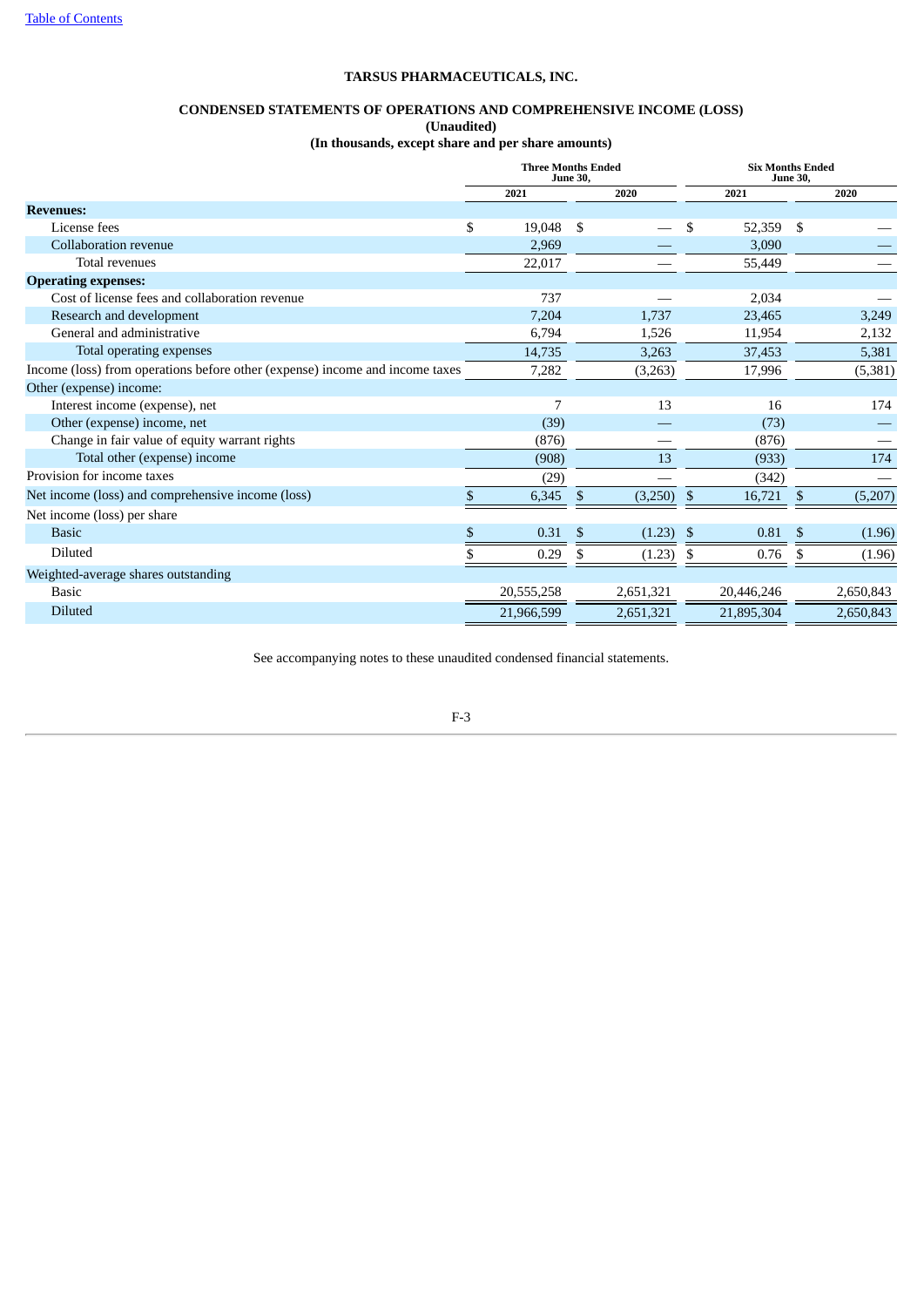# **CONDENSED STATEMENTS OF PREFERRED STOCK AND STOCKHOLDERS' EQUITY (DEFICIT) (Unaudited) (In thousands, except share data)**

|                                                                                          | <b>Preferred Stock</b> |        |        | <b>Common Stock</b> |        |   |                 | Additional | Accumulated    |           |        | Total<br>Stockholders' |
|------------------------------------------------------------------------------------------|------------------------|--------|--------|---------------------|--------|---|-----------------|------------|----------------|-----------|--------|------------------------|
|                                                                                          | Shares                 | Amount |        | Shares              | Amount |   | Paid-In Capital |            | <b>Deficit</b> |           | Equity |                        |
| <b>Balance as of December 31, 2020</b>                                                   |                        |        |        | 20,323,201          |        |   |                 | 198,821    |                | (32, 845) |        | 165,980                |
| Net income                                                                               |                        |        |        |                     |        |   |                 |            |                | 10,376    |        | 10,376                 |
| Recognition of stock-based compensation expense                                          |                        |        |        |                     |        |   |                 | 1.363      |                |           |        | 1,363                  |
| Exercise of vested stock options                                                         |                        |        | $-$    | 13,773              |        |   |                 | 19         |                |           |        | 19                     |
| Shares issued as consideration for in-license rights                                     |                        |        |        | 187,500             |        |   |                 | 5,494      |                |           |        | 5,494                  |
| Balance as of March 31, 2021                                                             | --                     |        | —      | 20,524,474          |        |   |                 | 205.697    |                | (22, 469) |        | 183,232                |
| Net income                                                                               |                        |        | $\sim$ |                     |        |   |                 |            |                | 6,345     |        | 6,345                  |
| Recognition of stock-based compensation expense                                          |                        |        |        |                     |        |   |                 | 2,794      |                |           |        | 2,794                  |
| Lapse of repurchase rights related to common stock issued pursuant to early<br>exercises |                        |        |        | 49.222              |        |   |                 | 99         |                |           |        | 99                     |
| Exercise of vested stock options                                                         |                        |        |        | 255                 |        |   |                 |            |                |           |        |                        |
| Balance as of June 30, 2021                                                              |                        |        |        | 20,573,951          |        | 4 |                 | 208,591    |                | (16, 124) |        | 192,471                |

|                                                                                          | <b>Preferred Stock</b> |        | <b>Common Stock</b> |        |  | <b>Additional</b><br>Paid-In Capital |  | Accumulated | <b>Total</b><br>Stockholders' |
|------------------------------------------------------------------------------------------|------------------------|--------|---------------------|--------|--|--------------------------------------|--|-------------|-------------------------------|
|                                                                                          | Shares                 | Amount | <b>Shares</b>       | Amount |  |                                      |  | Deficit     | <b>Deficit</b>                |
| <b>Balance as of December 31, 2019</b>                                                   | 8,249,939              | 63,402 | 2,646,619           |        |  | 27                                   |  | (6,034)     | (6,005)                       |
| Net loss                                                                                 |                        | --     |                     |        |  |                                      |  | (1, 957)    | (1,957)                       |
| Recognition of stock-based compensation expense                                          |                        |        |                     |        |  |                                      |  | __          |                               |
| Lapse of repurchase rights related to common stock issued pursuant to early<br>exercises |                        |        | 4,300               |        |  |                                      |  |             |                               |
| <b>Balance as of March 31, 2020</b>                                                      | 8,249,939              | 63,402 | 2,650,919           |        |  | 31                                   |  | (7,991)     | (7,958)                       |
| Net loss                                                                                 |                        |        |                     |        |  |                                      |  | (3,250)     | (3,250)                       |
| Recognition of stock-based compensation expense                                          |                        |        |                     |        |  | 173                                  |  |             | 173                           |
| Exercise of vested stock options                                                         |                        |        |                     |        |  |                                      |  |             |                               |
| <b>Balance as of June 30, 2020</b>                                                       | 8,249,939              | 63,402 | 2,651,996           |        |  | 204<br>-96                           |  | (11,241)    | (11,035)                      |

<span id="page-5-0"></span>See accompanying notes to these unaudited condensed financial statements.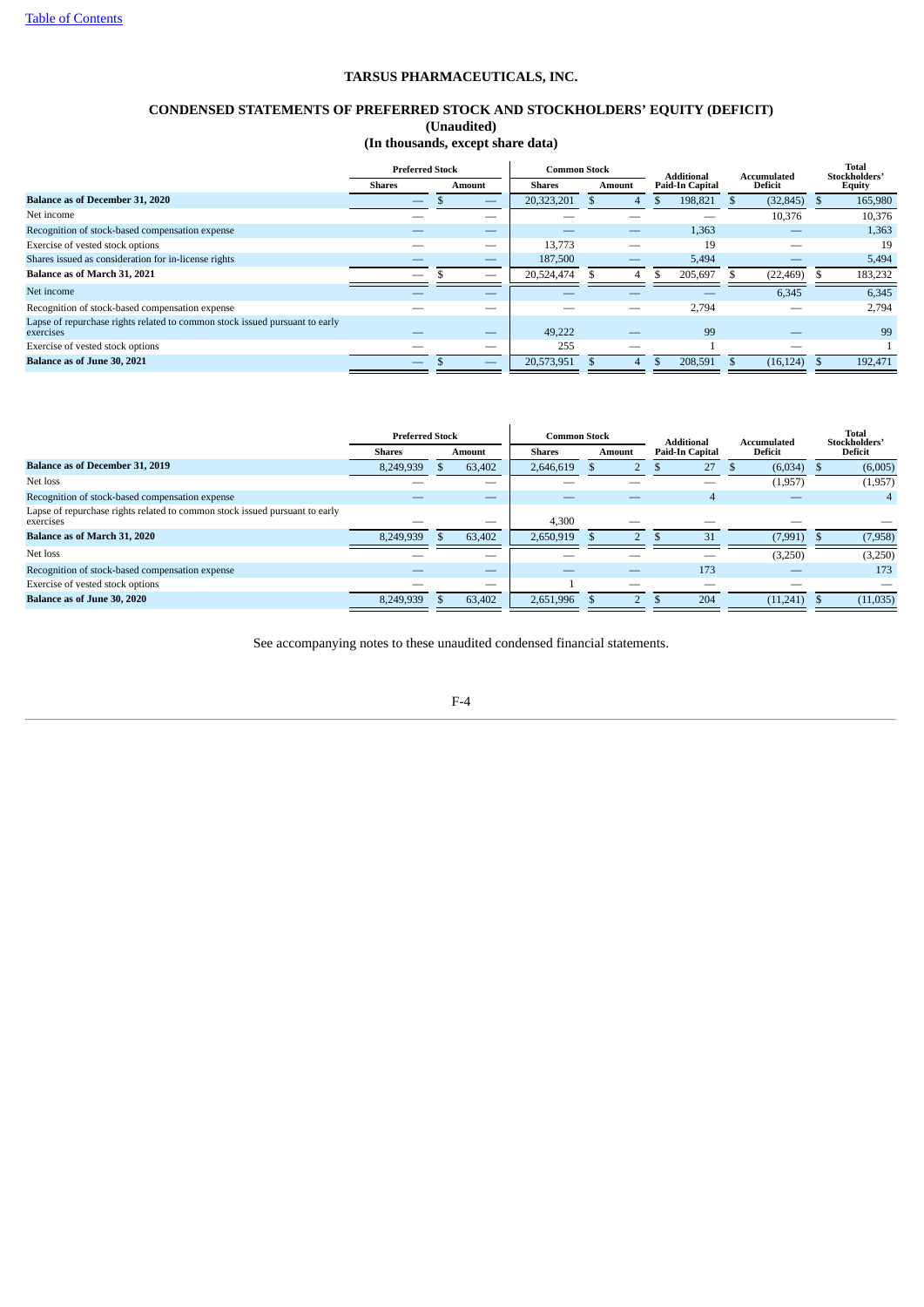# **CONDENSED STATEMENTS OF CASH FLOWS (Unaudited) (In thousands)**

|                                                                                       |                                     | <b>Six Months Ended</b><br><b>June 30.</b> |
|---------------------------------------------------------------------------------------|-------------------------------------|--------------------------------------------|
|                                                                                       | 2021                                | 2020                                       |
| <b>Cash Flows From Operating Activities:</b>                                          |                                     |                                            |
| Net income (loss)                                                                     | \$<br>16,721                        | \$<br>(5,207)                              |
| Adjustments to reconcile net income (loss) to net cash used in operating activities:  |                                     |                                            |
| Depreciation and amortization                                                         | 189                                 | 32                                         |
| Stock-based compensation                                                              | 4,157                               | 177                                        |
| Amortization of operating lease right-of-use asset                                    | 87                                  | 38                                         |
| Loss on disposal of property and equipment                                            | 70                                  | $\overline{\phantom{0}}$                   |
| Loss on lease termination                                                             | $\overline{2}$                      | $\equiv$                                   |
| Change in fair value of derivative assets                                             | 876                                 | -                                          |
| Unrealized gain from transactions denominated in a foreign currency                   | (8)                                 |                                            |
| Issuance of common stock pursuant to in-license agreement                             | 5,494                               | —                                          |
| Changes in operating assets and liabilities:                                          |                                     |                                            |
| Accounts receivable                                                                   | (20,000)                            |                                            |
| Other receivables                                                                     | (137)                               | 34                                         |
| Prepaid expenses and other current assets                                             | (1,527)                             | (1,526)                                    |
| Other non-current assets                                                              | (2,326)                             | (27)                                       |
| Accounts payable and other accrued liabilities                                        | 4,622                               | 1,953                                      |
| Accrued payroll and benefits                                                          | 430                                 | (27)                                       |
| Other long-term liabilities                                                           | 107                                 | $\qquad \qquad -$                          |
| Net cash provided by (used in) operating activities                                   | 8,757                               | (4,553)                                    |
| <b>Cash Flows From Investing Activities:</b>                                          |                                     |                                            |
| Purchases of property and equipment                                                   | (191)                               | (371)                                      |
| Cash used in investing activities                                                     | (191)                               | (371)                                      |
| <b>Cash Flows From Financing Activities:</b>                                          |                                     |                                            |
| Proceeds from issuance of Series B Preferred Stock, net of issuance costs             |                                     | (28)                                       |
| Proceeds from exercise of vested stock options                                        | 20                                  |                                            |
| Proceeds from exercise of stock options prior to vesting                              |                                     | 135                                        |
| Net cash provided by financing activities                                             | 20                                  | 107                                        |
| Net increase (decrease) in cash, cash equivalents and restricted cash                 | 8,586                               | (4, 817)                                   |
| Cash, cash equivalents, and restricted cash - beginning of year                       | 168,149                             | 57,972                                     |
| Cash, cash equivalents, and restricted cash — end of period                           | \$<br>176,735                       | $\mathfrak{S}$<br>53,155                   |
| Reconciliation of cash, cash equivalents and restricted cash                          |                                     |                                            |
| Cash and cash equivalents                                                             | $\mathbb{S}$<br>176,735             | $\mathfrak{S}$<br>53.135                   |
| Restricted cash                                                                       |                                     | 20                                         |
| Cash, cash equivalents and restricted cash                                            | $\overline{\mathcal{S}}$<br>176,735 | $\overline{\mathcal{S}}$<br>53,155         |
| <b>Supplemental Disclosures Noncash Investing and Financing Activities:</b>           |                                     |                                            |
| Operating lease right-of-use asset obtained in exchange for operating lease liability | \$                                  | \$<br>767                                  |
| Additions of property and equipment in accounts payable and other accrued liabilities | \$<br>$\equiv$                      | $\mathbb S$<br>47                          |
|                                                                                       |                                     |                                            |
| Derecognition of right-of-use asset upon lease termination                            | \$<br>(38)                          | $\mathbb{S}$                               |
| Stock issued to licensor pursuant to execution of out-license agreement               | \$<br>5,494                         | $\mathbb{S}$                               |

<span id="page-6-0"></span>See accompanying notes to these unaudited condensed financial statements.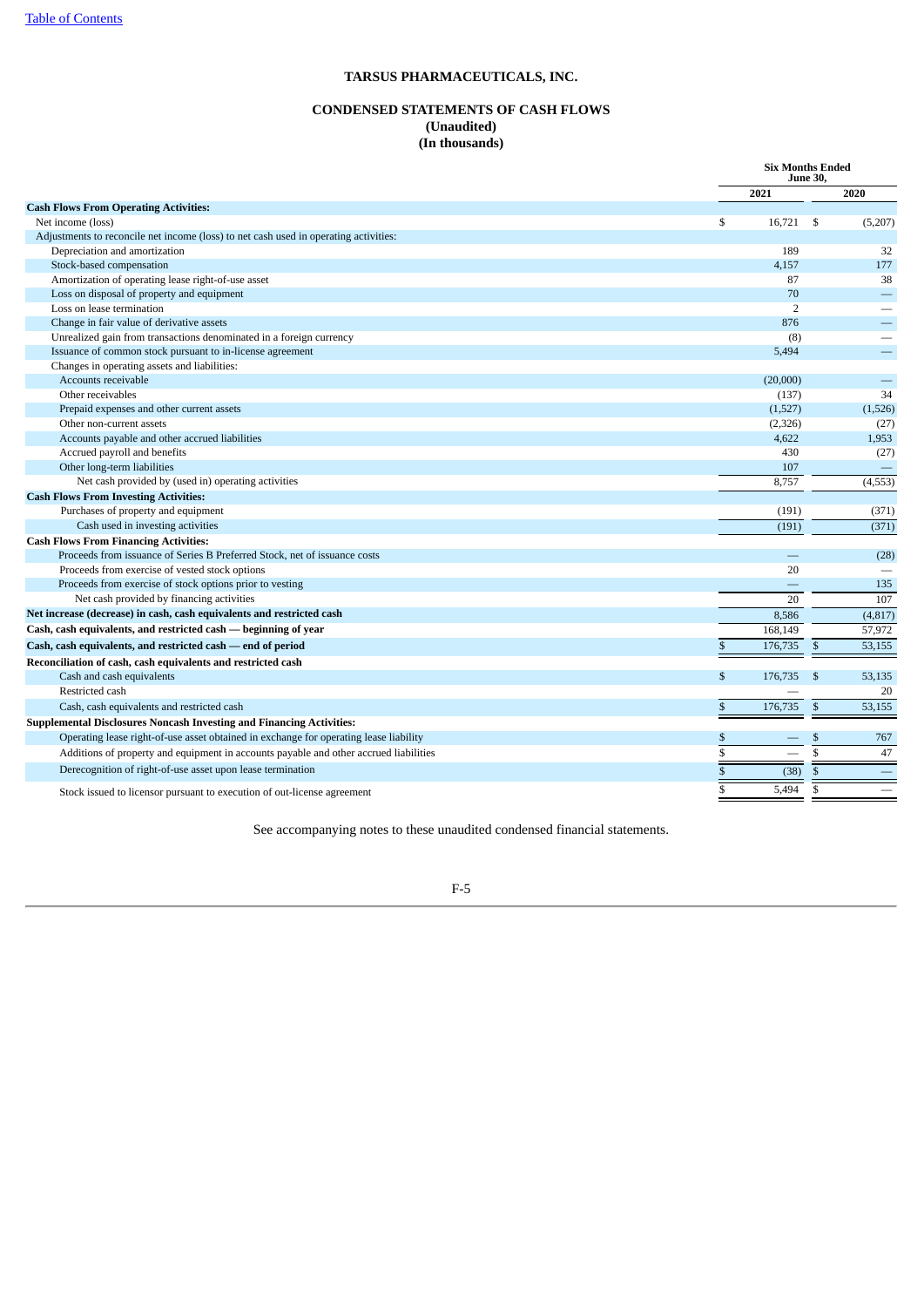# **NOTES TO THE FINANCIAL STATEMENTS (all tabular amounts presented in thousands, except share, per share, per unit, and number of years) (Unaudited)**

# **1. DESCRIPTION OF BUSINESS AND PRESENTATION OF FINANCIAL STATEMENTS**

#### *(a) Description of Business*

Tarsus Pharmaceuticals, Inc. ("Tarsus" or the "Company") is a late clinical-stage biopharmaceutical company focused on the development and commercialization of novel therapeutic candidates to address large market opportunities initially in ophthalmic conditions where there are limited treatment alternatives.

#### *(b) Reverse Stock Split and Initial Public Offering*

On October 8, 2020, the Tarsus Board of Directors approved a 1-for-7.4276 reverse stock split and a certificate of amendment was filed to amend the Company's certificate of incorporation to effect this reverse split. The par value was not adjusted as a result of the reverse stock split. All share and per share information included in the accompanying financial statements give retroactive effect to this reverse stock split for all periods presented.

On October 20, 2020, the Company completed its initial public offering ("IPO") through an underwritten sale of 6,325,000 shares of its common stock at a price of \$16.00 per share, inclusive of an additional 825,000 shares of its common stock sold upon the full exercise of the underwriters' purchase option. The aggregate net proceeds by the Company from the offering totaled \$91.7 million, after deducting underwriting discounts and commissions and other offering expenses.

Concurrent with the closing of the Company's IPO, all then-outstanding shares of its convertible preferred stock (see *Note 4*) were automatically converted into an aggregate of 11,107,018 issued shares of common stock.

# *(c) Liquidity*

The Company currently has no product sales, and since inception, has accumulated losses and negative cash flows from operations (other than consideration received from an out-licensing agreement, as discussed in *Note 9*), resulting in an accumulated deficit of \$16.1 million as of June 30, 2021 and \$32.8 million as of December 31, 2020. The Company's cash and cash equivalents were \$176.7 million and \$168.1 million as of June 30, 2021 and December 31, 2020, respectively. The Company has funded its inception-to-date operations primarily through equity capital raises and proceeds from its outlicense agreement. The Company believes that its existing capital resources will be sufficient to meet projected operating requirements beyond at least 12 months from the August 5, 2021 filing date of this Form 10-Q. Accordingly, the accompanying financial statements in this Form 10-Q have been prepared on a going concern basis, which contemplates the realization of assets and satisfaction of liabilities in the normal course of business. The financial statements do not include any adjustments relating to the recoverability and classification of recorded asset amounts or the amounts and classification of liabilities that might result from the outcome of this uncertainty.

The Company's operations currently consist of its corporate organization build-out, intellectual property licensing activities, and conducting preclinical and clinical studies. The Company faces the clinical, business, and liquidity risks that are typically associated with early-stage biotechnology companies; it must complete expensive research and development activities, achieve research and development outcomes that are inherently uncertain, recruit and retain skilled personnel (including executive management), and build and defend its intellectual property rights.

Management expects to continue to incur additional substantial losses in the foreseeable future as a result of the Company's research and development activities and other operating expenses. The Company will be required to raise additional capital to fund its future operations, however, no assurance can be given as to whether financing will be available on terms acceptable to the Company, if at all. If the Company raises additional funds by issuing equity securities, its stockholders may experience dilution. Any future debt financing into which the Company enters may impose additional covenants that restrict operations, including limitations on its ability to incur liens or additional debt, pay dividends, repurchase common stock, make certain investments, or engage in certain merger, consolidation or asset sale transactions. Any debt financing or additional equity raise may contain terms that are not favorable to the Company or its stockholders. The Company's potential inability to raise capital when needed could have a negative impact on its financial condition and ability to pursue planned business strategies. If the Company is unable to raise additional funds as required, it may need to delay, reduce, or terminate some or all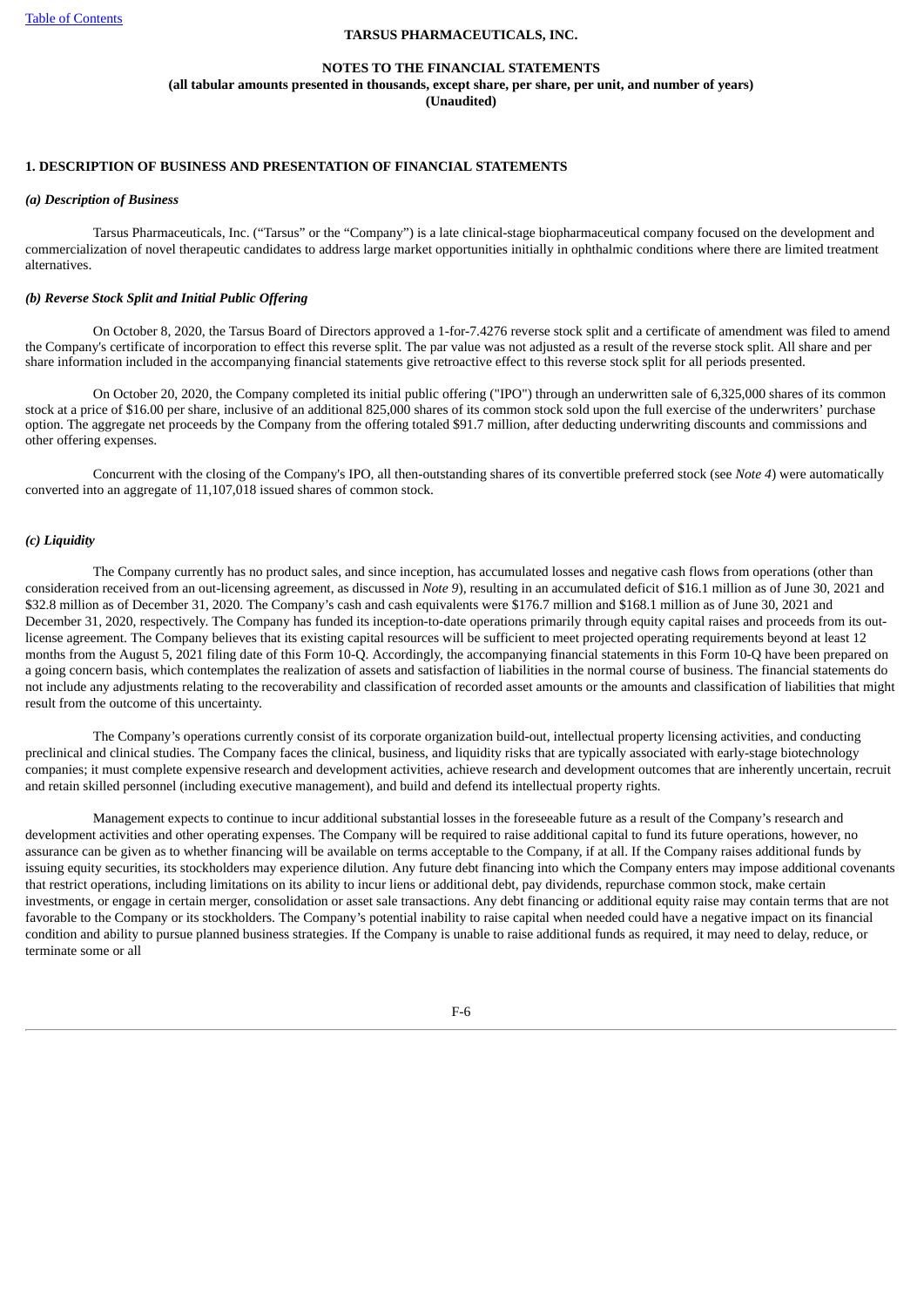# **NOTES TO THE FINANCIAL STATEMENTS (all tabular amounts presented in thousands, except share, per share, per unit, and number of years) (Unaudited)**

its development programs and clinical trials. The Company may also be required to sell or license its rights to product candidates in certain territories or indications that it would otherwise prefer to develop and commercialize on its own. If the Company is required to enter into collaborations and other arrangements to address its liquidity needs, it may have to give up certain rights that limit its ability to develop and commercialize product candidates or may have other terms that are not favorable to the Company or its stockholders, which could materially and adversely affect its business and financial prospects. These factors may adversely impact the Company's ability to achieve its business objectives and would likely have an adverse effect on its future business prospects, or even its ability to remain a going concern.

# *(d) Operating Segment*

To date, the Company has operated and managed its business and financial information on an aggregate basis for the purposes of evaluating financial performance and the allocation of capital and personnel resources. Accordingly, the Company's management determined that it operates in one reportable operating segment. This single segment is focused exclusively on developing pharmaceutical products for eventual commercialization.

#### *(e) Emerging Growth Company Status*

The Company is an emerging growth company, as defined in the Jumpstart Our Business Startups Act of 2012 (the "JOBS Act"). Under the JOBS Act, emerging growth companies can delay adopting new or revised accounting standards issued subsequent to the enactment of the JOBS Act until such time as those standards apply to private companies. The Company has irrevocably elected to not take this exemption and, as a result, will adopt new or revised accounting standards on the relevant effective dates on which adoption of such standards is required for other public companies that are not emerging growth companies.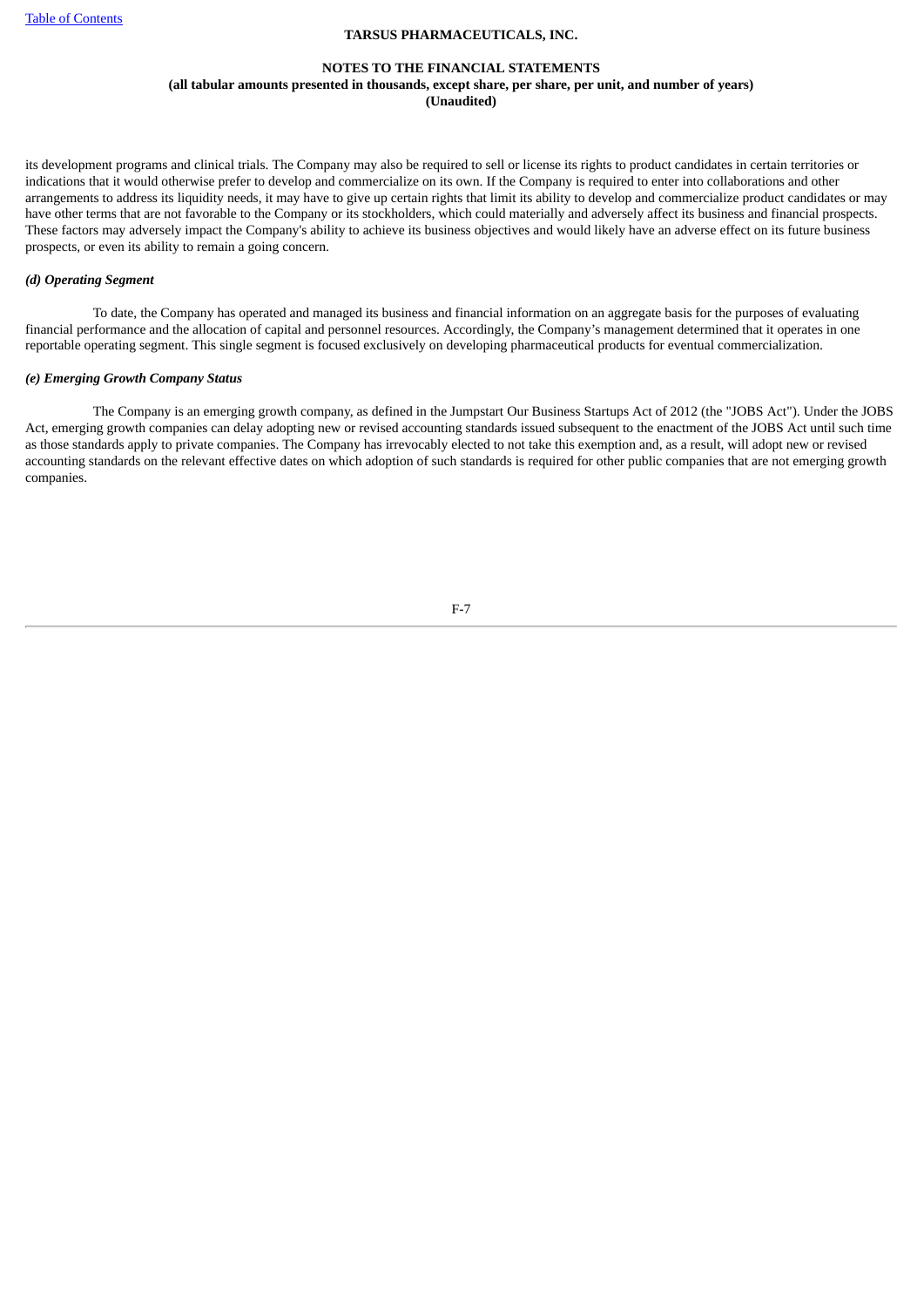# **NOTES TO THE FINANCIAL STATEMENTS (all tabular amounts presented in thousands, except share, per share, per unit, and number of years) (Unaudited)**

# **2. SUMMARY OF SIGNIFICANT ACCOUNTING POLICIES AND USE OF ESTIMATES**

### *(i) Basis of Presentation*

The Company's condensed financial statements have been prepared in conformity with accounting principles generally accepted in the United States ("GAAP") for interim financial information and pursuant to Form 10-Q and *Article 10 of Regulation S-X* of the Securities and Exchange Commission ("SEC"). Accordingly, the accompanying condensed financial statements do not include all of the information and footnotes required by GAAP for complete financial statements.

The interim condensed balance sheet as of June 30, 2021, and the interim condensed statements of operations and comprehensive income (loss), changes in preferred stock and stockholders' equity and cash flows for the three and six months ended June 30, 2021 and 2020 are unaudited. These unaudited interim financial statements have been prepared on the same basis as the Company's annual financial statements and, in the opinion of management, reflect all adjustments, which consist of only normal and recurring adjustments for the fair presentation of its financial information.

The financial data and other information disclosed in these notes related to the three and six-month periods are also unaudited. The condensed balance sheet as of December 31, 2020 has been derived from the audited financial statements at that date but does not include all information and footnotes required by GAAP for annual financial statements. The condensed interim operating results for three and six months ended June 30, 2021 are not necessarily indicative of results to be expected for the year ending December 31, 2021 or any other interim or annual period.

The accompanying interim unaudited condensed financial statements should be read in conjunction with the audited financial statements and the related notes thereto for the year ended December 31, 2020 in the Company's Annual Report on Form 10-K ("Annual Report") for the fiscal year ended December 31, 2020, as filed with the SEC on March 31, 2021.

The preparation of financial statements in conformity with GAAP and with the rules and regulations of the SEC requires management to make informed estimates and assumptions that affect the amounts reported in these financial statements and accompanying notes. These amounts may materially differ from the amounts ultimately realized and reported due to the inherent uncertainty of any estimate or assumption.

On an on-going basis, management evaluates its most critical estimates and assumptions, including those related to the (i) fair value of equitybased awards and periodic recognition of stock-based compensation, (ii) the realization of income tax assets and estimates of tax liabilities, and (iii) expense accruals related to research and development activities, including clinical trials. The accounting policies and estimates that most significantly impact the presented amounts within the accompanying condensed financial statements are further described below:

#### *(ii) Cash and Cash Equivalents*

Cash and cash equivalents consist of bank deposits and highly liquid investments, including money market fund accounts, with original maturities of three months or less from the purchase date.

# *(iii) Restricted Cash*

Restricted cash represents cash held as collateral for the Company's corporate credit card program. Any cash that is legally or contractually restricted from immediate use is classified as restricted cash.

# *(iv) Concentration of Credit Risk and Other Risks and Uncertainties*

Financial instruments that potentially subject the Company to significant concentrations of credit risk consist primarily of cash and cash equivalents in deposits at financial institutions that exceed federally insured limits.

In March 2020, the World Health Organization declared a pandemic related to the global novel coronavirus disease 2019 ("COVID-19") outbreak. To date, the Company's operations have not been significantly impacted by the COVID-19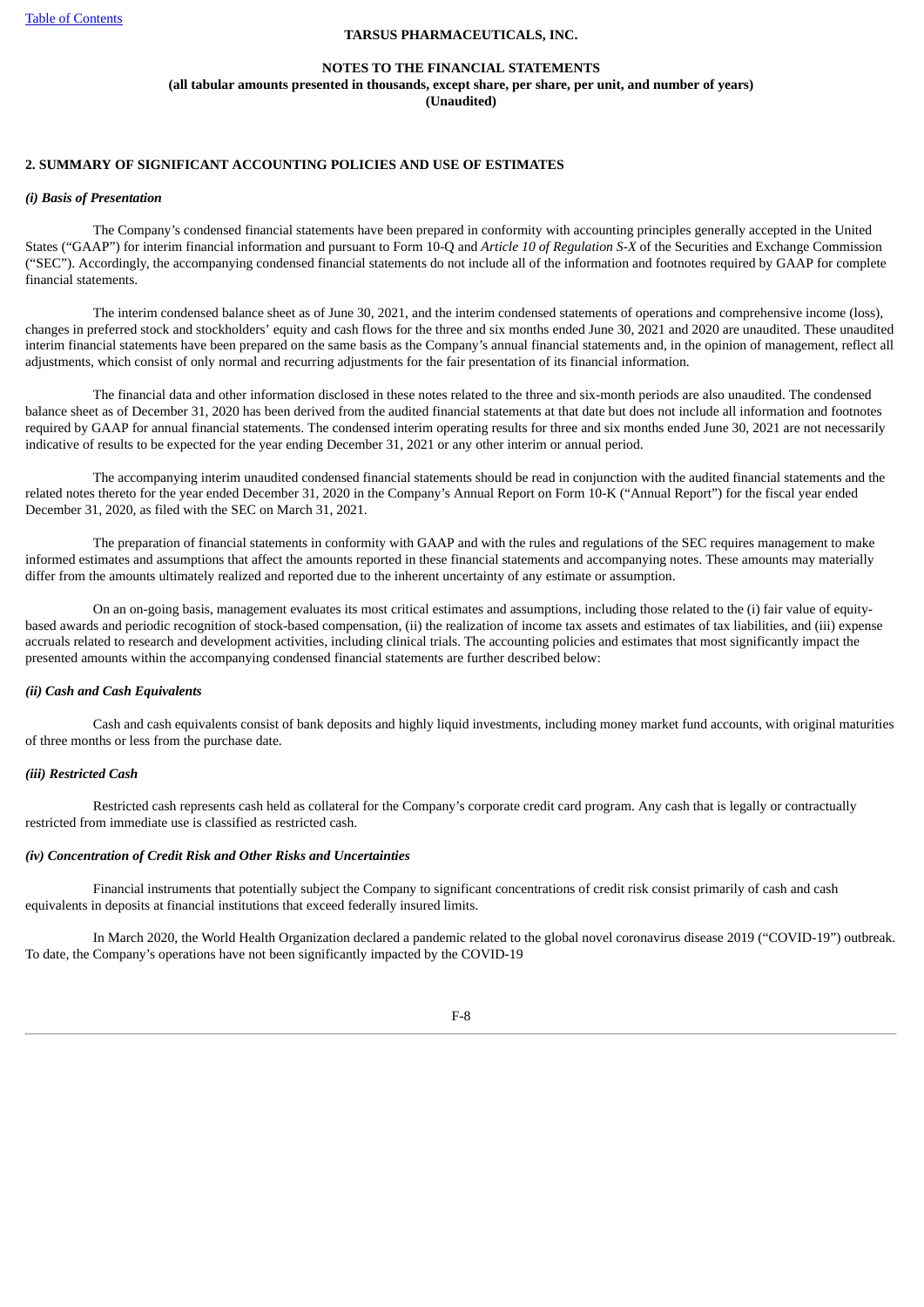## **NOTES TO THE FINANCIAL STATEMENTS (all tabular amounts presented in thousands, except share, per share, per unit, and number of years) (Unaudited)**

pandemic, though the Company continues to monitor the potential impact COVID-19 may have on its ongoing and planned clinical trials. However, the Company cannot at this time predict the specific extent, duration, or full impact that the COVID-19 outbreak may have on these activities or its financial condition.

The Company's results of operations involve numerous risks and uncertainties. Factors that could adversely impact the Company's operating results and business objectives include, but are not limited to, (1) uncertainty of results of clinical trials, (2) uncertainty of regulatory approval of the Company's potential product candidates, including TP-03 for ophthalmic conditions, TP-04 for treatment of skin conditions and TP-05 for prophylaxis of Lyme and community malaria reduction, (3) uncertainty of market acceptance of its product candidates, (4) competition from substitute products and other companies, (5) securing and protecting proprietary technology and strategic relationships, and (6) and dependence on key individuals and sole source suppliers.

The Company's product candidates require approvals from the U.S. Food and Drug Administration ("FDA") and comparable foreign regulatory agencies prior to commercial sales in their respective jurisdictions. There can be no assurance that any product candidates will receive these necessary approvals. If the Company is denied approval, approval is delayed, or is unable to maintain approval for any product candidate, it could have a materially adverse impact on the Company's business.

#### *(v) Property and Equipment*

Property and equipment is stated at historical cost and is depreciated on a straight-line basis over an estimated useful life that corresponds with its designated asset category. Leasehold improvements are amortized on a straight-line basis over the shorter of the remaining lease term or the estimated useful lives of related improvements. The Company evaluates the recoverability of "long-lived assets" (which includes property and equipment) whenever events or changes in circumstances in the business indicate that the asset's carrying amount may not be recoverable. Recoverability of these assets is measured by a comparison of the carrying amounts to the sum of the future undiscounted cash flows the assets are expected to generate over the remaining useful lives of the assets. If a long-lived asset fails a recoverability test, the Company measures the amount by which the carrying value of the asset exceeds its fair value. Other than the right-of-use ("ROU") asset impairment discussed in *Note 8*, there were no events or changes in business circumstances during the three and six months ended June 30, 2021 or year ended December 31, 2020 that indicated the carrying amounts of any long-lived assets were not fully recoverable.

#### *(vi) Revenue Recognition for Out-License Arrangements*

#### *Overview*

The Company currently has one out-license arrangement that allows the licensee to market the Company's TP-03 product (representing "functional intellectual property") in certain territories for a certain field of use and for a stated term - see *Note 9*. The accounting and reporting of revenue for out-license arrangements requires significant judgment for: (a) identification of the number of performance obligations within the contract, (b) the contract's transaction price for allocation (including variable consideration), (c) the stand-alone selling price for each identified performance obligation, and (d) the timing and amount of revenue recognition in each period.

The Company's out-license arrangement, as described in *Note 9*, was analyzed under GAAP to determine whether the promised goods or services (which include the license, and know-how, data, and information necessary or reasonably useful for the research, development, manufacture, or commercialization of any license product, and governance committee services) are distinct or must be accounted for as part of a combined performance obligation. In making these assessments, the Company considers factors such as the stage of development of the underlying intellectual property and the capabilities of the customer to develop the intellectual property on their own, and/or whether the required expertise is readily available. If the license is considered to not be distinct, the license is combined with other promised goods or services as a combined performance obligation for revenue recognition.

The Company's out-license arrangement is in exchange for the following forms of consideration: (i) upfront cash payments, (ii) equity-based consideration, (iii) sales royalties, (iv) sales threshold milestones, (v) development milestone fees, and (vi) regulatory milestone fees. Revenue is recognized in proportion to the allocated transaction price when (or as) the respective performance obligation is satisfied. The Company evaluates the progress related to each milestone at each reporting

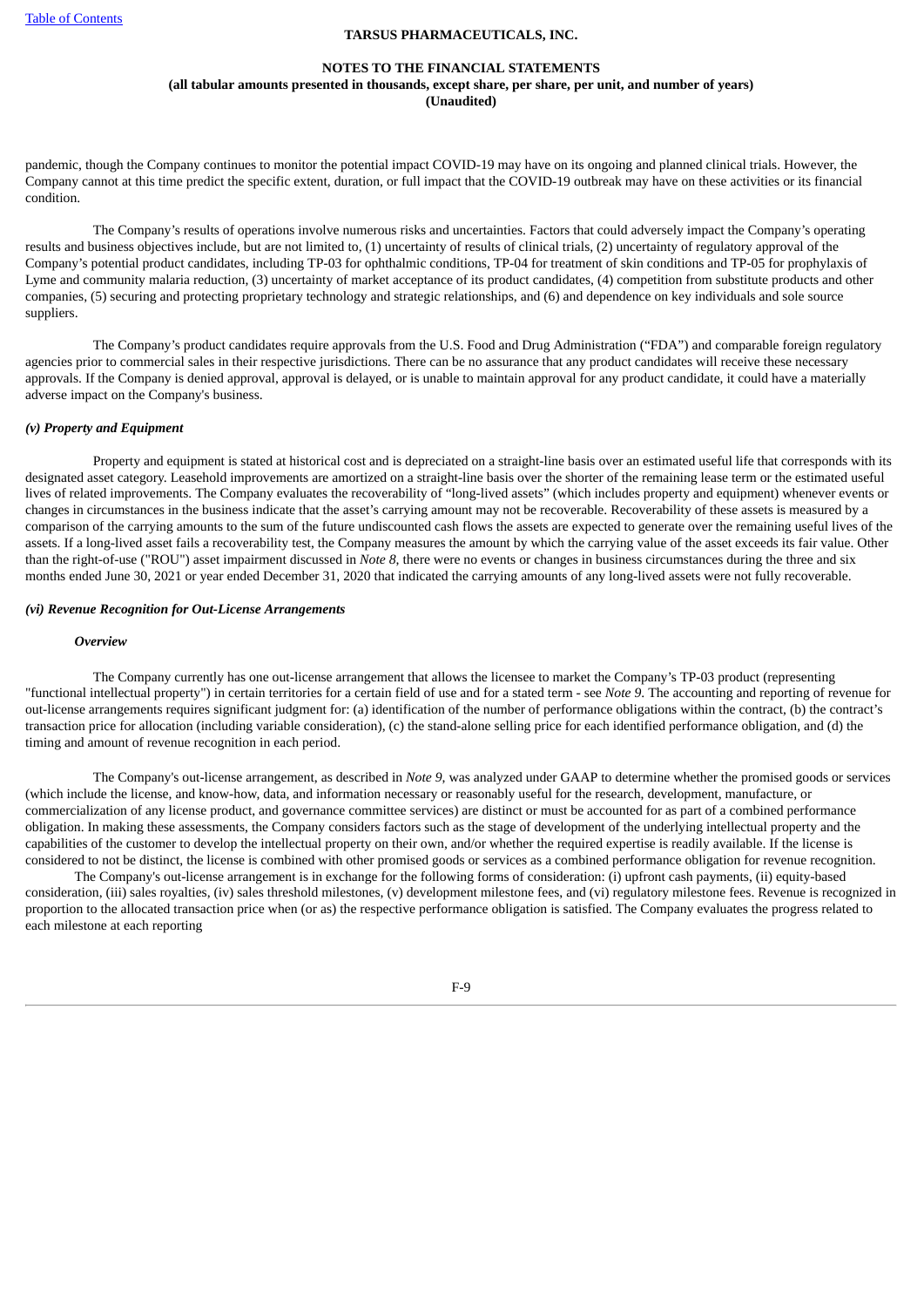# **NOTES TO THE FINANCIAL STATEMENTS (all tabular amounts presented in thousands, except share, per share, per unit, and number of years) (Unaudited)**

period and, if necessary, also adjusts the probability of achievement and related revenue recognition. The measure of progress, and thereby periods over which revenue is recognized, is subject to estimates by management and may change over the course of the agreement.

# *Contractual Terms for Receipt of Payments*

The contractual terms that establish the Company's right to collect specified amounts from its customers and the require contemporaneous evaluation and documentation under GAAP for the corresponding timing and amount of revenue recognition, as follows:

(1) *Upfront License Fees:* The Company determines whether non-refundable license consideration is recognized at the time of contract execution (i.e., when the license is transferred to the customer and customer is able to use and benefit from the license) or over the actual (or implied) contractual period of the out-license. The Company also evaluates whether it has any other requirements to provide substantive services that are inseparable from the performance obligation of the license transfer to determine whether any combined performance obligation is satisfied over time or at a point in time.

(2) *Development Milestones:* The Company utilizes the "most likely amount" method to estimate the amount of consideration to which it will be entitled for achievement of development milestones. For those payments based on development milestones (e.g., patient dosing in a clinical study or the achievement of statistically significant clinical results), the Company assesses the probability that the milestone will be achieved, including its ability to control the timing or likelihood of achievement, and any associated revenue constraint. At each reporting period, the Company re-evaluates this associated revenue recognition constraint. Any resulting adjustments are recorded to revenue on a cumulative catch-up basis, thus reflected in the financial statements in the period of adjustment.

(3) *Regulatory Milestones:* The Company utilizes the "most likely amount" method to estimate the consideration to which it will be entitled and recognizes revenue in the period regulatory approval occurs (the performance obligation is satisfied). Amounts constrained as variable consideration are included in the transaction price to the extent that it is probable that a significant reversal in the amount of cumulative revenue recognized will not occur when the uncertainty associated with the variable consideration is subsequently resolved. The Company evaluates whether the milestones are considered probable of being reached and not otherwise constrained. Accordingly, due to the inherent uncertainty of achieving regulatory approval, associated milestones are constrained for revenue recognition until achievement.

(4) *Royalties:* Under the "sales-or-usage-based royalty exception" the Company recognizes revenue based on the contractual percentage of the licensee's sales to its customers at the later of (i) the occurrence of the related sales or (ii) the date upon which the performance obligation to which some or all of the royalty has been allocated has been satisfied or partially satisfied. To date, the Company has not recognized any royalty revenue from its out-licensing arrangements.

(5) *Sales Threshold Milestones:* Similar to royalties, applying the "sales-or-usage-based royalty exception", the Company recognizes revenue from sales threshold milestones at the later of (i) the period the licensee achieves the one-time annual product sales levels in their territories for which the Company is contractually entitled to a specified lump-sum receipt, or (ii) the date upon which the performance obligation to which some or all of the milestone has been allocated has been satisfied or partially satisfied. To date, the Company has not recognized any sales threshold milestone revenue from out-licensing arrangements.

#### *(vii) Research and Development Costs*

Research and development costs are expensed as incurred or as certain upfront or milestone payments become contractually due to licensors upon the achievement of clinical or regulatory events. These expenses also include internal costs directly attributable to in-development programs, including cost of certain salaries, payroll taxes, employee benefits, and stock-based compensation expense, as well as laboratory and clinical supplies, pre-clinical and clinical trial related expenses, and the cost of services provided by outside contractors. The Company recognizes expense for pre-clinical studies and clinical trial activities performed by these third parties. This is typically based upon estimates of the proportion of work completed over the term of the individual study or trial, as well as patient enrollment and dosing events in accordance with agreements established with clinical research organizations ("CROs") and clinical trial or pre-clinical study sites.

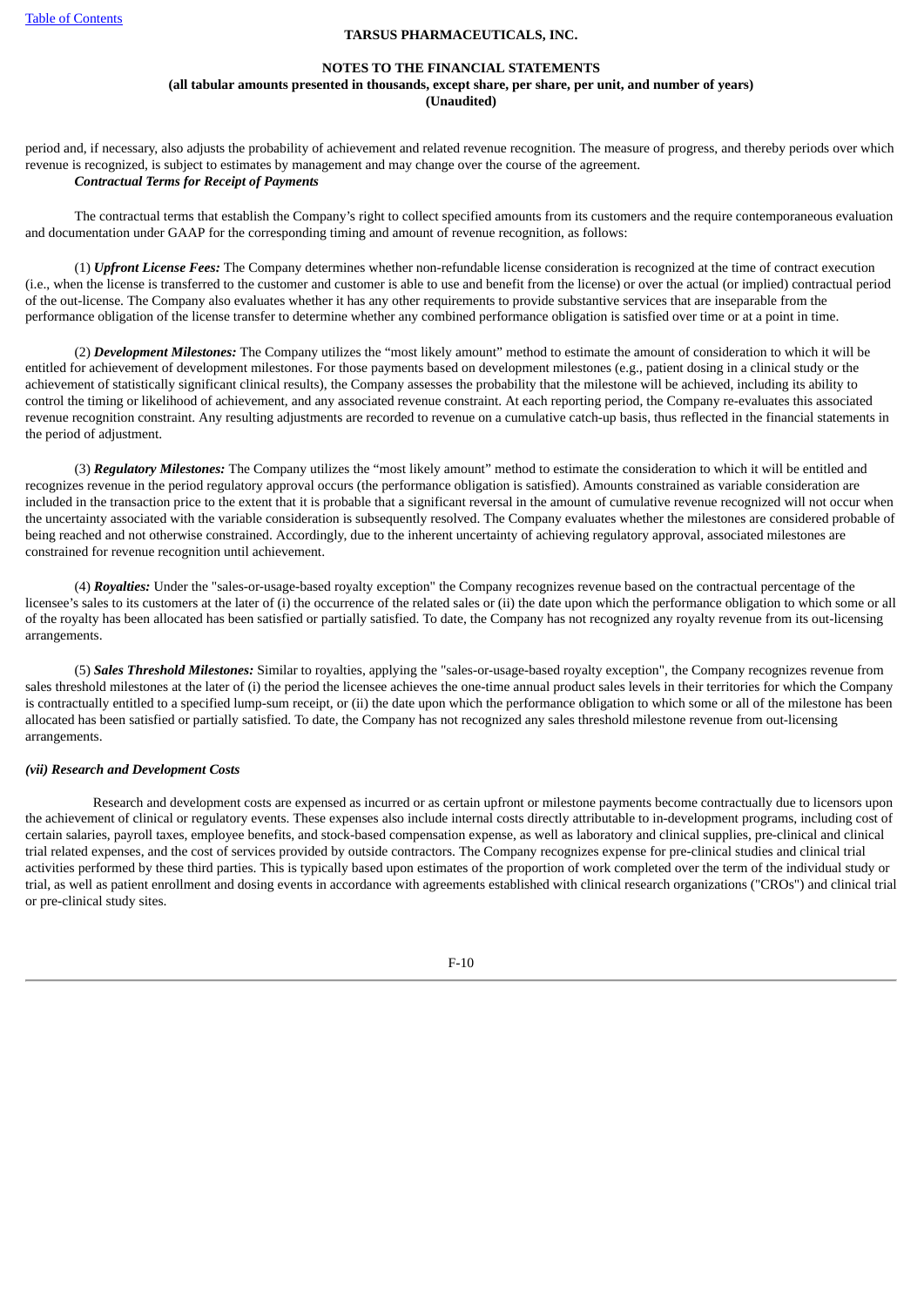# **NOTES TO THE FINANCIAL STATEMENTS (all tabular amounts presented in thousands, except share, per share, per unit, and number of years) (Unaudited)**

The Company has entered, and may continue to enter into, license agreements to access and utilize intellectual property for drug development. In each case, the Company evaluates if the assets acquired in a transaction represent the acquisition of an asset or a business, as defined under applicable GAAP. The Company's executed in-license agreements (see *Note 8(b)*) were evaluated and determined to represent asset acquisitions. Because these assets have not yet received regulatory approval and have no alternative future uses, the purchase price for each was immediately recognized as research and development expense. In addition, any future milestone payments (whether in the form of cash or stock) made before product regulatory approval (that do not meet the definition of a derivative) will also be immediately recognized as research and development expense when paid or becomes payable, provided there is no alternative future use of the rights in other research and development projects.

#### *(viii) Stock-Based Compensation*

Stock-based compensation expense is recognized for all equity awards granted to employees, consultants, and members of the Company's Board of Directors and is recognized at fair value. For stock-based awards that vest subject to the satisfaction of a service requirement, the fair value measurement date is the date of grant and the related expense is recognized on a straight-line basis over each award's actual or implied vesting period. For stock-based awards that vest subject to a performance condition, the Company recognizes compensation cost if and when it concludes that it is probable that the performance condition will be achieved and the related expense is recognized on an accelerated attribution method. As applicable, the Company reverses previously recognized expense for forfeitures of unvested awards in the period of occurrence. The Company uses the Black-Scholes pricing model to estimate the fair value of stock option awards as of the date of grant.

The measurement of the fair value of stock-based awards and recognition of stock-based compensation expense requires assumptions to be estimated by management that involve inherent uncertainties and the application of management's judgment, including (a) the fair value of the Company's common stock on the date of the option grant, (b) the expected term of the stock option until its exercise by the recipient, (c) stock price volatility over the expected term, (d) the prevailing risk-free interest rate over the expected term, and (e) expected dividend payments over the expected term.

Management estimates the expected term of awarded stock options utilizing the "simplified method" for awards as the Company does not yet have sufficient exercise history since its November 2016 formation. Further, prior to the IPO, the Company was privately-held and therefore lacked companyspecific historical and implied volatility information of its stock. Accordingly, management estimated this expected volatility based on a designated peer-group of publicly-traded companies for a look-back period, as of the date of grant, that corresponded with the expected term of the awarded stock option. The Company estimates the risk-free interest rate based upon the U.S. Department of the Treasury yield curve in effect at award grant for time periods that correspond with the expected term of the awarded stock option. The Company's expected dividend yield is zero because it has never paid cash dividends and does not expect to for the foreseeable future.

Prior to the IPO, given the absence of a public trading market, the Company's Board of Directors, with input from management, considered numerous objective and subjective factors to determine the fair value of its common stock. The factors included: (i) third-party valuations of the Company's common stock; (ii) the Company's stage of development; (iii) the status of research and development efforts; (iv) the rights, preferences and privileges of the Company's preferred stock relative to common stock; (v) the Company's operating results and financial condition, including the Company's levels of available capital resources; (vi) equity market conditions affecting comparable public companies; (vii) general U.S. market conditions; and (viii) the lack of current marketability of the Company's common stock. Subsequent to the IPO, the fair value of the Company's common stock is based on the closing quoted market price of its common stock as reported by the Nasdaq Global Select Market on the date of grant.

All stock-based compensation expense is reported in the Statements of Operations and Comprehensive Income (Loss) within "research and development" expense or "general and administrative" expense, based upon the assigned department of the award recipient.

#### *(ix) Income Taxes*

Income taxes are accounted for using the asset and liability method. Deferred tax assets and liabilities are recorded based on the estimated future tax effects of temporary differences between the tax basis of assets and liabilities and amounts

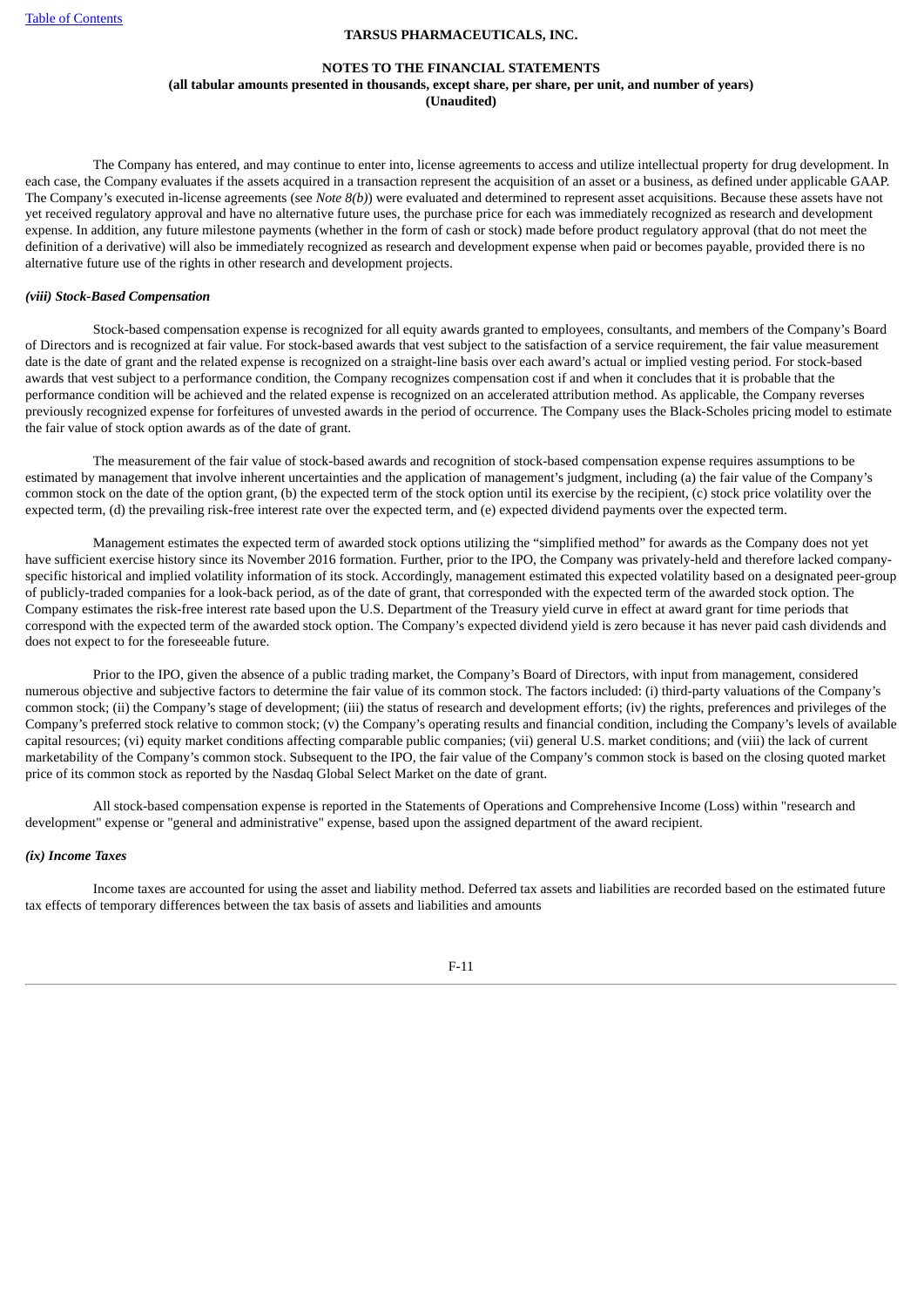# **NOTES TO THE FINANCIAL STATEMENTS (all tabular amounts presented in thousands, except share, per share, per unit, and number of years) (Unaudited)**

reported in the financial statements, as well as operating losses and tax credit carryforwards using enacted tax rates and laws that are expected to be in effect when the differences are expected to reverse. Deferred tax assets and liabilities are measured using the enacted tax rates expected to apply to taxable income in the years in which those temporary differences are expected to be recovered or settled. The effect on deferred tax assets and liabilities of a change in tax rates is recognized in income in the period of enactment. Realization of deferred tax assets is dependent upon future earnings, the timing and amount of which are uncertain due to the Company's historical operating performance and recorded cumulative net losses in prior fiscal periods.

A valuation allowance is recorded to reduce deferred tax assets, because based upon a weighting of positive and negative factors, it is more likely than not that these deferred tax assets will not be realized. If and when the Company were to determine that deferred tax assets are realizable, an adjustment to the corresponding valuation allowance would increase the net income in the period that such determination was made.

In the event that the Company is assessed interest and/or penalties from taxing authorities that have not been previously accrued, such amounts would be included as a component of "income tax expense" within the Statements of Operations and Comprehensive Income (Loss) in the period the notice was received. To date there have been no interest or penalties charged.

In December 2019, the Financial Accounting Standards Board ("FASB") issued Accounting Standards Update ("ASU") 2019-12, *Simplifying the Accounting for Income Taxes (Topic 740)*. *ASU 2019-12* removes certain exceptions for performing intraperiod tax allocations, recognizing deferred taxes for investments, and calculating income taxes in interim periods. The guidance also simplifies the accounting for franchise taxes, transactions that result in a stepup in the tax basis of goodwill, and the effect of enacted changes in tax laws or rates in interim periods. The Company adopted *ASU 2019-12* in the first quarter of 2021, which had no material impact to its financial statements.

#### *(x) Net Income (Loss) per Share Attributable to Common Stockholders*

Basic net income (loss) per share attributable to common stockholders is calculated by dividing the net income (loss) by the weighted-average number of shares of common stock outstanding for the period, without the consideration for potential dilutive shares of common stock. Diluted net income (loss) per share is computed by dividing the net income (loss) by the weighted-average number of common stock equivalents outstanding for the period determined using the treasury-stock method and if-converted method, as applicable. The Company's participating securities include unvested common stock awards issued upon early exercise of certain stock options, as early exercised unvested common stock awards have a non-forfeitable right to dividends. The Company's participating securities do not have a contractual obligation to share in the Company's losses, so in periods of net losses, the two-class method of calculating basic and diluted earnings per share is not required. In periods of net income, basic and diluted net loss per share attributable to common stockholders is presented in conformity with the two-class method required for participating securities. In periods of net income, net income is attributed to both common stockholders and participating security holders, and therefore, net income is allocated to shares of common stock and participating securities, as if all of the earnings for the period had been distributed. Diluted earnings per share under the two-class method is calculated using the more dilutive of the treasury stock or the two-class method.

Due to a net loss for the three and six months ended June 30, 2020, all otherwise potentially dilutive securities are antidilutive, and accordingly, the reported basic net loss per share equals the reported diluted net loss per share in these periods.

#### *(xi) Fair Value Measurements*

Assets and liabilities recorded at fair value on a recurring basis in the balance sheets are categorized based upon the level of judgment associated with the inputs used to measure their fair values. Fair value is defined as the exchange price that would be received for an asset or an exit price that would be paid to transfer a liability in the principal or most advantageous market for the asset or liability in an orderly transaction between market participants on the measurement date. Valuation techniques used to measure fair value must maximize the use of observable inputs and minimize the use of unobservable inputs. The authoritative guidance on fair value measurements establishes a three-tier fair value hierarchy for disclosure of fair value measurements as follows: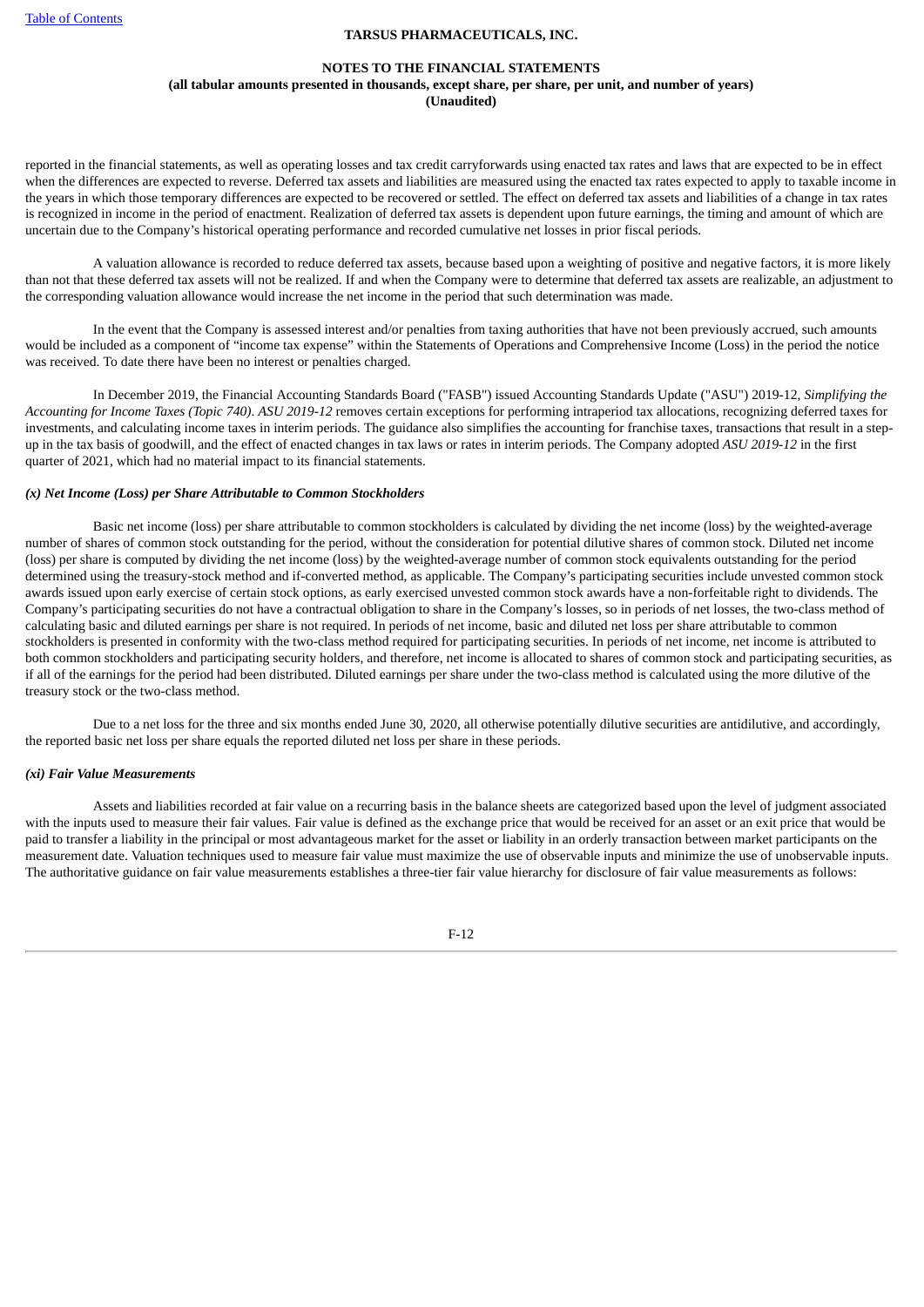## **NOTES TO THE FINANCIAL STATEMENTS (all tabular amounts presented in thousands, except share, per share, per unit, and number of years) (Unaudited)**

- *Level 1:* Quoted prices (unadjusted) in active markets for identical assets or liabilities that are publicly accessible at the measurement date.
- *Level 2:* Observable prices that are based on inputs not quoted on active markets, but that are corroborated by market data. These inputs may include quoted prices for similar assets or liabilities or quoted market prices in markets that are not active to the general public.
- *Level 3:* Unobservable inputs that are supported by little or no market activity and that are significant to the fair value of the assets or liabilities.

The carrying amounts for financial instruments consisting of cash and cash equivalents, accounts payable and accrued liabilities approximate fair value due to their short maturities. Derivative instruments (see *Note 7*) are carried at fair value based on unobservable market inputs.

#### *(xii) Comprehensive Income (Loss)*

Comprehensive income (loss) represents all changes in stockholders' equity (deficit), except those resulting from distributions to stockholders. For all periods presented, comprehensive income (loss) was the same as reported net income (loss).

#### *(xiii) Recently Issued or Effective Accounting Standards*

Recently issued or effective accounting pronouncements that impact, or may have an impact, on the Company's financial statements have been discussed within the footnote to which each relates. Other recent accounting pronouncements not disclosed in these condensed financial statements have been determined by the Company's management to have no impact, or an immaterial impact, on its current and expected future financial position, results of operations, or cash flows.

# **3. BALANCE SHEET ACCOUNT DETAIL**

The composition of selected financial statement captions that comprise the accompanying balance sheets are summarized below:

#### *(a) Property and Equipment, net of Accumulated Depreciation*

"Property and equipment, net of accumulated depreciation" consists of the following:

|                                                                          | <b>June 30, 2021</b> |     | <b>December 31, 2020</b> |
|--------------------------------------------------------------------------|----------------------|-----|--------------------------|
| Furniture and fixtures                                                   |                      | 365 | 294                      |
| Office equipment                                                         |                      | 52  | 74                       |
| Lab equipment                                                            |                      | 167 | 173                      |
| Leasehold improvements                                                   |                      | 163 | 141                      |
| Property and equipment, at cost                                          |                      | 747 | 682                      |
| (Less): Accumulated depreciation and amortization                        |                      | 266 | 134                      |
| Property and equipment, net of accumulated depreciation and amortization |                      | 481 | 548                      |

Depreciation expense (included within "total operating expenses" in the accompanying Statements of Operations and Comprehensive Income (Loss)) for the three months ended June 30, 2021 and 2020 was \$125 thousand and \$17 thousand, respectively, and for the six months ended June 30, 2021 and 2020 was \$189 thousand and \$32 thousand, respectively.

# *(b) Other Assets*

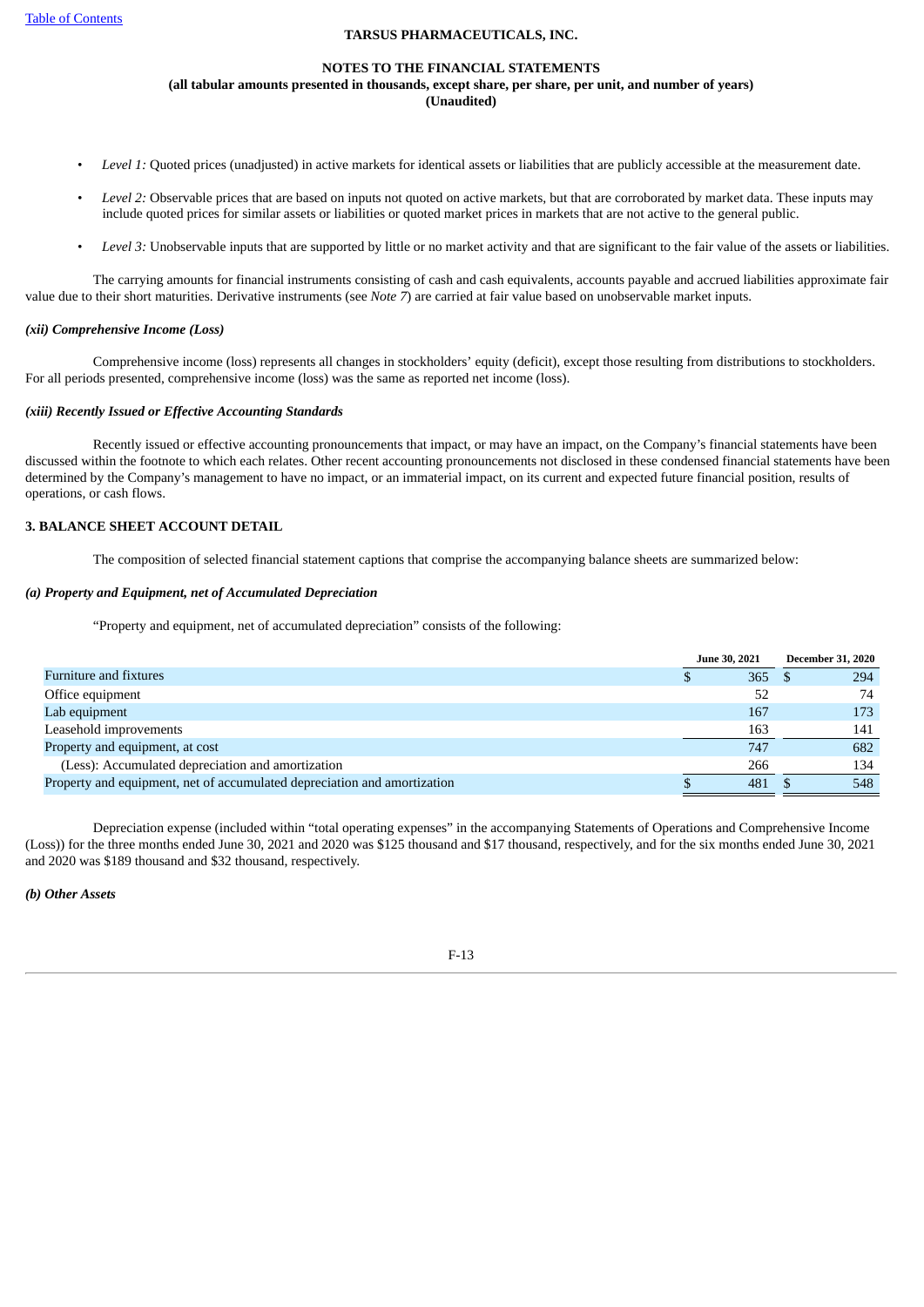## **NOTES TO THE FINANCIAL STATEMENTS (all tabular amounts presented in thousands, except share, per share, per unit, and number of years) (Unaudited)**

"Other assets" consists of the following:

| <b>Deposits</b><br>27           | 33 |
|---------------------------------|----|
| Equity warrant rights*<br>1,076 |    |
| Other long term assets<br>422   | 48 |
| Other assets<br>1,525           | 81 |

\*In January 2020, the FASB issued *Accounting Standards Update No. 2020-01, Investments—Equity Securities (Topic 321), Investments—Equity Method and Joint Ventures (Topic 323), and Derivatives and Hedging (Topic 815)—Clarifying the Interactions between Topic 321, Topic 323, and Topic 815* (a consensus of the Emerging Issues Task Force), which clarifies the interaction of the accounting for equity securities, investments accounted for under the equity method, and certain forward contracts and purchased options. This update is effective for fiscal years beginning after December 15, 2020 and interim periods within those fiscal years. The Company is in the process of determining the impact the adoption will have on its financial statements, beginning as of and for the three months ending March 31, 2022.

#### *(c) Accounts Payable and Other Accrued Liabilities*

"Accounts payable and other accrued liabilities" consists of the following:

|                                                                 | <b>June 30, 2021</b> | <b>December 31, 2020</b> |
|-----------------------------------------------------------------|----------------------|--------------------------|
| Trade accounts payable and other                                | 3,303                | 2,237                    |
| Operating lease liability, current portion                      | 229                  | 282                      |
| Accrued clinical studies                                        | 3,358                | 1,524                    |
| Contract liability                                              | 1,504                |                          |
| Income taxes payable                                            | 342                  |                          |
| Employee stock option early exercise liability, current portion | 249                  | 304                      |
| Accounts payable and other accrued liabilities                  | 8.985                | 4,347                    |

# *(d) Other Long-Term Liabilities*

"Other long-term liabilities" consists of the following:

|                                                                     | June 30, 2021 | <b>December 31, 2020</b> |
|---------------------------------------------------------------------|---------------|--------------------------|
| Operating lease liability, non-current portion                      | 405           | 549                      |
| Derivative liability                                                | 107           |                          |
| Employee stock option early exercise liability, non-current portion |               | 56                       |
| Other long-term liabilities                                         | 524           | 605                      |

### **4. STOCKHOLDERS' EQUITY**

# *Authorized Stock*

Under the October 2020 Amended and Restated Certificate of Incorporation, the Company is authorized to issue two classes of stock: common and preferred. The total number of shares authorized for issuance is 200.0 million shares of common stock and 10.0 million shares of preferred stock.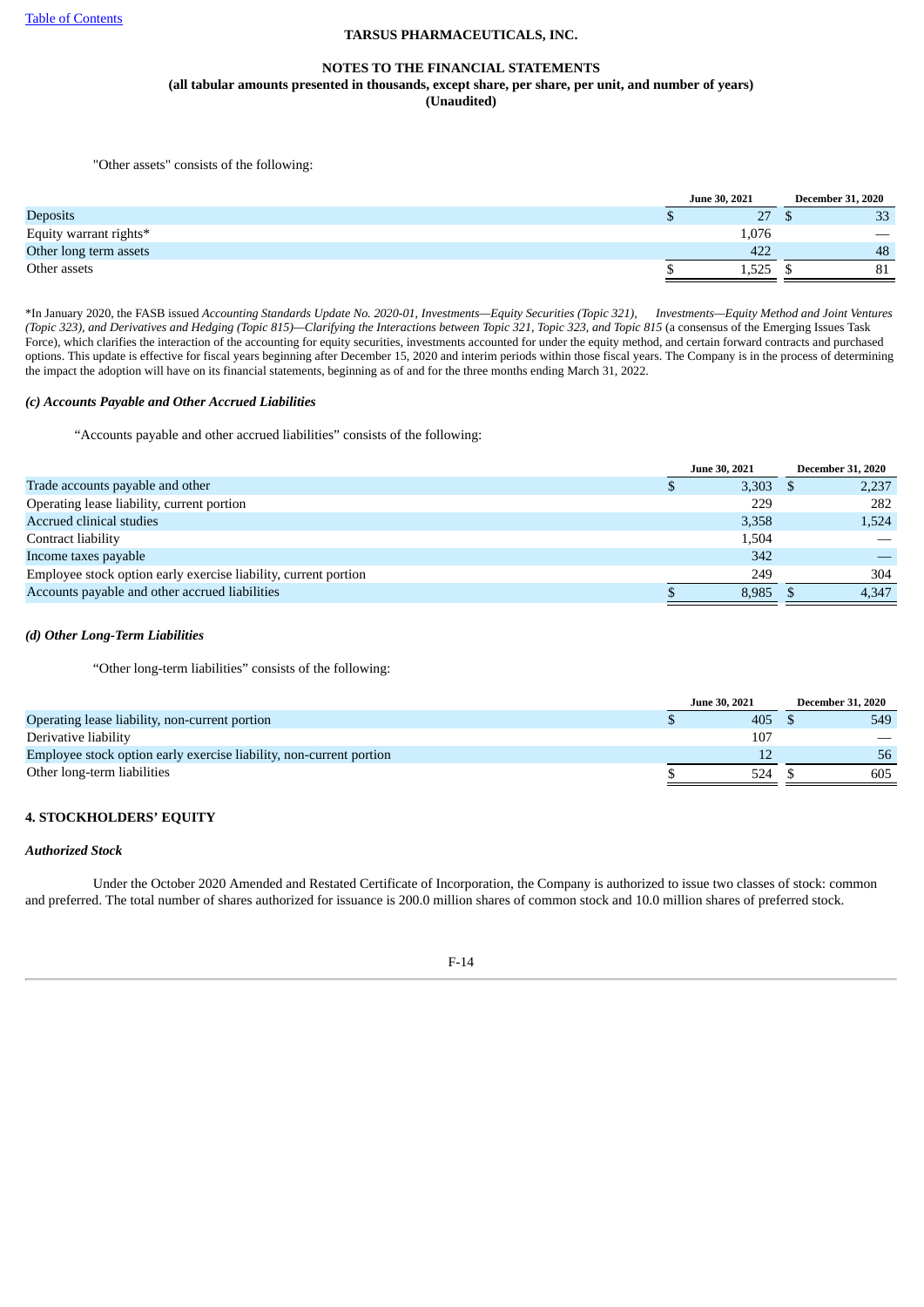#### **NOTES TO THE FINANCIAL STATEMENTS (all tabular amounts presented in thousands, except share, per share, per unit, and number of years) (Unaudited)**

#### *Common Stock Overview and Reserve for Future Issuance*

Common stockholders have one vote for each share of common stock held and are entitled to receive any dividends declared by the Company's Board of Directors when legally available for distribution, then-subject to the dividend rights of the holders of preferred stock. For the three and six months ended June 30, 2021 and for the year ended December 31, 2020, no dividends were declared.

As of June 30, 2021 and December 31, 2020, the Company had 20.7 million and 20.5 million shares of common stock issued, respectively. At June 30, 2021 and December 31, 2020, the Company had 20.6 million, and 20.3 million shares of common stock outstanding, respectively. The following shares of common stock were reserved for issuance:

|                                               | <b>June 30, 2021</b> | <b>December 31, 2020</b> |
|-----------------------------------------------|----------------------|--------------------------|
| Stock options issued and outstanding          | 2,598,764            | 1,836,739                |
| Common stock awards reserved for future grant | 9,451,191            | 9.414.091                |
| Restricted stock units outstanding            | 4.257                |                          |
| Total shares of common stock reserved         | 12.054.212           | 11.250.830               |

#### **5. STOCK-BASED COMPENSATION**

#### *2020 and 2016 Equity Incentive Plans*

The Company's Board of Directors and stockholders adopted and approved the Company's 2020 Equity Incentive Plan (the "2020 Plan") on October 8, 2020. The 2020 Plan replaced the Company's 2016 Equity Incentive Plan that was earlier adopted in December 2016 (the "2016 Plan"). However, awards outstanding under the 2016 Plan will continue to be governed by its original terms. The number of shares of the Company's common stock that were initially available for issuance under the 2020 Plan equaled the initial sum of 9,000,000 shares *plus* 2,432,980 shares that were then available for issuance under the 2016 Plan. The 2020 Plan provides for the following types of awards: incentive and non-statutory stock options, stock appreciation rights, restricted shares, and restricted stock units.

The number of shares of common stock reserved for issuance under the 2020 Plan are increased automatically on the first business day of each fiscal year, commencing in 2021 and ending in 2030, by a number equal to the *lesser of*: (i) 4% of the shares of common stock outstanding on the last day of the prior fiscal year; or (ii) the number of shares determined by the Company's Board of Directors. In general, to the extent that any awards under the 2020 Plan are forfeited, terminate, expire or lapse without the issuance of shares, or if the Company reacquires the shares subject to awards granted under the 2020 Plan, those shares will again become available for issuance under the 2020 Plan, as will shares applied to pay the exercise or purchase price of an award or to satisfy tax withholding obligations related to any award.

Stock-based awards are governed by agreements between the Company and the recipients. Incentive stock options and nonqualified stock options may be granted under the 2020 Plan (and previously the 2016 Plan) at an exercise price of not less than 100% of the fair market value of common stock on the respective date of grant. The grant date is the date the terms of the award are formally approved by the Company's Board of Directors or its designee.

Through June 30, 2021, all awards issued under the 2020 Plan and 2016 Plan were in the form of stock options and restricted stock units. These stock award agreements have service and/or performance conditions for vesting, unless immediately vested on the date of grant. Stock awards granted typically have one to four-year service conditions for full vesting. The performance conditions for vesting are explicitly stated in each award agreement and are associated with clinical, business development, or operational milestones.

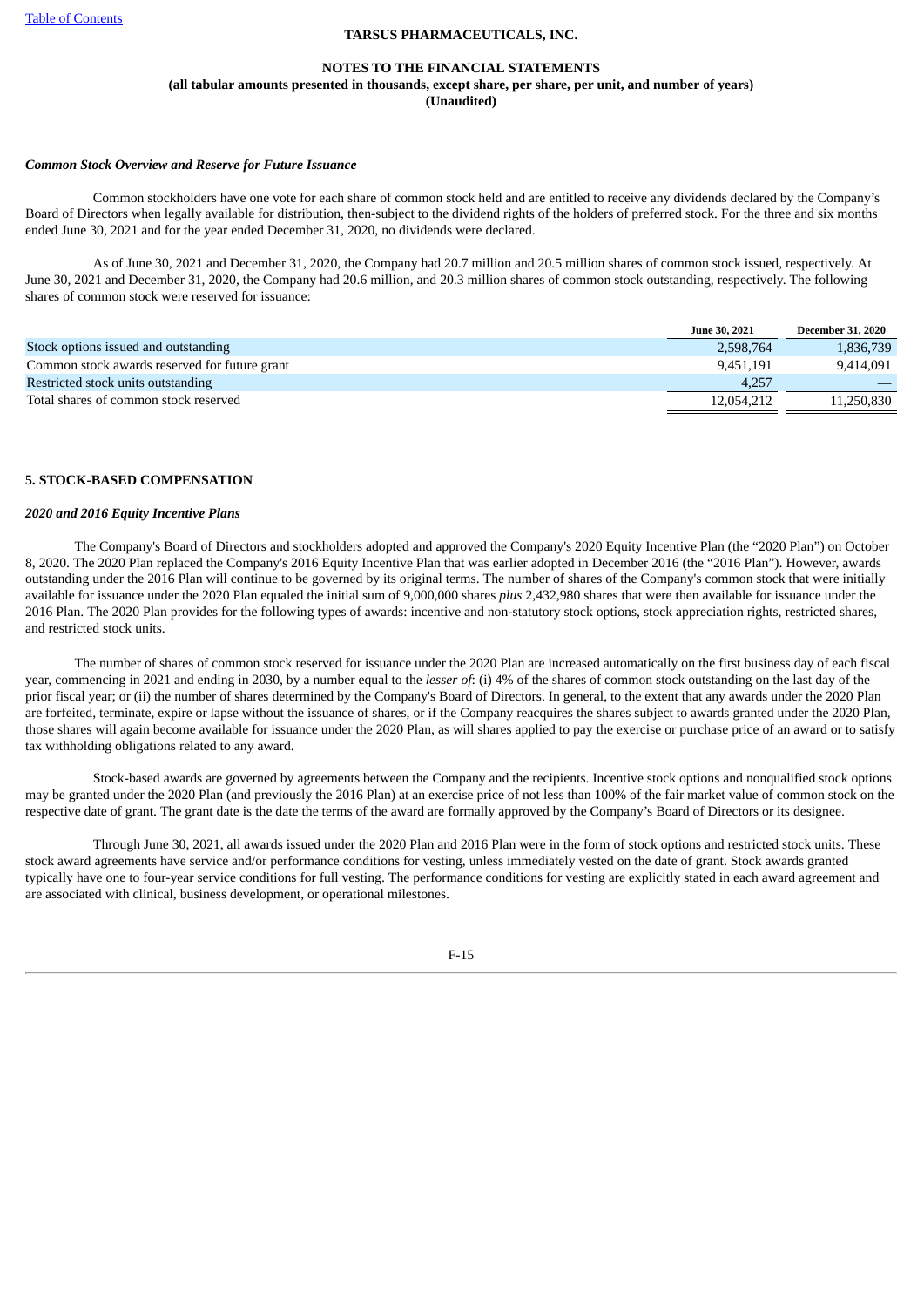## **NOTES TO THE FINANCIAL STATEMENTS (all tabular amounts presented in thousands, except share, per share, per unit, and number of years) (Unaudited)**

Stock options must be exercised, if at all, no later than 10 years from the date of grant. Upon termination of employment, vested stock options may be exercised within 12 months after the date of termination upon death, six months after the date of termination upon disability, and three months after the date of termination for all other separations.

#### *Stock-Based Compensation Summary*

Stock-based compensation expense is recorded in the accompanying condensed statements of operations and comprehensive income (loss) based on the assigned or designated department of the award recipient. Stock-based compensation expense for the three and six months ended June 30, 2021 and 2020 was as follows:

|                                | Three months ended June 30. |       |  |      | Six Months Ended June 30. |  |      |
|--------------------------------|-----------------------------|-------|--|------|---------------------------|--|------|
|                                | 2021                        |       |  | 2020 | 2021                      |  | 2020 |
| Research and development       |                             | 427   |  | 14   | 771                       |  | 15   |
| General and administrative     |                             | 2,367 |  | 159  | 3,386                     |  | 162  |
| Total stock-based compensation |                             | 2.794 |  | 173  | 4,157                     |  | 177  |

#### *Pre-Vesting Exercise Feature of Certain Stock Options*

The 2016 Plan permitted certain option holders to exercise awarded options prior to vesting. Upon this early exercise, the options became subject to a restricted stock agreement and remain subject to the same vesting provisions in the corresponding stock option award. These unvested options are subject to repurchase by the Company upon employee termination at the same price exercised. These unvested shares of common stock are reported as issued (but not outstanding) on the accompanying Balance Sheets while subject to repurchase by the Company. These shares are also excluded from the basic net income (loss) per share until the repurchase right lapses upon vesting, but are included in the diluted net income per share for the three and six months ended June 30, 2021.

The Company initially records a liability for these early exercises that is subsequently reclassified into stockholders' equity on a pro rata basis as vesting occurs. As of June 30, 2021 and December 31, 2020, the Company recorded the unvested portion of the exercise proceeds of \$0.3 million and \$0.4 million, respectively, as a liability from the early exercise in the accompanying Balance Sheets.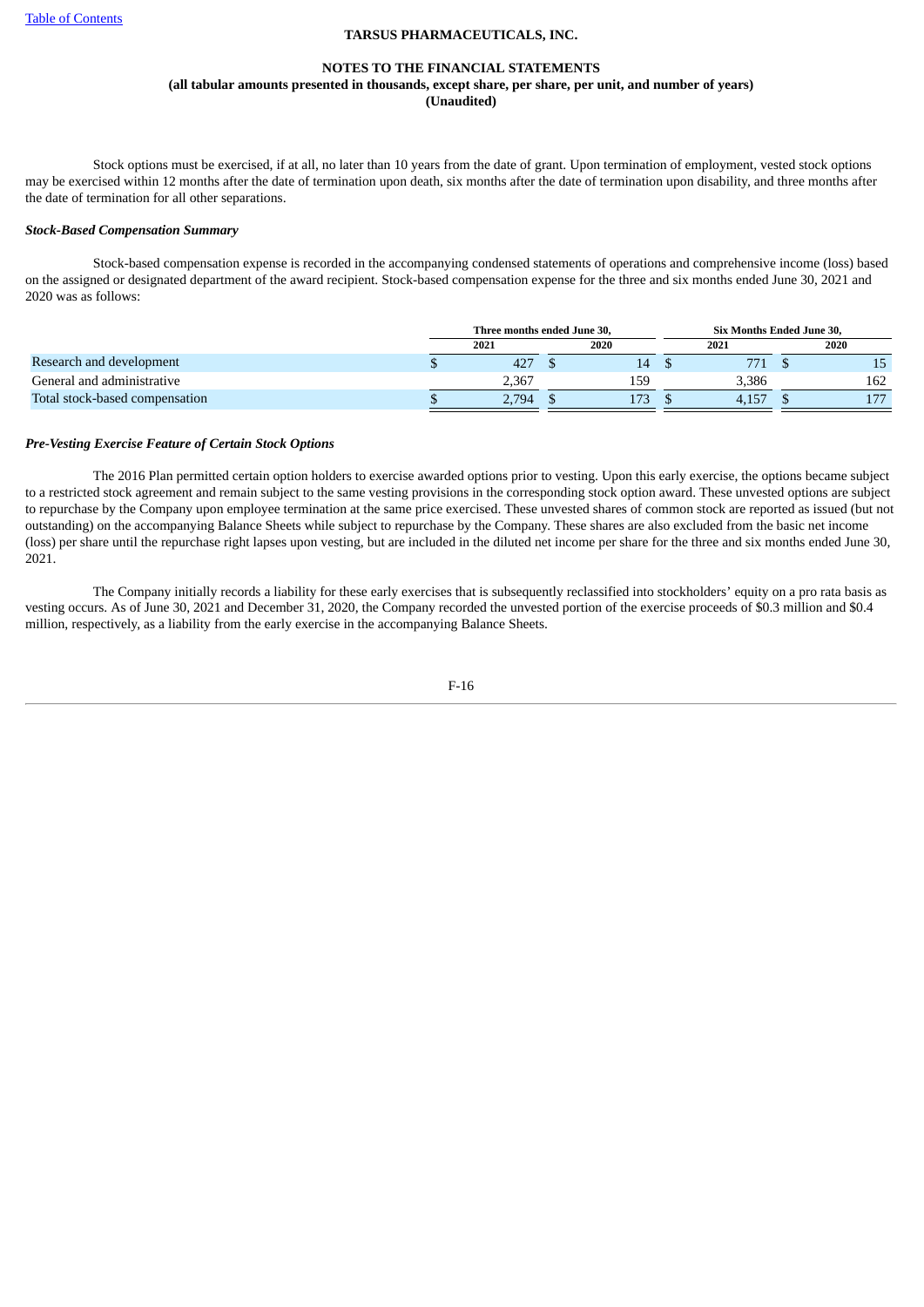# **NOTES TO THE FINANCIAL STATEMENTS (all tabular amounts presented in thousands, except share, per share, per unit, and number of years) (Unaudited)**

# **6. NET INCOME (LOSS) PER SHARE**

The Company permits certain option holders to exercise awarded options prior to vesting (see *Note 5*). Upon this early exercise, these options become subject to a restricted stock agreement and remain subject to the same vesting provisions in the corresponding stock option award. These early exercised options are considered to be "participating securities" due to non-forfeitable right to dividends (i.e., even prior to vesting). For the three and six months ended June 30, 2021, the "two-class method" was utilized to calculate diluted net income per share as it was more dilutive than the "treasury stock method". Due to a net loss for the three months ended March 31, 2020, all otherwise potentially dilutive securities are antidilutive. Accordingly, basic net loss per share equals diluted net loss per share for the three and six months ended June 30, 2020.

The following table sets forth the computation of basic and diluted net loss per share attributable to common stockholders:

|                                                                             | <b>Three Months Ended June 30.</b> |            |      |              |  | <b>Six Months Ended June 30.</b> |      |           |  |
|-----------------------------------------------------------------------------|------------------------------------|------------|------|--------------|--|----------------------------------|------|-----------|--|
|                                                                             |                                    | 2021       |      | 2020         |  | 2021                             |      | 2020      |  |
| <b>Basic EPS</b>                                                            |                                    |            |      |              |  |                                  |      |           |  |
| Net income (loss)                                                           | \$                                 | 6,345      | -\$  | $(3,250)$ \$ |  | 16,721 \$                        |      | (5,207)   |  |
| Less: undistributed income allocated to participating securities            |                                    | 46         |      |              |  | 133                              |      |           |  |
| Net income available to common shareholders                                 |                                    | 6,299      | -\$  | $(3,250)$ \$ |  | 16,588                           | - \$ | (5,207)   |  |
|                                                                             |                                    |            |      |              |  |                                  |      |           |  |
| Basic weighted average shares outstanding                                   |                                    | 20,555,258 |      | 2,651,321    |  | 20,446,246                       |      | 2,650,843 |  |
| Net income (loss) per share attributable to common stockholders—<br>basic   |                                    | 0.31       |      | $(1.23)$ \$  |  | 0.81                             |      | (1.96)    |  |
|                                                                             |                                    |            |      |              |  |                                  |      |           |  |
| <b>Diluted EPS</b>                                                          |                                    |            |      |              |  |                                  |      |           |  |
| Net income (loss)                                                           | \$                                 | 6,345      | - \$ | $(3,250)$ \$ |  | 16,721 \$                        |      | (5,207)   |  |
| Less: undistributed income reallocated to participating securities          |                                    | 43         |      |              |  | 124                              |      |           |  |
| Net income available to common shareholders                                 |                                    | 6,302      | £.   | $(3,250)$ \$ |  | 16,597                           |      | (5,207)   |  |
|                                                                             |                                    |            |      |              |  |                                  |      |           |  |
| Basic weighted average shares outstanding                                   |                                    | 20,555,258 |      | 2,651,321    |  | 20,446,246                       |      | 2,650,843 |  |
| Effect of dilutive securities:                                              |                                    |            |      |              |  |                                  |      |           |  |
| Common stock options                                                        |                                    | 1,411,341  |      |              |  | 1,449,058                        |      |           |  |
| Diluted weighted average shares outstanding                                 |                                    | 21,966,599 |      | 2,651,321    |  | 21,895,304                       |      | 2,650,843 |  |
| Net income (loss) per share attributable to common stockholders-<br>diluted |                                    | 0.29       |      | $(1.23)$ \$  |  | 0.76                             |      | (1.96)    |  |

During the three and six months ended June 30, 2021, 0.8 million unexercised stock options were excluded from the computation of net income per share because the effect would have been anti-dilutive. Additionally, during the three and six months ended June 30, 2020, 1.2 million unexercised stock options, 8.2 million shares of preferred stock, and 67 thousand early-exercised and unvested stock options were excluded from the calculation of diluted net loss per share attributable to common stockholders because their impact under the "treasury stock method" and "if-converted method" would have been antidilutive.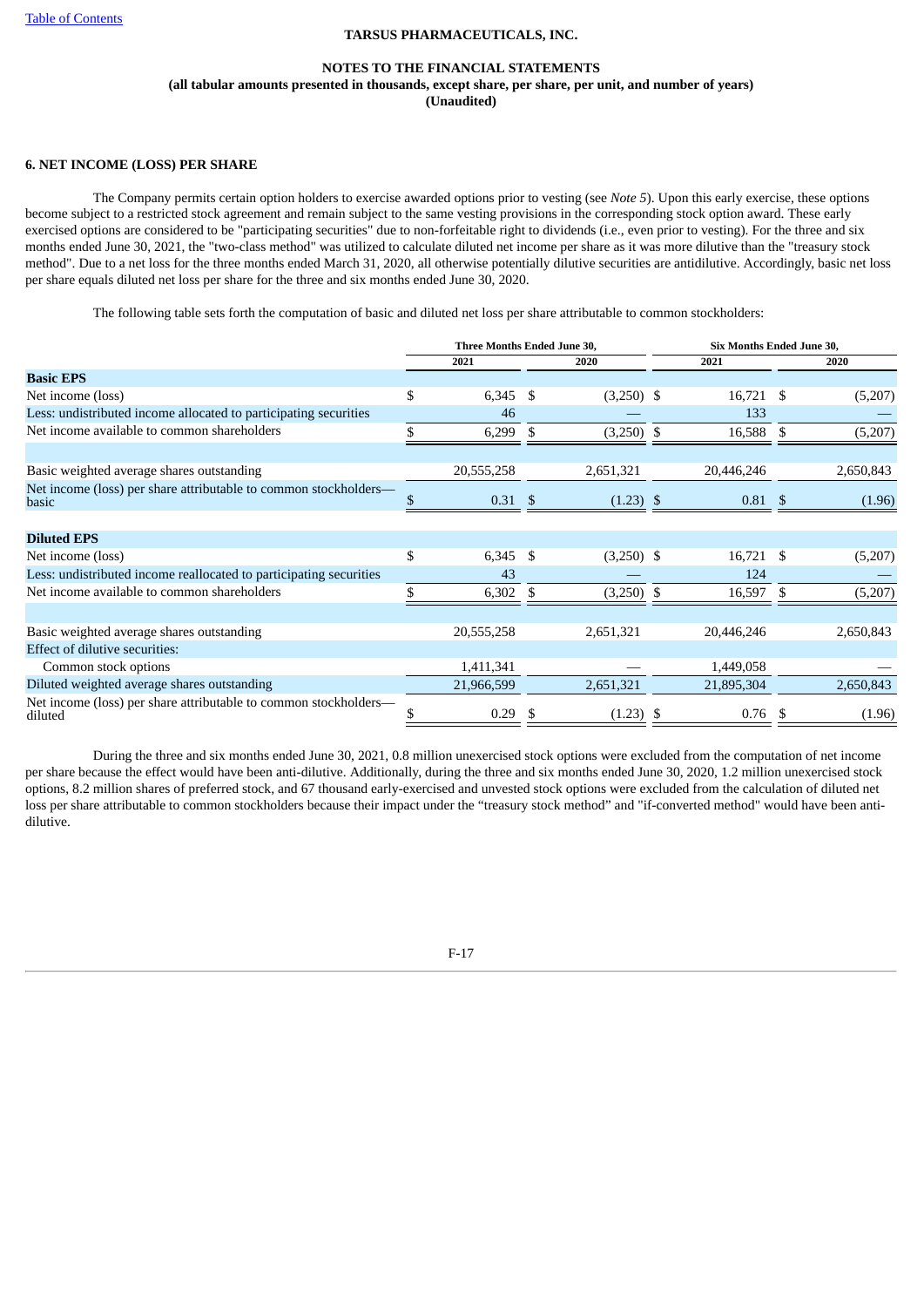## **NOTES TO THE FINANCIAL STATEMENTS (all tabular amounts presented in thousands, except share, per share, per unit, and number of years) (Unaudited)**

# **7. FAIR VALUE MEASUREMENTS**

The table below summarizes certain financial instruments measured at fair value that are included within the accompanying balance sheets, and their designation among the three fair value measurement categories (see *Note 2(xiii)*):

|                                     | June 30, 2021 Fair Value Measurements |         |                |                                           |                |                                 |     |              |
|-------------------------------------|---------------------------------------|---------|----------------|-------------------------------------------|----------------|---------------------------------|-----|--------------|
|                                     | <b>Level 1</b>                        |         | <b>Level 2</b> |                                           | <b>Level 3</b> |                                 |     | <b>Total</b> |
| <b>Assets:</b>                      |                                       |         |                |                                           |                |                                 |     |              |
| Money market funds                  |                                       | 176,710 | \$             | $\overline{\phantom{0}}$                  |                | $\qquad \qquad -$               | -\$ | 176,710      |
| Equity warrant rights               |                                       |         |                |                                           |                | 1,076                           |     | 1,076        |
| Total assets measured at fair value |                                       | 176,710 | \$.            | $\overline{\phantom{m}}$                  |                | 1,076                           |     | 177,786      |
|                                     |                                       |         |                | December 31, 2020 Fair Value Measurements |                |                                 |     |              |
|                                     |                                       | Level 1 |                | <b>Level 2</b>                            |                | <b>Level 3</b>                  |     | <b>Total</b> |
| <b>Assets:</b>                      |                                       |         |                |                                           |                |                                 |     |              |
| Money market funds                  |                                       | 168,129 |                |                                           |                | $\overline{\phantom{m}}$        |     | 168,129      |
| Total assets measured at fair value |                                       | 168,129 |                |                                           |                | $\hspace{0.1mm}-\hspace{0.1mm}$ |     | 168,129      |
|                                     |                                       |         |                |                                           |                |                                 |     |              |

#### *Money Market Funds*

Money market fund holdings are included in "cash and cash equivalents" on the accompanying Balance Sheets and are classified within *Level 1* of the fair value hierarchy because of their readily-available market prices in active markets that are publicly accessible at the measurement date. These money market funds are invested in U.S. Treasury, bills, notes, and other obligations issued or guaranteed as to principal and interest by the U.S. Government or its agencies.

# *Equity Warrant Rights*

In March 2021, contemporaneous with the China Out-License transaction (see *Note 9*), the Company and LianBio Ophthalmology Limited ("LianBio"), executed a warrant agreement for the Company to purchase a stated number of equity securities of LianBio, a privately-held China-focused pharmaceutical company, at fair value (on a per share basis at the time of issuance). The warrants will vest upon the achievement of certain clinical and regulatory events.

These warrants are classified as *Level 3* in the fair value measurement hierarchy. The most significant assumptions used in the option pricing valuation model to determine fair value include: the estimated current fair value of LianBio common stock, LianBio stock volatility (based on the historical volatility of similar companies), and the probability of achievement of discrete clinical and regulatory milestones for the vesting of each of the three warrants. As of June 30, 2021, one of these three milestones was met for vesting of the respective warrant.

These warrant agreements allow for "noncash settlement" and therefore met the criteria to be recognized as a "derivative asset" on the accompanying Condensed Balance Sheets and are presented within "other assets" as of June 30, 2021 (see *Note 3(b)*). These warrants will be remeasured with a corresponding amount reported in "other (expense) income, net" on the Statement of Operations and Comprehensive Income (Loss) at each reporting date, until exercised or expired.

The following table sets forth a summary of the changes in fair value of the equity warrant rights presented in "other assets" on the accompanying Condensed Balance Sheets. The measurement of the equity warrant rights represents a *Level 3* financial instrument:

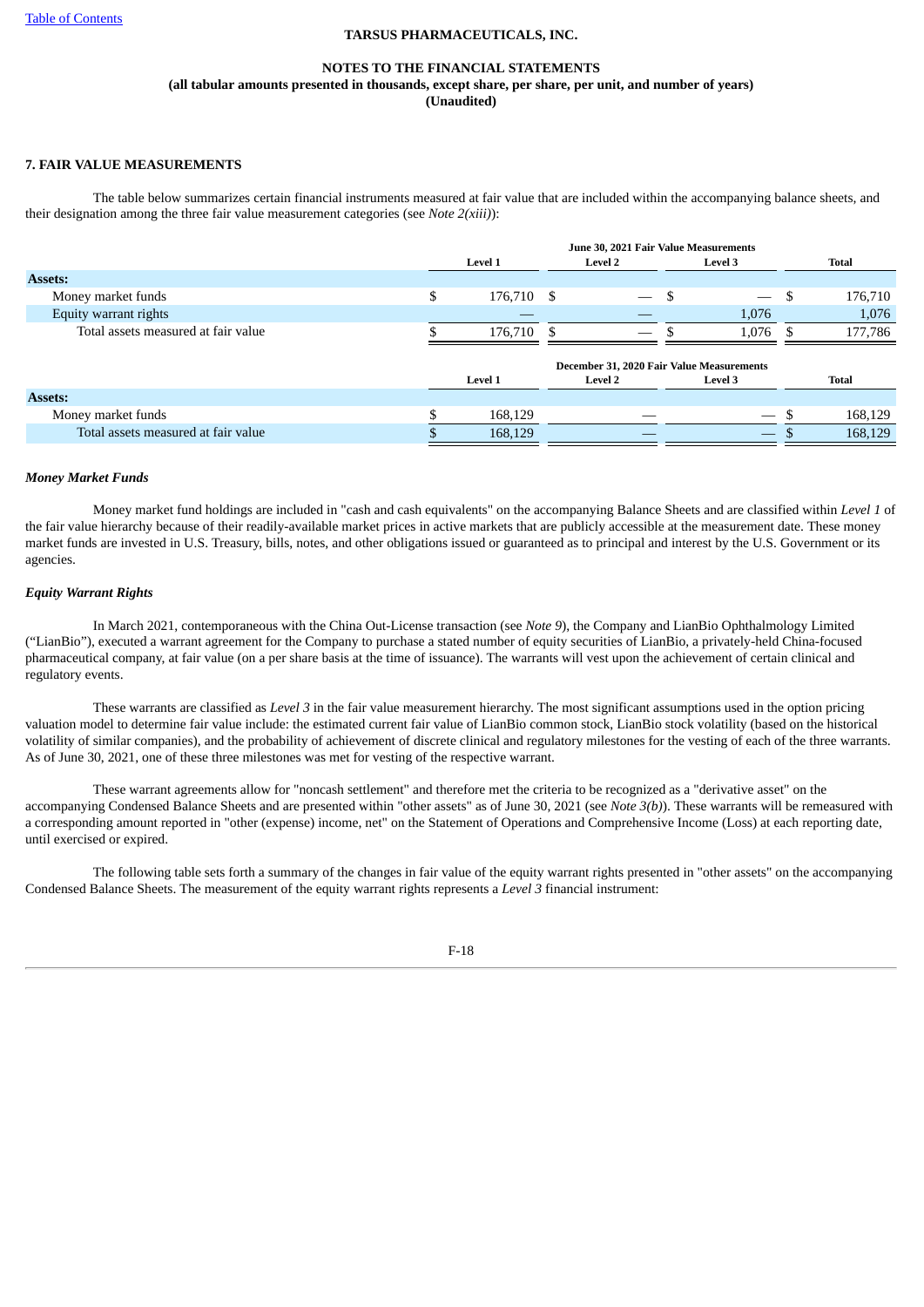#### **NOTES TO THE FINANCIAL STATEMENTS**

**(all tabular amounts presented in thousands, except share, per share, per unit, and number of years) (Unaudited)**

|                                                                                                                                                                                                           | <b>Equity Warrant Rights,</b><br>presented in "other<br>assets" within the<br><b>Condensed Consolidated</b><br><b>Balance Sheets</b> |
|-----------------------------------------------------------------------------------------------------------------------------------------------------------------------------------------------------------|--------------------------------------------------------------------------------------------------------------------------------------|
| Fair value as of December 31, 2020                                                                                                                                                                        |                                                                                                                                      |
| Initial fair value estimate of equity warrant rights upon issuance                                                                                                                                        | 1,233                                                                                                                                |
| Fair value as of March 31, 2021                                                                                                                                                                           | 1,233                                                                                                                                |
| Revaluation of equity warrant rights upon achievement of first development milestone, included in "license fees" within the<br>Condensed Statement of Operations for the three months ended June 30, 2021 | 719                                                                                                                                  |
| Revaluation of equity warrant rights included in "other income (expense), net" within the Condensed Statement of Operations<br>for the three months ended June 30, 2021                                   | (876)                                                                                                                                |
| Fair value as of June 30, 2021                                                                                                                                                                            | 1,076                                                                                                                                |
|                                                                                                                                                                                                           |                                                                                                                                      |

# **8. COMMITMENTS & CONTINGENCIES**

# **(a) Facility Leases**

#### *Overview*

In the ordinary course of business, the Company enters lease agreements with unaffiliated parties for the use of office and laboratory facilities and office equipment. As of December 31, 2020, the Company had three active facility leases in Irvine, California. Separately in January 2021, the Company entered into a six-month lease for an additional adjacent administrative office suite that was not capitalized due to its under 12-month term. In December 2020, the Company recorded a \$15 thousand impairment of its "operating lease right-of-use lease asset" in connection with its decision to early terminate one of the leases, which was completed in January 2021.

The Company's remaining two capitalized facility leases for adjacent administrative and laboratory suites in Irvine, California commenced on June 1, 2020. These leases each expire on January 31, 2024 and one includes a renewal option that was not reasonably certain to be exercised at the time of lease commencement for purposes of its associated accounting for capitalized "operating lease right-of-use asset" and accompanying lease liability included within "accounts payable and other accrued liabilities" and "other long-term liabilities" on the accompanying Condensed Balance Sheets, amounting to an aggregate \$0.6 million. These operating leases have annual rent that is payable monthly and carry fixed annual increases. Also, under these arrangements, real estate taxes, certain operating expenses, and common area maintenance are paid by the Company; since these costs are variable in nature, they are excluded from the measurement of the reported right-of-use asset and liability and are expensed as incurred.

During the year ended December 31, 2020 and for the three and six months ended June 30, 2021, the Company had no sublease arrangements with it as lessor.

### *Components of Lease Expense*

The liability associated with each lease is amortized over the respective lease term using the "effective interest rate method." The Company's right-of-use asset is amortized over the lease term on a straight-line basis to lease expense, as reported on an allocated basis within "research and development" and "general and administrative" expenses on the accompanying Statements of Operations and Comprehensive Income (Loss). The components of lease cost were as follows:

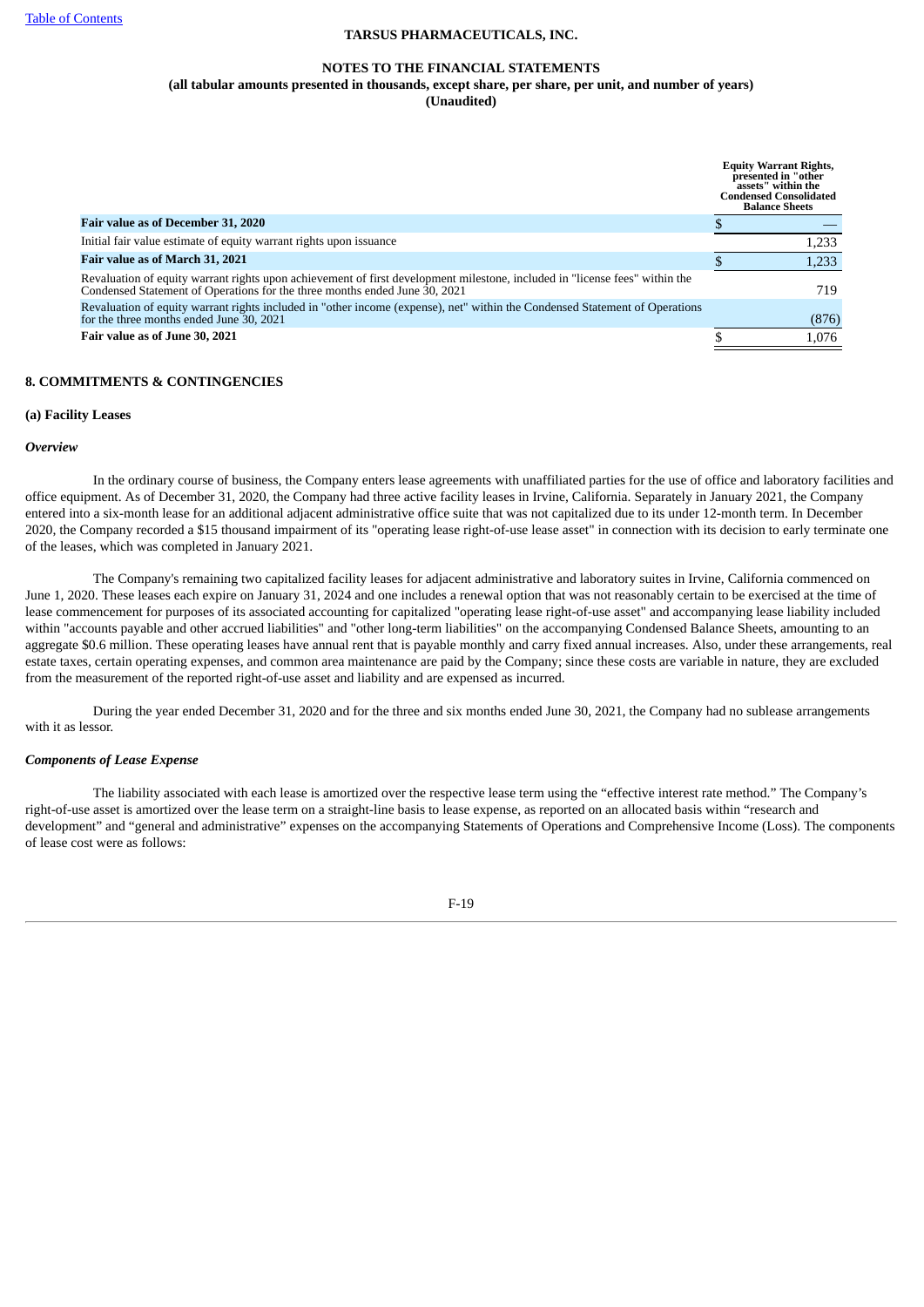#### **NOTES TO THE FINANCIAL STATEMENTS (all tabular amounts presented in thousands, except share, per share, per unit, and number of years) (Unaudited)**

|                 |                  |      | Three months ended June 30, |      |   |      | Six months ended June 30, |      |  |
|-----------------|------------------|------|-----------------------------|------|---|------|---------------------------|------|--|
|                 |                  | 2021 |                             | 2020 |   | 2021 |                           | 2020 |  |
| lease cost      | <b>Operating</b> | 60   | Ф                           | 38   | a | 120  | D                         | 53   |  |
| lease cost      | Variable         | 11   |                             |      |   | 71   |                           |      |  |
| term lease cost | Short-           | 63   |                             |      |   | 95   |                           |      |  |
| lease cost      | Total            | 134  |                             | 38   |   | 286  |                           | 53   |  |

# *Weighted-Average Remaining Lease Term and Applied Discount Rate as of June 30, 2021 and December 31, 2020*

As of June 30, 2021 and December 31, 2020, the Company's active facility leases had a weighted average remaining lease term of 2 years, 7 months and 2 years, 10 months, respectively. The weighted average estimated incremental borrowing rate of 10% was utilized to present value future minimum lease payments since an implicit interest rate was not readily determinable.

#### *Future Contractual Lease Payments as of June 30, 2021*

The below table summarizes the (i) minimum lease payments over the next five years and thereafter, (ii) lease arrangement imputed interest, and (iii) present value of future lease payments:

| <b>Operating Leases - future payments</b> | <b>June 30, 2021</b> |
|-------------------------------------------|----------------------|
| 2021 (remaining six months)               | 140                  |
| 2022                                      | 271                  |
| 2023                                      | 281                  |
| 2024                                      | 25                   |
| 2025                                      |                      |
| Total future lease payments, undiscounted | 717                  |
| (Less): Imputed interest                  | (83)                 |
| Present value of operating lease payments | 634                  |

#### **(b) In-License Agreements for Lotilaner**

### *Agreement for Skin and Eye Disease or Conditions in Humans*

In January 2019, the Company entered into an in-license agreement with Elanco Tiergesundheit AG ("Elanco") for exclusive worldwide rights to certain intellectual property for the development and commercialization of lotilaner in the treatment or cure of any eye or skin disease or condition in humans (the "January 2019 Agreement"). The Company has sole financial responsibility for related development, regulatory, and commercialization activities.

The Company made a \$1.0 million upfront payment at execution of the January 2019 Agreement. In September 2020, the Company made a required \$1.0 million clinical milestone payment associated with the first of two U.S. pivotal trials for the treatment of Demodex blepharitis. The Company recognized an additional \$2.0 million expense for its second pivotal trial milestone in the three and six months ended June 30, 2021, which was paid in April 2021. These amounts are presented in the applicable period within "research and development" expense in the accompanying Statements of Operations and Comprehensive Income (Loss).

The Company may make further cash payments to Elanco under this January 2019 Agreement upon the achievement of certain clinical milestones in the treatment of human skin diseases using lotilaner for an aggregate maximum of \$3.0 million and various commercial and sales threshold milestones for an aggregate maximum of \$79.0 million. In addition, the Company will be obligated to pay contractual royalties to Elanco in the single digits of its net sales. If the Company receives certain types of payments from its sublicensees, it will also be obligated to pay Elanco a variable percentage in the low to mid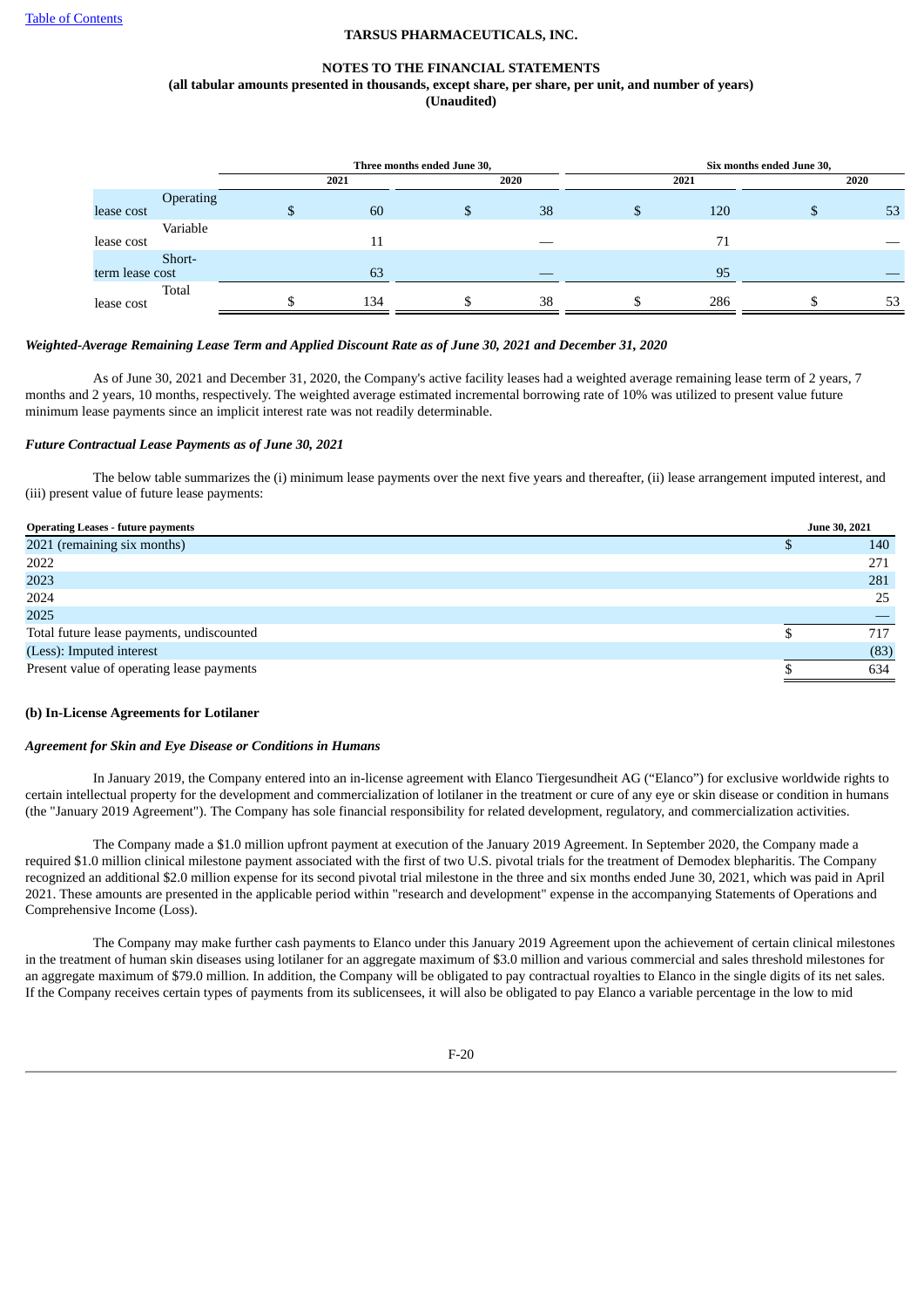# **NOTES TO THE FINANCIAL STATEMENTS (all tabular amounts presented in thousands, except share, per share, per unit, and number of years)**

#### **(Unaudited)**

double-digits of such proceeds, except for territories in which the Company achieved applicable regulatory approval prior to sublicense execution.

As part of the China Out-License discussed in *Note 9*, the Company made a required contractual payment in the amount of \$2.5 million to Elanco as part of the receipt of \$25 million of initial proceeds from LianBio during the three months ended June 30, 2021.

#### *Agreement for All Other Diseases or Conditions in Humans*

In September 2020, the Company executed an expanded license agreement with Elanco, granting it a worldwide license to certain intellectual property for the development and commercialization of lotilaner for the treatment, palliation, prevention, or cure of "all other" diseases and conditions in humans (i.e., beyond that of the eye or skin, the "September 2020 Agreement"). The Company issued Elanco 222,460 shares of its common stock at the execution of the September 2020 Agreement. The value of these shares was \$3.1 million (\$14.0003 per share, approximating the issuance price of the Company's Series C preferred stock in September 2020).

The Company is required to make further cash payments to Elanco under the September 2020 Agreement upon the achievement of various clinical milestones for an aggregate maximum of \$4.5 million and various commercial and sales threshold milestones for an aggregate maximum of \$77.0 million. In addition, the Company will be obligated to pay contractual royalties to Elanco in the single digits of its net sales. If the Company receives certain types of payments from its sublicensees, it will also be obligated to pay Elanco a variable percentage in the low to mid double-digits of such proceeds, except for territories in which the Company achieved applicable regulatory approval prior to sublicense execution.

In March 2021, the Company entered into an out-license agreement with LianBio (see *Note 9*), which obligated it to grant Elanco an additional fixed 187,500 shares of the Company's common stock that were otherwise required to be granted no later than the 18-month anniversary of the September 2020 Agreement for the Company's continued license exclusivity. These additional shares were valued at \$5.5 million based on the Company's stock closing price of \$29.30 per share (on the date the issuance became contractually required) and is reported within "research and development" expense within the accompanying Statements of Operations and Comprehensive Income (Loss) for the three and six months ended June 30, 2021.

# **(c) Employment Agreements**

The Company has entered into employment agreements with six of its named executive officers. These agreements provide for the payment of certain benefits upon separation of employment under specified circumstances, such as termination without cause, or termination in connection with a change in control event.

#### **(d) Litigation Contingencies**

From time to time, the Company may be subject to various litigation and related matters arising in the ordinary course of business. The Company is currently not aware of any such matters where there is at least a reasonable probability that a material loss, if any, has been or will be incurred for financial statement recognition.

#### **(e) Indemnities and Guarantees**

The Company has certain indemnity commitments, under which it may be required to make payments to its officers and directors in relation to certain transactions to the maximum extent permitted under applicable laws. The duration of these indemnities varies, and in certain cases, is indefinite and does not provide for any limitation of maximum payments. The Company has not been obligated to make any such payments to date and no liabilities have been recorded for this contingency in the accompanying Condensed Balance Sheets.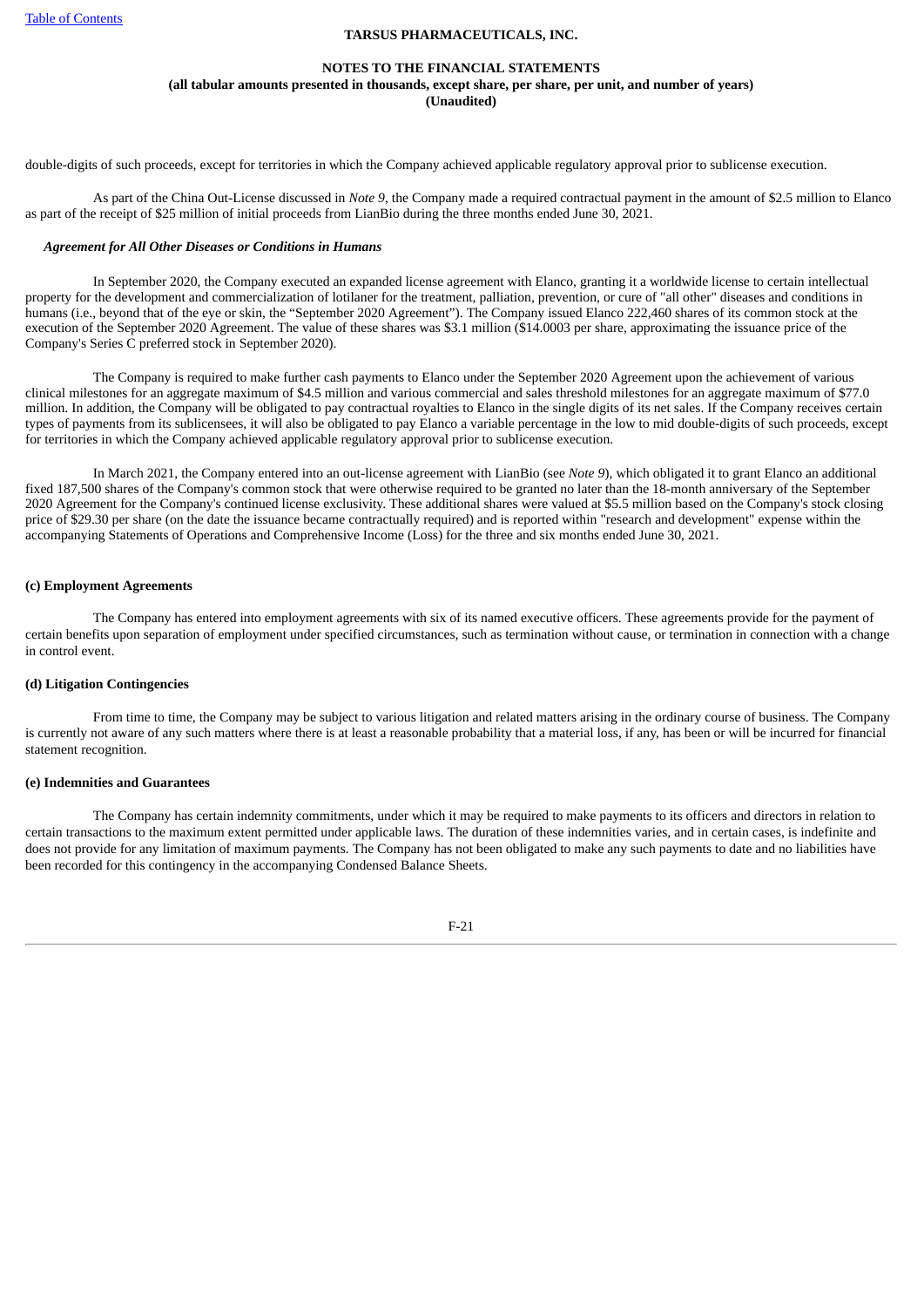### **NOTES TO THE FINANCIAL STATEMENTS (all tabular amounts presented in thousands, except share, per share, per unit, and number of years) (Unaudited)**

#### **9. OUT-LICENSE AGREEMENT**

#### *Out-License of TP-03 Commercial Rights in Greater China in March 2021*

On March 26, 2021, the Company entered into an out-license agreement with LianBio for its exclusive development and commercialization rights of TP-03 (lotilaner ophthalmic solution, 0.25%) in the People's Republic of China, Hong Kong, Macau, and Taiwan (the "China Territory") for the treatment of Demodex blepharitis and Meibomian Gland Disease (the "China Out-License"). LianBio is contractually responsible for all clinical development and commercialization activities and costs within the China Territory.

The Company received payments from LianBio of \$15.0 million in April 2021 and \$10.0 million in May 2021 as initial consideration, and \$10.0 million in June 2021 for the achievement of a clinical development milestone.

The Company also is eligible to receive other payments and consideration from LianBio upon achievement of certain additional milestones, including: (i) TP-03 clinical development and regulatory milestones of up to \$65.0 million (including \$20 million for the achievement of a clinical milestone in June 2021 that is presented within "accounts receivable" on the accompanying Condensed Balance Sheets), (ii) TP-03 sales-based milestones for the China Territory of up to \$100.0 million, (iii) tiered mid-to-high-teen royalties for China Territory TP-03 sales, and (iv) equity warrants issued to the Company in March 2021 for purchase of LianBio equity securities, subject to TP-03 clinical/regulatory achievements for vesting.

The Company recognized "license fees" and "collaboration revenue" for the three months ended June 30, 2021 of \$19.0 million and \$3.0 million, respectively, in the accompanying Condensed Statements of Operations and Comprehensive Income (Loss), in accordance with the revenue recognition accounting policy described in *Note 2(vi).* These amounts represent separately valued "performance obligations" in the China Out-License*.* For the six months ended June 30, 2021, the Company recognized \$52.4 million and \$3.1 million, respectively, for "license fees" and "collaboration revenue".

These revenue amounts were each recognized upon (i) the transfer of TP-03 license rights in the China Territory to LianBio and (ii) the actual or partial completion of clinical activities and related data for the Company's pivotal trials of TP-03 in the treatment of Demodex blepharitis (each representing separately valued "performance obligations" in the China Out-License). As part of this revenue recognition model, the Company was required to value the LianBio equity warrant, applying a discounted cash flow model with highly subjective inputs for this pre-revenue company, and to also consider the probability of achievement of requisite vesting events.

<span id="page-23-0"></span>In future periods, the Company may recognize additional revenue from contractual receipts due from LianBio as (1) performance obligations are satisfied related to the completion of the TP-03 pivotal trial and as associated clinical data and reports are delivered, (2) regulatory approval events are achieved, and (3) LianBio has sales of TP-03 in the China Territory.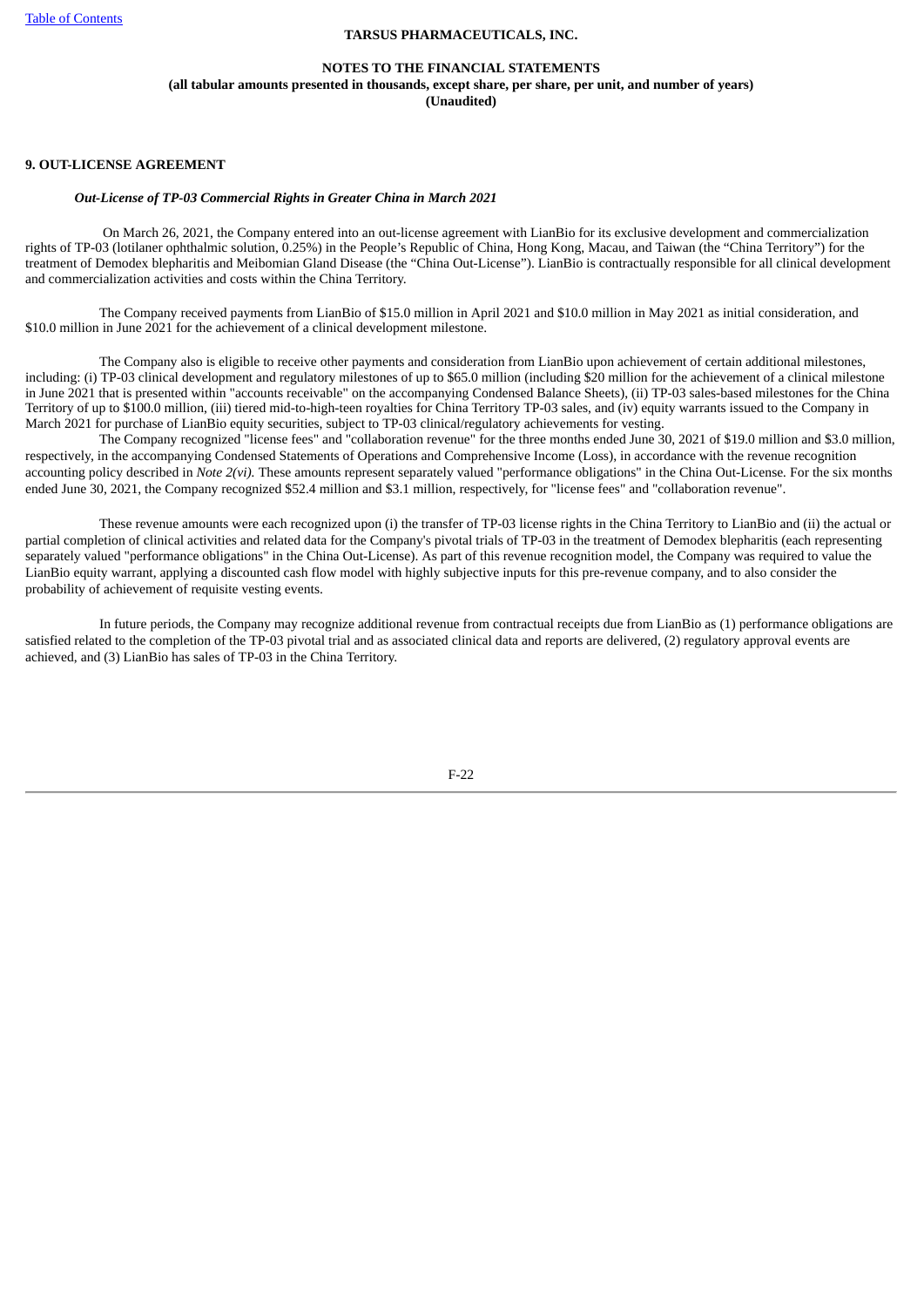# **Item 2. Management's Discussion and Analysis of Financial Condition and Results of Operations**

#### **Note Regarding Forward-Looking Statements**

This Quarterly Report on Form 10-Q contains certain forward-looking statements. All statements other than statements of historical facts contained in this report, including statements regarding our future results of operations and financial position, future revenue, business strategy, prospects, product candidates, planned preclinical studies and clinical trials, results of clinical trials, research and development costs, regulatory approvals, timing and likelihood of success, as well as plans and objectives of management for future operations, are forward-looking statements. These statements involve known and unknown risks, uncertainties and other important factors that are in some cases beyond our control and may cause our actual results, performance or achievements to be materially different from any future results, performance or achievements expressed or implied by the forward-looking statements.

The words "anticipate," "believe," contemplate," "continue," "could," "estimate," "expect," "intend," "may," "might," "plan," "potential," "predict," "project," "should," "target," "will," or "would," or the negative of these terms or other similar expressions are intended to identify forward looking statements. Forward-looking statements contained in this report include, but are not limited to, statements about:

- the likelihood of our clinical trials demonstrating safety and efficacy of our product candidates, and other positive results;
- the timing and progress of our current clinical trials and timing of initiation of our future clinical trials, and the reporting of data from our current and future trials;
- our plans relating to the clinical development of our current and future product candidates, including the size, number and disease areas to be evaluated;
- the prevalence of Demodex blepharitis and the size of the market opportunity for our product candidates;
- the rate and degree of market acceptance and clinical utility of our product candidates;
- our plans relating to commercializing our product candidates, if approved, including sales strategy;
- the impact of COVID-19 on our business and operations;
- the success of competing therapies that are or may become available;
- our estimates of the number of patients in the United States or globally, as applicable, who suffer from Demodex blepharitis, Meibomian Gland Disease ("MGD"), rosacea, Lyme disease and malaria and the number of patients that will enroll in our clinical trials;
- the beneficial characteristics, safety, efficacy, therapeutic effects and potential advantages of our product candidates;
- the timing or likelihood of regulatory filings and approval for our product candidates;
- our ability to obtain and maintain regulatory approval of our product candidates and our product candidates to meet existing or future regulatory standards;
- our plans relating to the further development and manufacturing of our product candidates, including additional indications for which we may pursue;
- our ability to identify additional products, product candidates or technologies with significant commercial potential that are consistent with our commercial objectives;
- the expected potential benefits of strategic collaborations with third parties (including, for example, the receipt of payments, achievement and timing of milestones under license agreements, and the ability of our third party collaborators to commercialize our product candidates in the territories under license) and our ability to attract collaborators with development, regulatory and commercialization expertise;
- existing regulations and regulatory developments in the United States and other jurisdictions;
- our plans and ability to obtain or protect intellectual property rights, including extensions of existing patent terms where available;
- our continued reliance on third parties to conduct additional clinical trials of our product candidates, and for the manufacture of our product candidates for preclinical studies and clinical trials;
- the need to hire additional personnel, in particular sales personnel, and our ability to attract and retain such personnel;
- the accuracy of our estimates regarding expenses, future revenue, capital requirements and needs for additional financing;

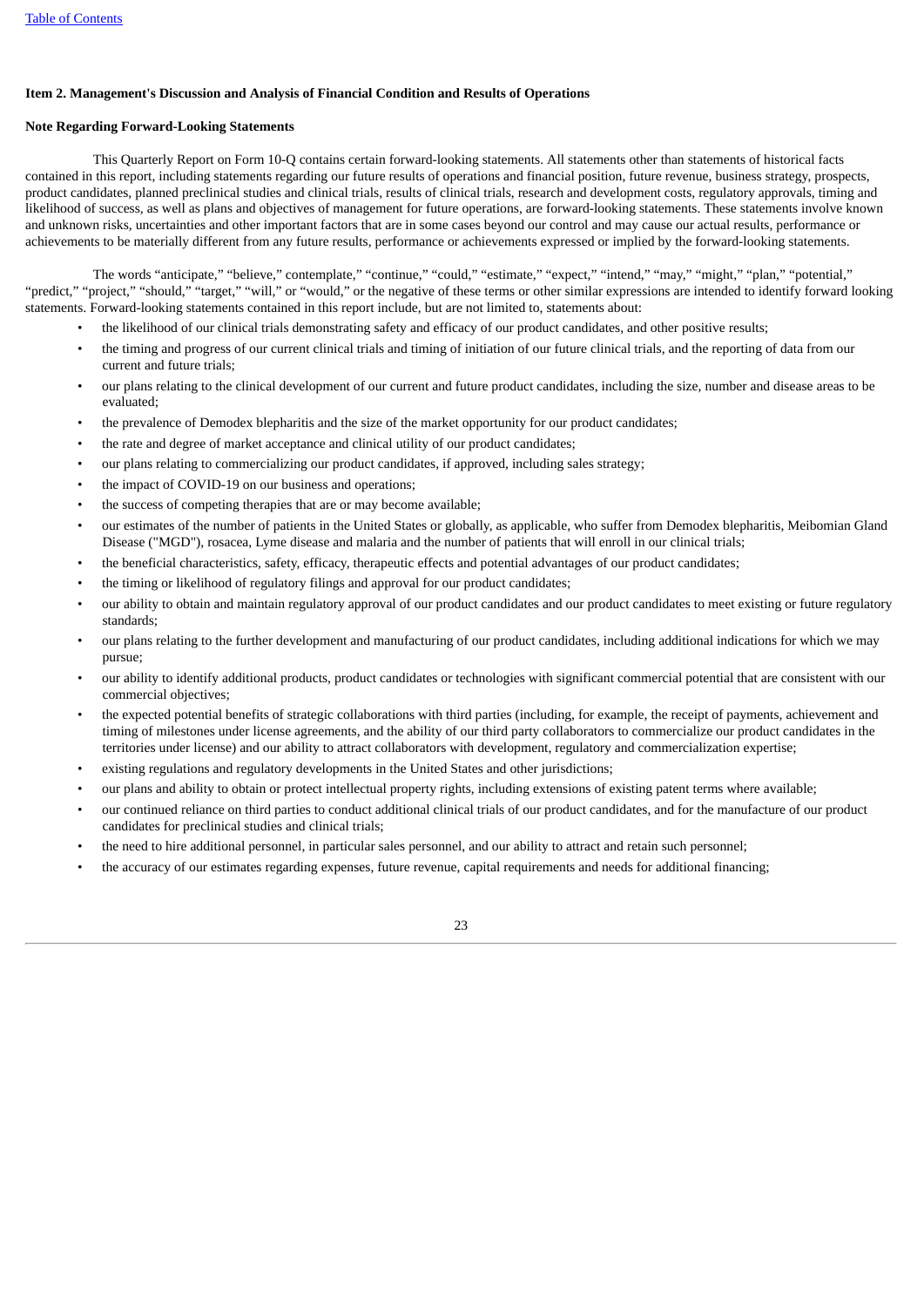- our financial performance;
- the sufficiency of our existing capital resources to fund our future operating expenses and capital expenditure requirements;
- our competitive position;
- our expectations regarding the period during which we will qualify as an emerging growth company under the JOBS Act; and
- our anticipated use of our existing resources and the proceeds from our IPO.

These forward-looking statements are subject to a number of risks, uncertainties and assumptions, including those described in the section titled "Risk Factors" elsewhere in this report. Moreover, we operate in a very competitive and rapidly changing environment. New risks emerge from time to time. It is not possible for our management to predict all risks, nor can we assess the impact of all factors on our business or the extent to which any factor, or combination of factors, may cause actual results to differ materially from those contained in any forward-looking statements we may make. In light of these risks, uncertainties and assumptions, the forward-looking events and circumstances discussed in this report may not occur and actual results could differ materially and adversely from those anticipated or implied in the forward-looking statements.

You should not rely upon forward-looking statements as predictions of future events. Although we believe that the expectations reflected in the forward-looking statements are reasonable, we cannot guarantee that the future results, advancements, discoveries, levels of activity, performance or events and circumstances reflected in the forward-looking statements will be achieved or occur. Moreover, except as required by law, neither we nor any other person assumes responsibility for the accuracy and completeness of the forward-looking statements. We undertake no obligation to update publicly any forwardlooking statements for any reason after the date of this report to conform these statements to actual results or to changes in our expectations.

You should read this report and the documents that we reference in this report and have filed with the SEC as exhibits to this report with the understanding that our actual future results, levels of activity, performance and events and circumstances may be materially different from what we expect.

#### **Overview of our Business**

We are a late clinical-stage biopharmaceutical company focused on the development and commercialization of therapeutic candidates to address large market opportunities initially in ophthalmic conditions where there are limited treatment alternatives. Our lead product candidate, TP-03, is a novel therapeutic in Phase 3 that is being developed for the treatment of blepharitis caused by the infestation of Demodex mites, which is referred to as Demodex blepharitis. Blepharitis ("Blephar" is a reference to eyelid and "itis" is a reference to inflammation) is a condition characterized by inflammation of the eyelid margin, redness and ocular irritation, including a specific type of eyelash dandruff called collarettes. The healthy interaction of the eyelid and the surface of the eye is crucial to ocular health. Poorly controlled and progressive blepharitis can lead to worsening of corneal damage over time and, in extreme cases, blindness.

According to published studies, there are an estimated 20 million patients in the United States who suffer from blepharitis, with approximately 45% or nine million of cases caused by Demodex infestation. Further, our estimates indicate the possible number of Demodex blepharitis cases may be as high as approximately 25 million, based on our internal research indicating approximately 58% of patients presenting to eye care clinics have collarettes and a published study estimating that at least 45 million people annually visit an eye care clinic.

We believe that TP-03 has the potential to be the first therapeutic approved by the United States Food and Drug Administration ("FDA") for the treatment of Demodex blepharitis and become the standard of care. The active pharmaceutical ingredient ("API") of TP-03, lotilaner, is designed to paralyze and eradicate mites and other parasites through the inhibition of parasite-specific gamma-aminobutyric acid-gated chloride ("GABA-Cl") channels.

To date, we have completed four Phase 2 trials and one Phase 2b/3 trial for TP-03 in Demodex blepharitis, all of which met their primary, secondary and/or exploratory endpoints, as applicable, and during which TP-03 was well tolerated. Our Phase 2b/3 trial, Saturn-1, met all pre-specified primary and secondary endpoints, as announced in June 2021. We commenced our second pivotal trial, Saturn-2, in May 2021. Saturn-2 has primary and secondary endpoints consistent with Saturn-1. These TP-03 pivotal trials are expected to support our submission of a new drug application ("NDA") with the FDA for TP-03 for the treatment of Demodex blepharitis during the first half of 2022.

24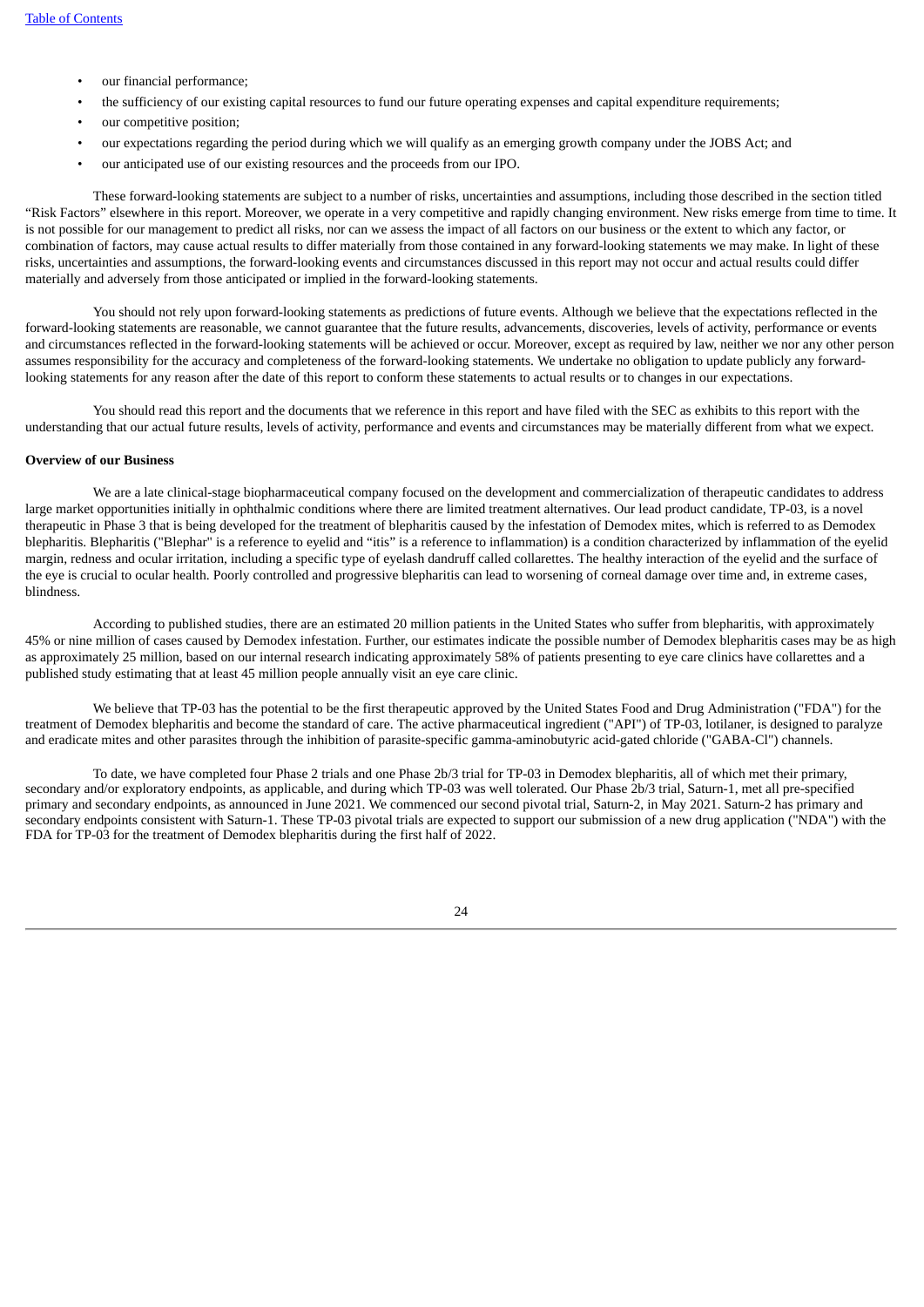We intend to further advance our pipeline with the lotilaner API to address several diseases across therapeutic categories in human medicine, including eye care, dermatology, and other diseases. These targeted diseases with high unmet medical needs currently include TP-03 for the treatment of MGD, TP-04 for the potential treatment of rosacea and TP-05 for the potential Lyme disease prophylaxis and community malaria reduction.

# **Recent Business and Clinical Highlights**

**TP-03 Demodex Blepharitis Pivotal Trials, Saturn-1 & Saturn-2**: On June 21, 2021, we announced positive results of the pivotal Phase 2b/3 Saturn-1 pivotal trial. All pre-specified primary and secondary endpoints were met, and complete resolution of Demodex blepharitis signs was demonstrated in patients treated with TP-03 (lotilaner ophthalmic solution, 0.25%).

- 81% of patients on TP-03 achieved a clinically meaningful collarette cure, defined as 0-10 collarettes per lid at day 43 compared to 23% of those on vehicle (p<0.0001).
- 44% of patients on TP-03 achieved the primary endpoint of complete collarette cure, defined as 0-2 collarettes per lid at day 43, compared to 7% on vehicle (p<0.0001).
- 68% of patients on TP-03 achieved mite eradication defined as 0 mites per lash at day 43, compared to 18% on vehicle (p<0.0001).
- Additionally, significant efficacy in lid erythema (redness) was demonstrated across multiple measures including complete and clinically meaningful composite cures, and in erythema alone. Results showed 45 % of patients improved erythema by one (1) grade or more (compared to 28% of patients on vehicle, p=0.0002) and 19% of patients on TP-03 achieved a complete erythema cure (compared to 7% of patients on vehicle, p<0.0001).
- TP-03 was well tolerated with a safety profile similar to the vehicle group. Additionally, most TP-03 patients (92%) reported that the drop comfort was neutral to very comfortable. There were no serious treatment-related adverse events nor any treatment-related adverse events leading to treatment discontinuation.

On May 6, 2021, we announced the commencement of our second pivotal trial, Saturn-2. This Phase 3 trial is substantially identical in design to Saturn-1 (same primary and secondary endpoints) and is expected to enroll approximately 418 participants. We expect to report topline data results from Saturn-2 in the first quarter of 2022. If Saturn-2 results are positive, we expect to use the data from the Saturn-1 and Saturn-2 trials to support our submission of an NDA with the FDA for TP-03 for the treatment of Demodex blepharitis in the first half of 2022.

**TP-03 China Territory Out-License**: On March 26, 2021, we executed an out-license agreement (the "China Out-License") with LianBio Ophthalmology Limited ("LianBio"), granting exclusive commercial rights to TP-03 for the treatment of Demodex blepharitis and MGD within The People's Republic of China, Macau, Hong Kong, and Taiwan (the "China Territory").

We have received contractual proceeds of \$35 million from LianBio during the three months ended June 30, 2021 and expect to receive an additional \$20 million by September 30, 2021 for a recently achieved Saturn-1 clinical milestone. In March 2021, also as part of the China Out-License, we received warrant rights in LianBio, subject to clinical and regulatory vesting provisions.

We are further eligible to receive (i) Saturn-2 clinical milestone of \$15 million (expected achievement by March 31, 2022), (ii) China-based clinical and regulatory milestones totaling \$30 million, and (iii) China Territory sales threshold milestones totaling \$100 million. We are also entitled to receive tiered royalties in the low double-digits on the net sales of TP-03 within the China Territory.

**TP-05 Initiation of Phase 1 Trial, Callisto**: On June 16, 2021, we announced that we initiated dosing participants in our first clinical trial for TP-05, a novel, oral, non-vaccine therapeutic, for the prevention of Lyme disease and malaria. The Phase 1 Callisto trial is a single ascending dose and multiple ascending dose trial to evaluate the safety, tolerability and pharmacokinetics ("PK") of TP-05 in healthy volunteers. There are currently no FDA-approved pharmacological prophylactic options for Lyme disease, which is the most common vector-borne disease in the United States, transmitted to humans via Borrelia burgdorferi bacterium infection following the bite of a tick vector.

We believe TP-05 is currently the only non-vaccine, drug-based, preventive therapeutic in development that targets the ticks, and potentially prevents Lyme disease transmission. It is designed to rapidly provide systemic blood levels of lotilaner potentially sufficient to kill infected ticks attached to the human body before they can transmit the Borrelia bacteria that causes Lyme disease.

25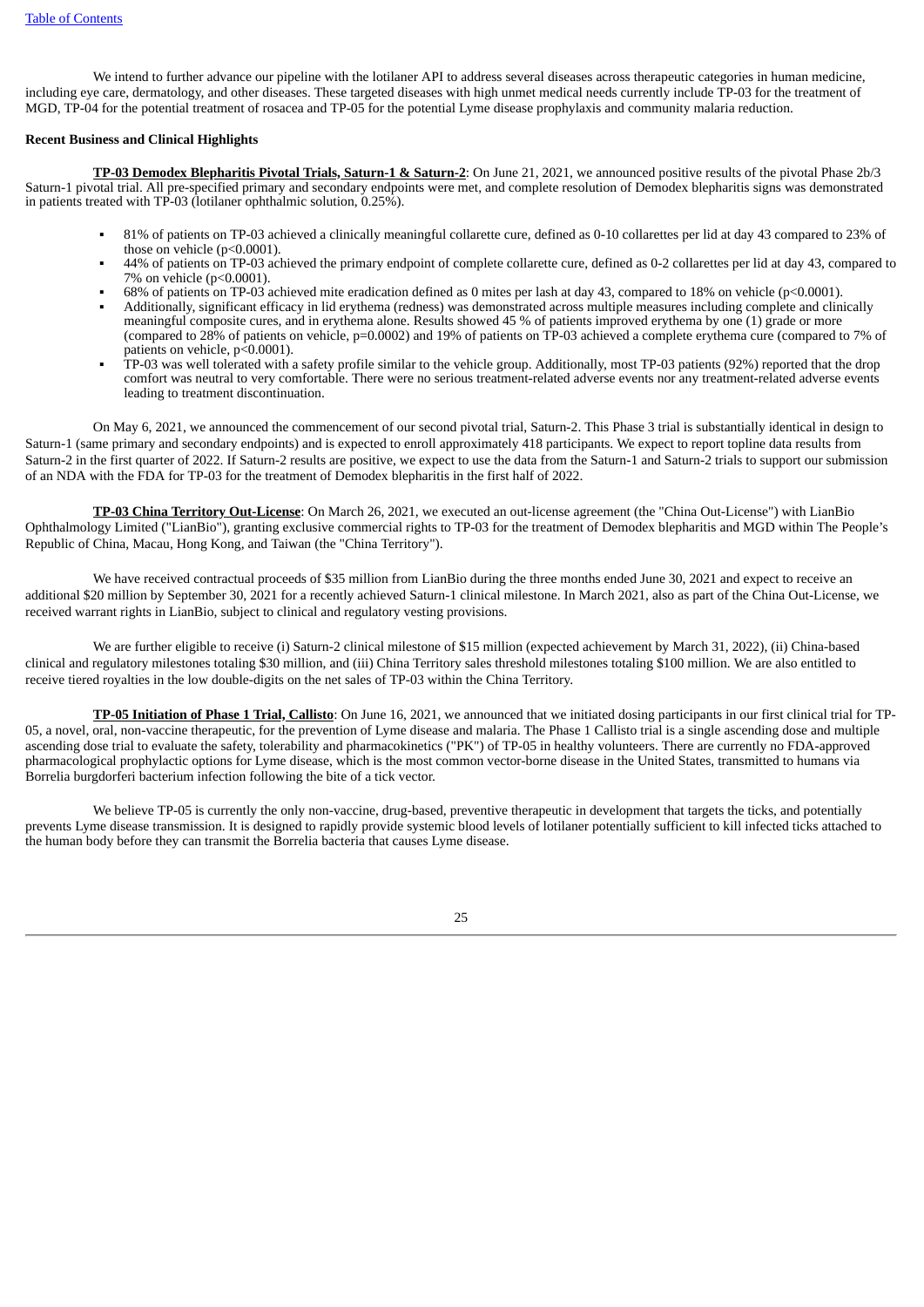**New Saturn-1 Data Presented at ASCRS**: On July 24, 2021, we presented new Saturn-1 data at the American Society of Cataract and Refractive Surgery ("ASCRS") 2021 Annual Meeting. The new Saturn-1 data demonstrated a strong patient responder rate, in addition to achieving all primary and secondary endpoints; nearly all Demodex blepharitis patients studied experienced a significant response to treatment with TP-03. These findings indicate the substantial potential impact this treatment may have for both patients and eye care professionals, including meaningful improvement in reducing the number of mites per lash and collarette grade reduction.

In addition to this new data presented at the ASCRS meeting, on July 24, 2021 we also announced results from additional Saturn-1 safety analysis, which revealed that TP-03 had no clinically significant adverse effect on multiple safety measures including Corrected Distance Visual Acuity ("CDVA"), corneal staining, and intraocular pressure ("IOP"), and no significant findings from slit lamp biomicroscopy or fundus exam. In addition, no impact to endothelial cell density ("ECD") was seen in a subset of 21 patients. ECD will be further evaluated as part of the Saturn-2 trial plan. We believe that the results from our Saturn-1 clinical trial, along with previously announced data, reinforces that TP-03 is potentially safe to use in a broad patient population.

**Atlas and Europa Studies Presented at ARVO**: On May 3, 2021, we released the results of the Atlas study at the virtual Association for Research in Vision and Ophthalmology ("ARVO") 2021 Annual Meeting. The Atlas study is what we believe is the first multi-center observational study to evaluate the functional and psychosocial impact of Demodex blepharitis. The study also provided insights on the clinical manifestations of Demodex blepharitis in adult patients. Overall, the study showed that Demodex blepharitis is associated with a significant symptomatic and psychosocial burden, negatively affecting daily life in the majority (80%) of patients. We also presented complete efficacy and safety data from our Phase 2b Europa trial, which consisted of positive trial results that were used as the basis for our Saturn-1 and 2 pivotal trial designs.

#### **Corporate and Financial Overview**

We were incorporated as a Delaware corporation in November 2016, and our headquarters is located in Irvine, California. Since our inception in November 2016, we have devoted substantially all of our resources to organizing and staffing our company, acquiring intellectual property, clinical development of our product candidates, building our research and development capabilities, raising capital, and enhancing our corporate infrastructure.

To date we have financed our operations through private placements of preferred stock, convertible promissory notes, the net proceeds from our IPO (as defined below), and out-licensing arrangements. From inception through June 2021, we raised net proceeds of approximately \$103.2 million through private placements of preferred stock.

In advance of our IPO, on October 8, 2020, our board of directors approved a 1-for-7.4276 reverse stock split of our capital stock. All share and per share information included in the accompanying financial statements has been adjusted to reflect this reverse stock split. On October 20, 2020, we completed our initial public offering ("IPO") through an underwritten sale of 6,325,000 shares of our common stock at a price of \$16.00 per share, inclusive of an additional 825,000 shares of common stock sold upon the full exercise of the underwriters' purchase option. The aggregate net proceeds from the offering after deducting underwriting discounts and commissions and other offering expenses were \$91.7 million. Concurrent with the IPO, all then-outstanding shares of our convertible preferred stock automatically converted into an aggregate of 11,107,018 issued shares of common stock.

In March 2021, we executed an out-license of TP-03 for the China Territory (see *Note 9*). During the six months ended June 30, 2021, we received cash proceeds of \$35.0 million from our licensee. We expect to receive additional cash proceeds from our licensee totaling \$35.0 million by March 31, 2022 (for first-year consideration of \$70 million), assuming all of our TP-03 U.S. clinical milestones are achieved (including \$20 million that became payable upon the achievement of a milestone in June 2021 and is pending receipt).

We have incurred significant net operating losses in every year since our inception and expect to continue to incur significant operating expenses and, other than the effect of license fee revenue from the China Out-License Agreement, increasing operating losses for the foreseeable future. Our net income (losses) were \$6.3 million and \$(3.3) million for the three months ended June 30, 2021 and 2020, respectively, and \$16.7 million and \$(5.2) million for the six months ended

June 30, 2021 and 2020, respectively. Our net losses and any net income we may generate may fluctuate significantly from quarter to quarter and year to year and could be substantial. As of June 30, 2021 and December 31, 2020, we had an accumulated deficit of \$16.1 million and \$32.8 million, respectively, from research and development and general and administrative activities since our inception. We anticipate that our operating expenses will increase significantly as we:

• conduct clinical trials of our lead product candidate, TP-03, for the treatment of Demodex blepharitis including our Phase 3 trial, Saturn-2;

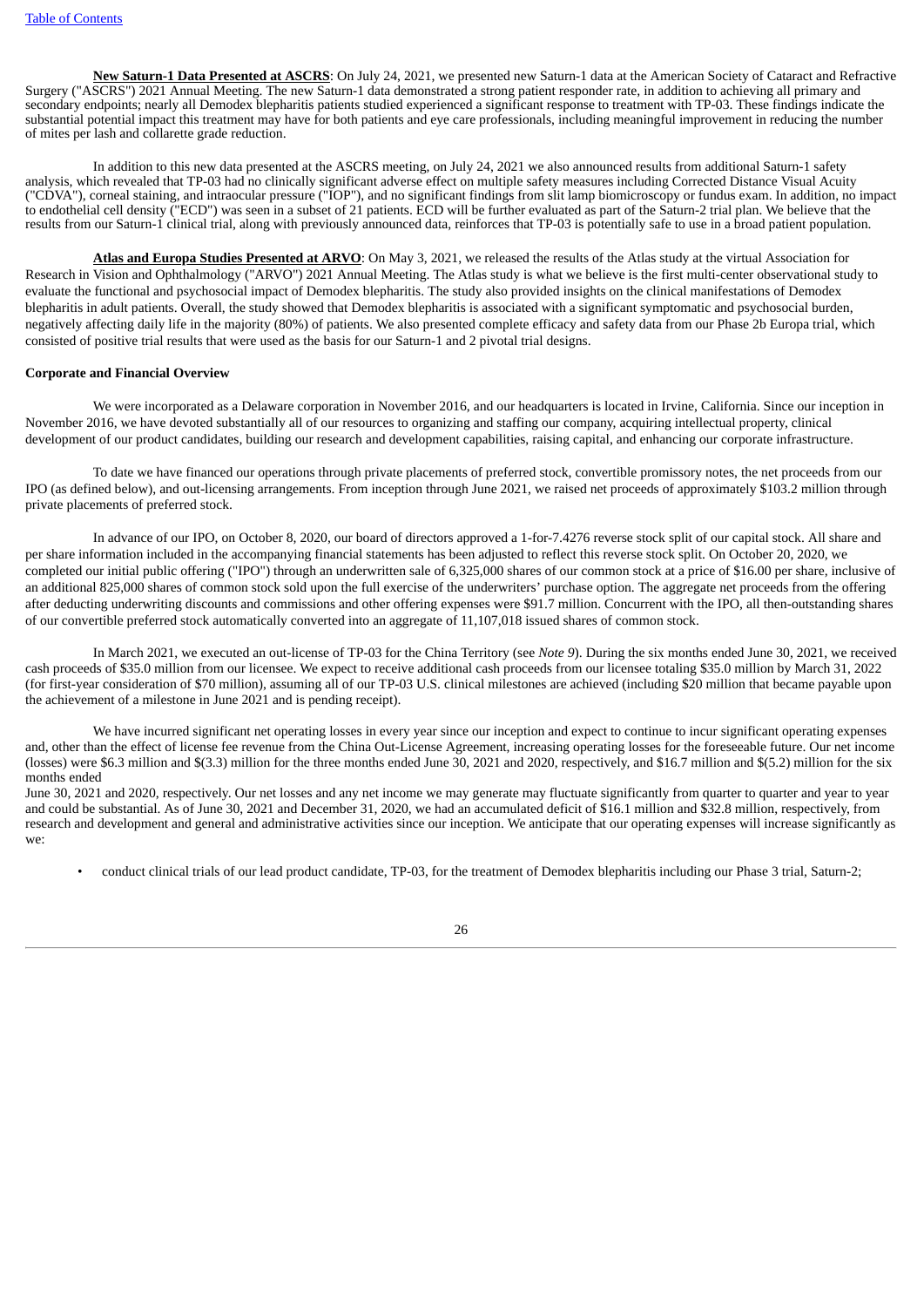- advance the clinical development of TP-03 for the treatment of MGD, TP-04 for the potential treatment of rosacea and TP-05 for potential Lyme prophylaxis and community malaria reduction;
- seek regulatory and marketing approvals for product candidates that successfully complete clinical development, if any;
- establish our own sales force in the United States to commercialize our products for which we obtain regulatory approval;
- engage with contract manufacturers to ensure a sufficient supply chain capacity to provide commercial quantities of any products for which we may obtain marketing approval;
- maintain, expand and protect our intellectual property portfolio;
- hire additional staff, including clinical, scientific, technical, regulatory, marketing, operations, financial, and other support personnel, to execute our business plan; and
- add information systems and personnel to support our product development and potential future commercialization efforts, and to enable us to operate as a public company.

We do not have any products approved for sale and we have not yet generated any revenue from product sales. However, we recognized "license fee revenue" and "collaboration revenue" from our China Out-License for the three and six months ended June 30, 2021 of an aggregate \$22.0 million and \$55.4 million, respectively (see *Note 9*), and expect to recognize additional revenue under these captions from this arrangement in future periods.

We do not expect to generate revenues from product sales unless and until we successfully complete clinical development and obtain regulatory approval for a product candidate and commercially launch such product. Until such time as we can generate significant revenue from product sales, if ever, we expect to finance our operations through private or public equity or debt financings, or collaborations, strategic alliances, or licensing arrangements with third parties. Adequate funding may not be available to us when needed on acceptable terms, or at all. If we raise additional funds through collaborations, strategic alliances, or licensing arrangements with third parties, we may have to relinquish valuable rights to our intellectual property, future revenue streams, research programs or product candidates or grant licenses on terms that may not be favorable to us. If we are unable to raise additional capital or enter into such agreements as and when needed, we could be forced to significantly delay, scale back, or discontinue our product development and/or commercialization plans, which would negatively and adversely affect our financial condition.

Because of the numerous risks and uncertainties associated with drug product development, we are unable to accurately predict the timing or amount of increased expenses or when or if we will be able to achieve or maintain profitability. Even if we are able to generate revenue from product sales, we may not become profitable. If we fail to become profitable or are unable to sustain profitability on a continuing basis, then we may be unable to continue our operations at planned levels.

As of June 30, 2021, our aggregate cash and cash equivalents was \$176.7 million – see the section below titled "Management's Discussion and Analysis of Financial Condition and Results of Operations — Liquidity and Capital Resources."

#### **Impact of the COVID-19 Pandemic on our Operations**

Efforts to contain the spread of COVID-19 in the United States (including in California where our corporate headquarters and laboratory facility are located) and other countries have included quarantines, shelter-in-place orders, and various other government restrictions in order to control the spread of this virus.

We have been carefully monitoring the COVID-19 pandemic as it continues to progress and its potential impact on our business. We have taken important steps to ensure the workplace safety of our employees when working within our laboratory and administrative offices, or when traveling to our clinical trial sites. We have also implemented a vaccination policy and we may take further actions as may be required by federal, state or local authorities.

To date, we have been able to continue our key business activities and advance our clinical programs. However, in the future, it is possible that our clinical development timelines and business plans could be adversely affected. We maintain regular communication with our vendors and clinical sites to appropriately plan for, and mitigate, the impact of the COVID-19 pandemic on our operations. Specifically, for our Phase 3 Saturn-2 trial, we have instituted various protocols for our sites,

27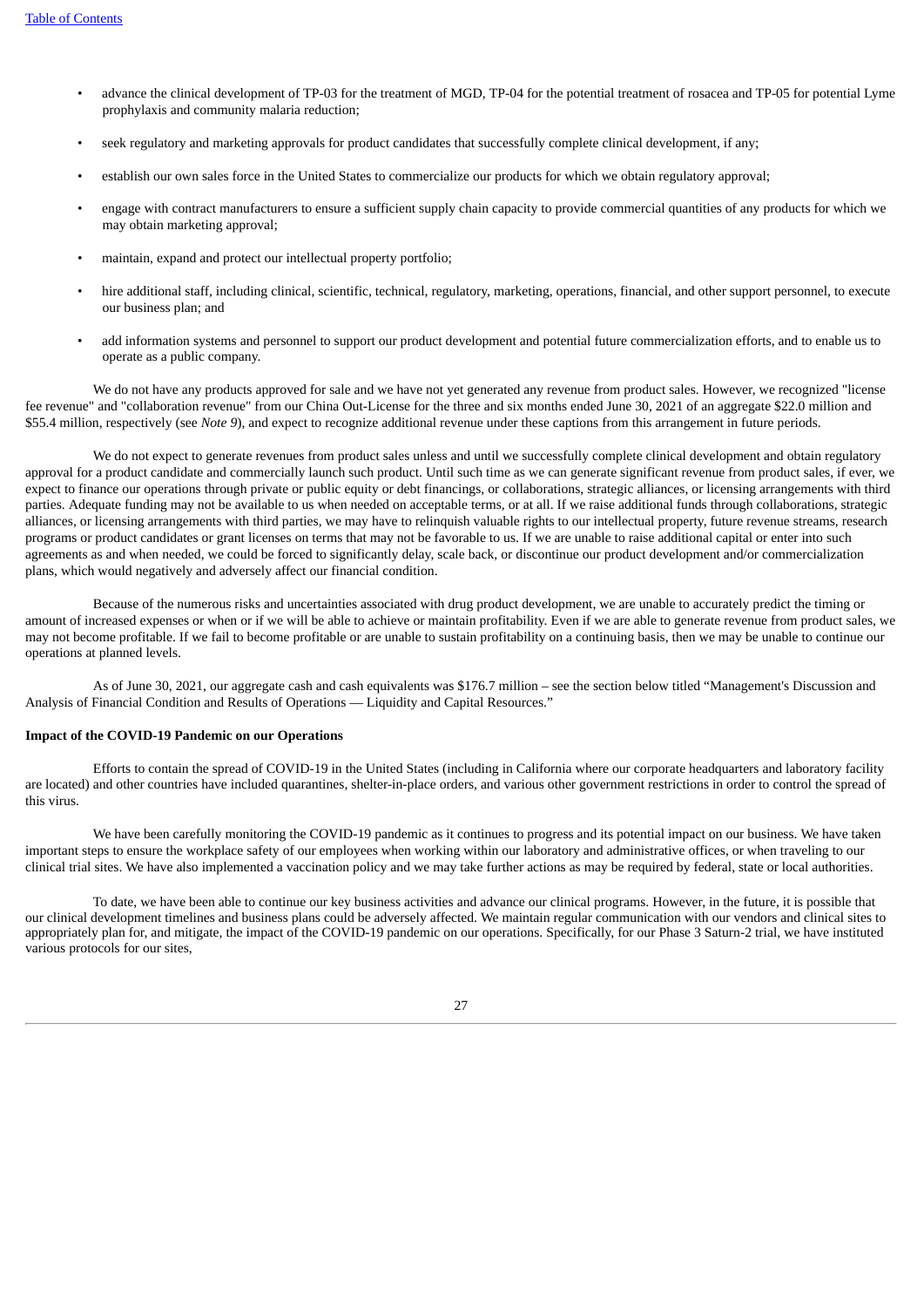including increasing health screening of individuals and providing enhanced communication and training to staff regarding COVID-19. However, the ultimate effect from this pandemic on our development timelines for TP-03 and our other product candidates is inherently uncertain.

See the section titled "Risk Factors" in our Annual Report on Form 10-K for the year ended December 31, 2020, filed with the SEC on March 31, 2021, for a further discussion of the potential adverse impact of COVID-19 on our business, results of operations and financial condition.

#### **Result of Operations**

#### *Comparison of the Three Months Ended June 30, 2021 and 2020*

The following table summarizes our results of operations for the periods indicated:

|                                                                              | <b>Three Months Ended June 30.</b> |        |    |                |   |        |
|------------------------------------------------------------------------------|------------------------------------|--------|----|----------------|---|--------|
|                                                                              | 2021<br>2020                       |        |    |                |   | Change |
|                                                                              |                                    |        |    | (in thousands) |   |        |
| Revenues:                                                                    |                                    |        |    |                |   |        |
| License fees and collaboration revenue                                       | S.                                 | 22,017 | \$ |                | S | 22,017 |
| Total revenues                                                               |                                    | 22,017 |    |                |   | 22,017 |
| Operating expenses:                                                          |                                    |        |    |                |   |        |
| Cost of license fees and collaboration revenue                               |                                    | 737    |    |                |   | 737    |
| Research and development                                                     |                                    | 7,204  |    | 1,737          |   | 5,467  |
| General and administrative                                                   |                                    | 6,794  |    | 1,526          |   | 5,268  |
| Total operating expenses                                                     |                                    | 14,735 |    | 3,263          |   | 11,472 |
| Income (loss) from operations before other (expense) income and income taxes |                                    | 7,282  |    | (3,263)        |   | 10,545 |
| Other (expense) income:                                                      |                                    |        |    |                |   |        |
| Interest income, net                                                         |                                    | 7      |    | 13             |   | (6)    |
| Change in fair value of equity warrant rights                                |                                    | (876)  |    |                |   | (876)  |
| Other income (expense), net                                                  |                                    | (39)   |    |                |   | (39)   |
| Total other (expense) income, net                                            |                                    | (908)  |    | 13             |   | (921)  |
| Provision for income taxes                                                   |                                    | (29)   |    |                |   | (29)   |
| Net income (loss)                                                            |                                    | 6,345  | S. | (3,250)        |   | 9,595  |

#### *License Fees and Collaboration Revenue*

License fees and collaboration revenue was \$22.0 million for the three months ended June 30, 2021, of which \$19.0 million was attributable to license fees and \$3.0 million of which was attributable to collaboration revenue. These revenue amounts are attributable to the portion of the China Out-License (see *Note 9*) contractual milestones that were fully or partially complete by June 30, 2021. These amounts respectively represent the satisfaction of the transfer of license rights to LianBio and the partial completion of clinical-related "performance obligations" stated in the China Out-License.

We will recognize additional "license fee and collaboration revenue" as these performance obligations are further satisfied or other events occur, specifically related to (i) milestone payments upon TP-03 pivotal trial completion and the delivery of associated clinical data and reports to our licensee, (ii) achievement of regulatory events that trigger milestone payments, and (iii) sales by our licensee of TP-03 in the China Territory.

# *Cost of License Fees and Collaboration Revenue*

Cost of license fees and collaboration revenue was \$0.7 million for the three months ended June 30, 2021. Under the terms of the China Out-License and our in-license agreement for lotilaner (see *Note 8(b)*), we recognized \$0.7 million of associated expense in proportion to our recognized "license fee" and "collaboration revenue" in the same period.

# *Research and Development Expenses*

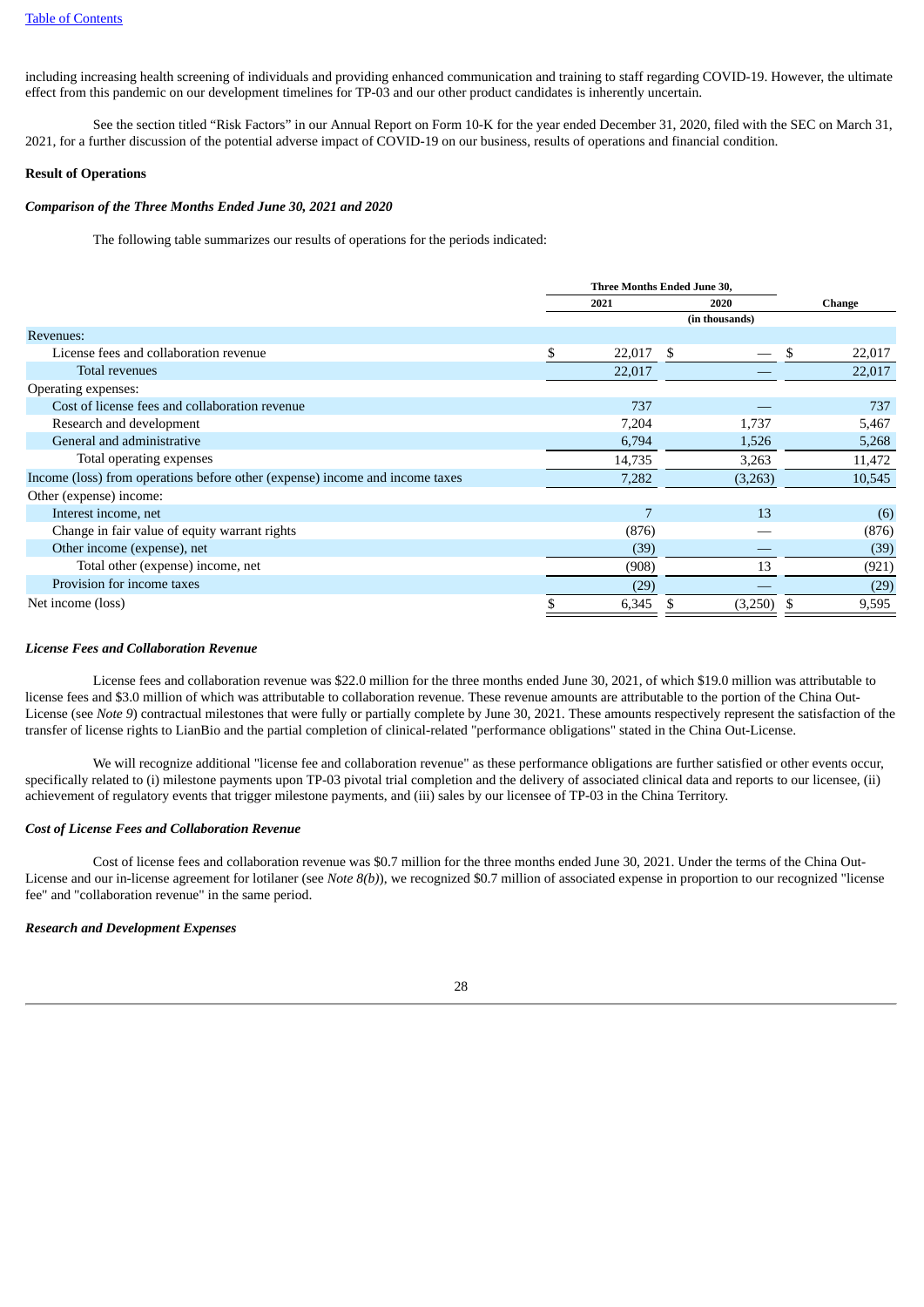Research and development expenses increased by \$5.5 million for the three months ended June 30, 2021 as compared to the prior year period. The increase was primarily due to (i) increased clinical and preclinical study costs of \$2.7 million, (ii) increased manufacturing and formulation costs of \$1.0 million, and (iii) increased payroll and personnel-related costs, including stock-based compensation, of \$1.3 million for additional employees to drive our product development initiatives.

#### *General and Administrative Expenses*

General and administrative expenses increased by \$5.3 million for the three months ended June 30, 2021, as compared to the prior year period. The increase was primarily due to (i) \$3.5 million increase in payroll and personnel-related costs, including stock-based compensation, for employee additions, (ii) increased insurance and other administrative costs of \$0.8 million, (iii) increased professional fees of \$0.6 million, and (iv) increased commercial and market research costs of \$0.3 million.

#### *Provision for Income Taxes*

We maintain a full "valuation allowance" against our net deferred tax assets as of June 30, 2021 and 2020 since we cannot conclude that these future benefits will be realized through the offset of our potential taxable income in the future. For the three months ended June 30, 2021, we recorded income tax expense of \$29 thousand attributable to current federal and state income tax expense as a result of taxable income in those jurisdictions which cannot be fully offset by available net operating losses and credits. We used the year-to-date "effective tax rate method" to determine our interim income tax expense for federal and state jurisdictions where a reliable estimate of the annual effective tax rate could not be made. For the three and six months ended June 30, 2020, we did not record any income tax expense due to our incurred losses in that period.

### *Comparison of the Six Months Ended June 30, 2021 and 2020*

The following table summarizes our results of operations for the periods indicated:

|                                                                              | Six Months Ended June 30, |        |              |         |   |               |
|------------------------------------------------------------------------------|---------------------------|--------|--------------|---------|---|---------------|
|                                                                              | 2021<br>2020              |        |              |         |   | <b>Change</b> |
|                                                                              | (in thousands)            |        |              |         |   |               |
| <b>Revenues:</b>                                                             |                           |        |              |         |   |               |
| License fees and collaboration revenue                                       | S                         | 55,449 | \$           |         | S | 55,449        |
| Total revenues                                                               |                           | 55,449 |              |         |   | 55,449        |
| Operating expenses:                                                          |                           |        |              |         |   |               |
| Cost of license fees and collaboration revenue                               |                           | 2,034  |              |         |   | 2,034         |
| Research and development                                                     |                           | 23,465 |              | 3,249   |   | 20,216        |
| General and administrative                                                   |                           | 11,954 |              | 2,132   |   | 9,822         |
| Total operating expenses                                                     |                           | 37,453 |              | 5,381   |   | 32,072        |
| Income (loss) from operations before other income (expense) and income taxes |                           | 17,996 |              | (5,381) |   | 23,377        |
| Other (expense) income:                                                      |                           |        |              |         |   |               |
| Interest income (expense), net                                               |                           | 16     |              | 174     |   | (158)         |
| Other income (expense), net                                                  |                           | (73)   |              |         |   | (73)          |
| Loss on extinguishment of convertible notes                                  |                           |        |              |         |   |               |
| Change in fair value of equity warrant rights                                |                           | (876)  |              |         |   | (876)         |
| Total income (expense), net                                                  |                           | (933)  |              | 174     |   | (1,107)       |
| Provision for income taxes                                                   |                           | (342)  |              |         |   | (342)         |
| Net income (loss)                                                            |                           | 16,721 | <sup>3</sup> | (5,207) |   | 21,928        |

#### *License Fees and Collaboration Revenue*

License fees and collaboration revenue was \$55.4 million for the six months ended June 30, 2021, of which \$52.4 million was attributable to license fees and \$3.1 million was attributable to collaboration revenue. These revenue amounts are attributable to the portion of the China Out-License (see *Note 9*) contractual milestones that are fully or partially complete by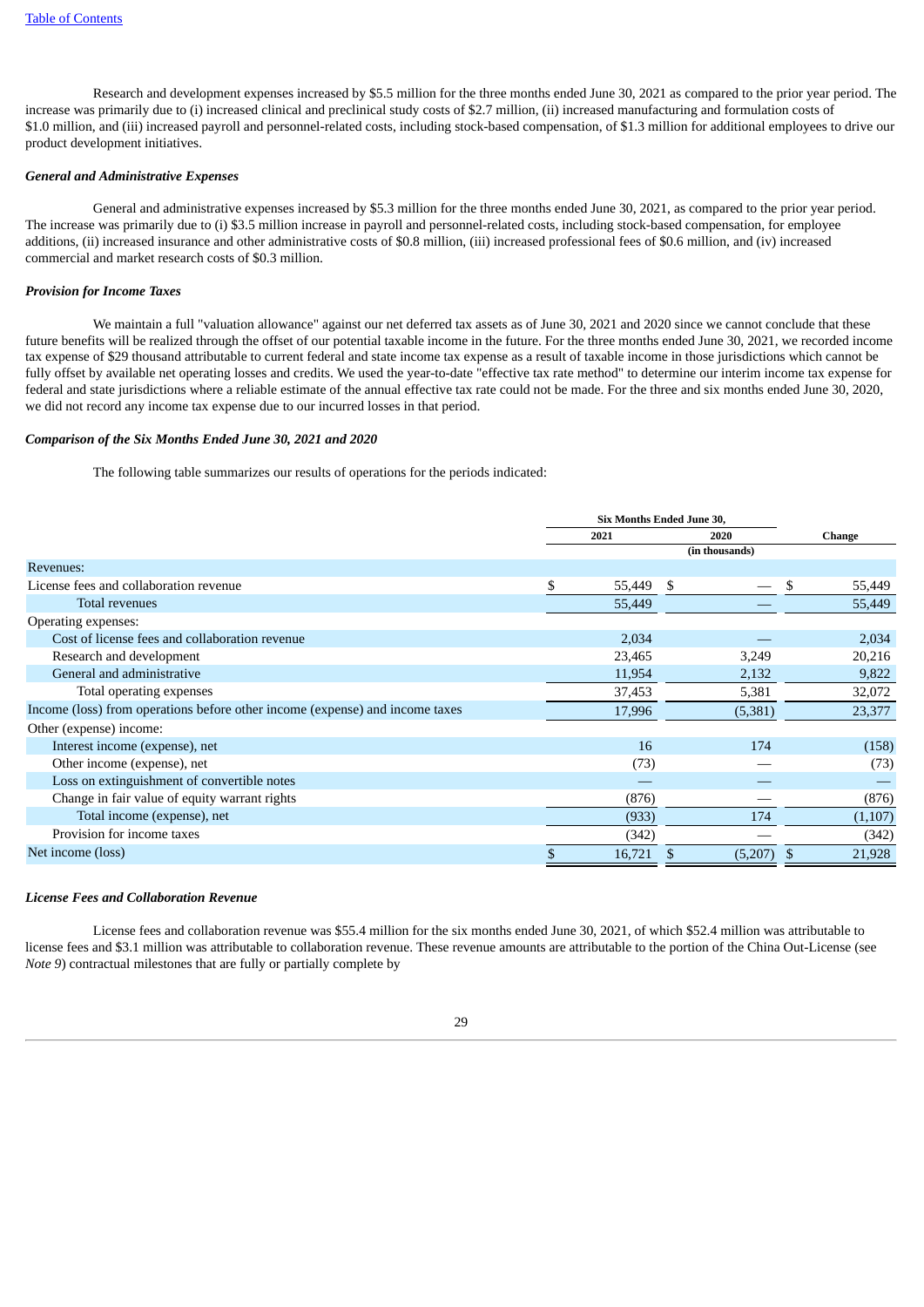June 30, 2021. These amounts respectively represent the satisfaction of the transfer of license rights to LianBio and the partial completion of clinical-related "performance obligations" stated in the China Out-License.

We will recognize additional "license fee and collaboration revenue" as these performance obligations are further satisfied or other events occur, specifically related to (i) milestone payments upon TP-03 pivotal trial completion and the delivery of associated clinical data and reports to our licensee, (ii) achievement of regulatory events that trigger milestone payments, and (iii) our licensee's sales of TP-03 in the China Territory.

#### *Cost of License Fees and Collaboration Revenue*

Cost of license fees and collaboration revenue was \$2.0 million for the six months ended June 30, 2021. Under the terms of the China Out-License, and our in-license agreement for lotilaner (see *Note 8(b)*), we recognized \$2.0 million of associated expense in proportion to our recognized "license fee" and "collaboration revenue" in the same period.

#### *Research and Development Expenses*

Research and development expenses increased by \$20.2 million for the six months ended June 30, 2021 as compared to the prior year period. The increase was primarily due to (i) payment to our licensor in the form of issuance of 187,500 shares of our common stock valued at \$5.5 million in March 2021 (at our early-extension of exclusive rights to lotilaner in "all other" diseases and conditions in humans), (ii) clinical milestone expense of \$2.0 million that became payable in March 2021 to our licensor in connection with the commencement of Saturn-2, our second U.S. pivotal trial for the treatment of Demodex blepharitis, (iii) increased clinical and preclinical study costs of \$7.9 million, (iv) increased manufacturing and formulation costs of \$2.2 million, and (v) increased payroll and personnel-related costs, including stock-based compensation, of \$2.2 million for additional employees to drive our product development initiatives.

#### *General and Administrative Expenses*

General and administrative expenses increased by \$9.8 million for the six months ended June 30, 2021. The increase was primarily due to (i) \$5.4 million increase in payroll and personnel-related costs, including stock-based compensation, for employee additions, (ii) increased insurance and other administrative costs of \$1.7 million, (iii) increased professional fees of \$1.3 million, and (iv) increased commercial and market research costs of \$1.3 million.

#### *Other (Expense) Income, Net*

The decrease in other (expense) income, net of \$1.1 million was primarily due to lower interest income on our U.S. Treasury money market funds and removal of capitalized leasehold improvements for a terminated lease.

### *Provision for Income Taxes*

We maintain a full "valuation allowance" against our net deferred tax assets as of June 30, 2021 and 2020 since we cannot conclude that these future benefits will be realized through the offset of our potential taxable income in the future. For the six months ended June 30, 2021, we recorded income tax expense of \$0.3 million attributable to current federal and state income tax expense as a result of taxable income in those jurisdictions which cannot be fully offset by available net operating losses and credits. We used the year-to-date "effective tax rate method" to determine our interim income tax expense for federal and state jurisdictions where a reliable estimate of the annual effective tax rate could not be made. For the three and six months ended June 30, 2020, we did not record any income tax expense due to our incurred losses in that period.

#### **Liquidity and Capital Resources**

#### *Sources of Liquidity*

We will continue to be dependent upon equity, debt financing, and/or other forms of capital raises at least until we are able to generate significant ongoing positive cash flows from our operations. As of June 30, 2021, we had cash and cash equivalents of \$176.7 million and accounts receivable from our licensee of \$20 million for a clinical milestone achieved in June 2021 and expect collection by September 30, 2021.

Since our inception in 2016 through June 30, 2021, our operations have been substantially financed by cash proceeds from private placements of preferred stock, our IPO proceeds, and China Out-License consideration. As part of our IPO, we sold 6,325,000 shares of our common stock (inclusive of the full exercise of the underwriters' option to purchase an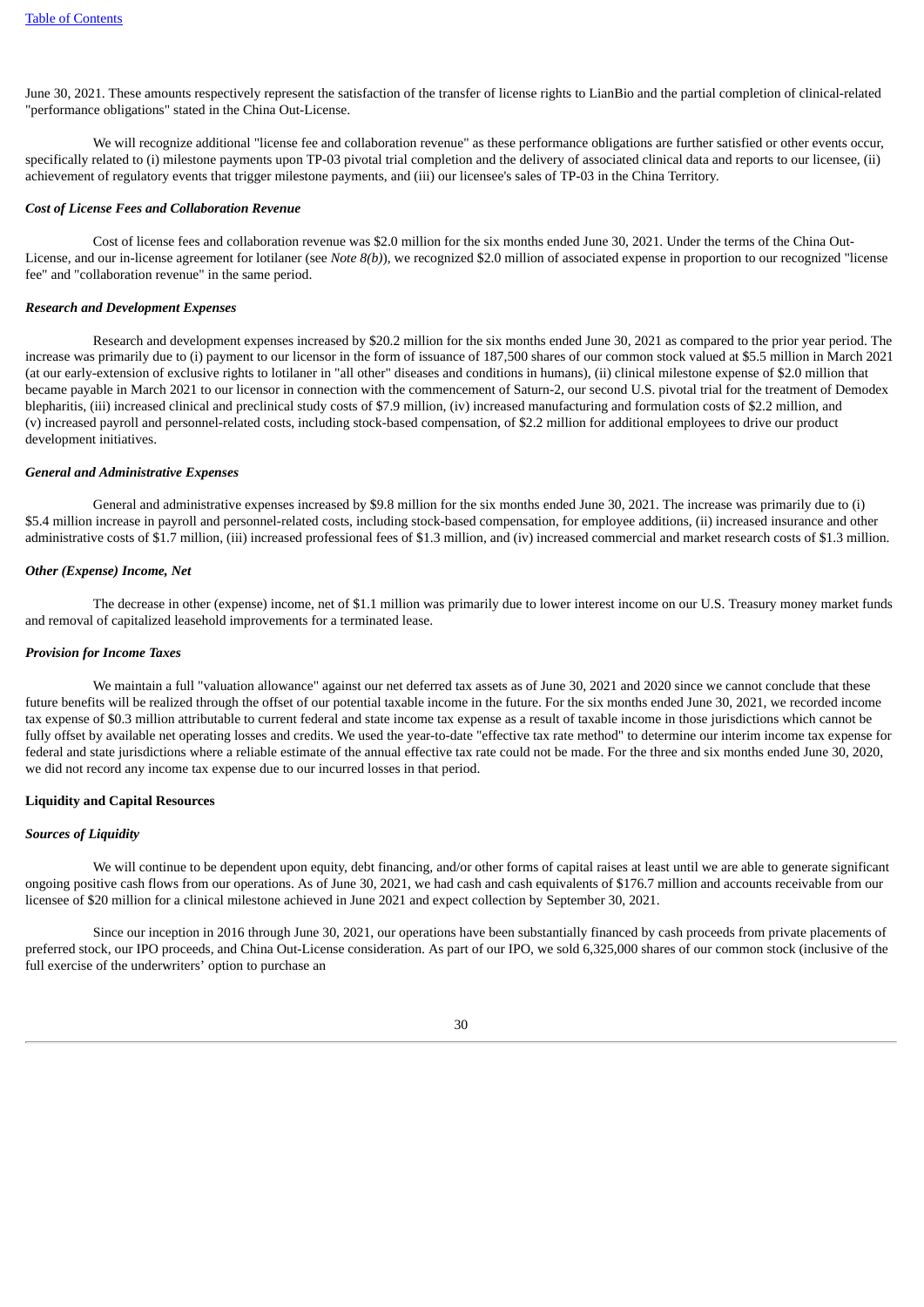additional 825,000 shares of our common stock). After deducting underwriting discounts and commissions and other related expenses, our IPO proceeds were \$91.7 million.

In April and May 2021, we received \$25 million of initial proceeds from our licensee as part of the execution of our China Out-License (see *Note 9*) and received an additional \$10 million in June 2021 for the achievement of a clinical milestone. We expect to receive an additional \$20 million by September 30, 2021 and \$15 million by March 31, 2022, for \$70 million in aggregate proceeds within 12 months following agreement execution. The remaining \$130 million of potential milestones under this license will be received upon future clinical/regulatory and sales achievements within the China Territory.

We currently have no ongoing material financing commitments, such as lines of credit or guarantees.

#### *Funding Requirements*

Our current cash balance funds our operating expenditures and other working capital requirements. Our operating expenditures currently consist of research and development expenses (including activities within our preclinical, clinical, regulatory, and drug manufacturing initiatives) and general and administrative expenses. Our use of cash is impacted by the timing and extent of payments for each of these activities and other business requirements.

We believe that our cash and cash equivalents of \$176.7 million as of June 30, 2021 and our expected total \$35 million of additional proceeds from the China Out-Licensee by March 2022 will enable us to fund our operating expenses and capital expenditure requirements into the first half of 2023. We have based this cash runway estimate on our current assumptions that may require future adjustments as part of our ongoing business decisions within pipeline development and our other corporate initiatives. Accordingly, we may require additional capital resources earlier than we currently expect.

To date, we have not generated any product sales (separate from our reported "license fee and collaboration revenue" discussed above). We do not expect to report any product revenue unless and until we (1) complete development of any of our product candidates; (2) obtain applicable regulatory approvals; and then (3) successfully commercialize or enter into other collaborative agreements for our product candidates with third parties. We do not know with certainty when, or if, any of these items will ultimately occur.

We expect to incur significant operating losses for the foreseeable future, and expect these losses to further increase, as we ramp up our clinical development programs and begin activities for commercial launch readiness. We may also encounter unforeseen expenses, difficulties, complications, delays and other currently unknown factors that could adversely affect our business.

We will require additional capital to fully develop our product candidates and to execute our business strategy. Our requirements of a future capital raise will depend on many factors, including:

- the scope, timing, rate of progress and costs of our drug discovery efforts, preclinical development activities, laboratory testing and clinical trials for our product candidates;
- the number and scope of clinical programs we decide to pursue;
- the cost, timing and outcome of preparing for and undergoing regulatory review of our product candidates;
- the scope and costs of development and commercial manufacturing activities;
- the cost and timing associated with commercializing our product candidates, if they receive marketing approval;
- the amount of revenue, if any, received from commercial sales of our product candidates, should any of our product candidates receive marketing approval;
- the achievement of milestones or occurrence of other developments that trigger payments under any collaboration agreements we might have at such time;
- the extent to which we acquire or in-license other product candidates and technologies;
- the costs of preparing, filing and prosecuting patent and trademark applications, maintaining and enforcing our intellectual property rights and defending intellectual property-related claims;

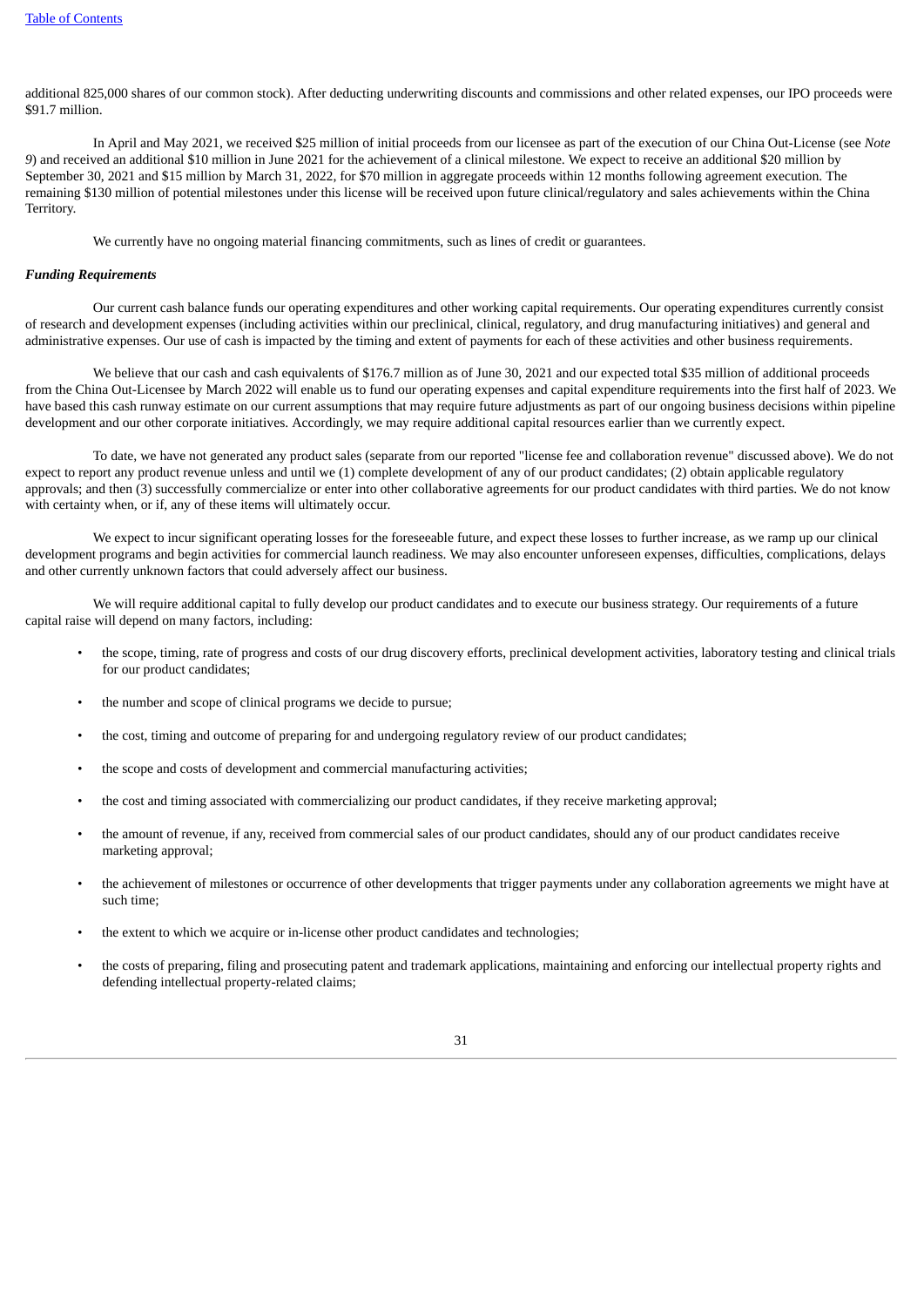- our ability to establish and maintain collaborations on favorable terms, if at all;
- our efforts to enhance operational systems and our ability to attract, hire and retain qualified personnel, including personnel to support the development of our product candidates and, ultimately, the sale of our products, following FDA approval;
- our implementation of various computerized information systems;
- impact of COVID-19 on our clinical development or operations; and
- the costs associated with being a public company.

A change in the outcome of any of these or other variables with respect to the development of any of our product candidates could significantly change the costs and timing associated with the development of that product candidate. Furthermore, our operating plans may change in the future, and we will continue to require additional capital to meet operational needs and capital requirements associated with such operating plans. If we raise additional funds by issuing equity securities, our stockholders may experience dilution. Any future debt financing into which we enter may impose upon us additional covenants that restrict our operations, including limitations on our ability to incur liens or additional debt, pay dividends, repurchase our common stock, make certain investments or engage in certain merger, consolidation or asset sale transactions. Any debt financing or additional equity that we raise may contain terms that are not favorable to us or our stockholders.

Adequate funding may not be available to us on acceptable terms or at all. Our potential inability to raise capital when needed could have a negative impact on our financial condition and our ability to pursue our business strategies. If we are unable to raise additional funds as required, we may need to delay, reduce, or terminate some or all development programs and clinical trials. We may also be required to sell or license our rights to product candidates in certain territories or indications that we would otherwise prefer to develop and commercialize ourselves. If we are required to enter into collaborations and other arrangements to address our liquidity needs, we may have to give up certain rights that limit our ability to develop and commercialize our product candidates or may have other terms that are not favorable to us or our stockholders, which could materially and adversely affect our business and financial prospects. See the section titled "Risk Factors" in this report for additional risks associated with our substantial capital requirements.

# *Summary Statement of Cash Flows*

The following table sets forth the primary sources and uses of cash, cash equivalents and restricted cash for each of the periods presented below:

|                                                                       |   | <b>Six Months Ended</b><br><b>June 30,</b> |      |          |  |
|-----------------------------------------------------------------------|---|--------------------------------------------|------|----------|--|
|                                                                       |   | 2021                                       | 2020 |          |  |
|                                                                       |   | (in thousands)                             |      |          |  |
| Net cash (used in) provided by:                                       |   |                                            |      |          |  |
| Operating activities                                                  | J | 8,757<br>- \$                              |      | (4,553)  |  |
| Investing activities                                                  |   | (191)                                      |      | (371)    |  |
| <b>Financing activities</b>                                           |   | 20                                         |      | 107      |  |
| Net increase (decrease) in cash, cash equivalents and restricted cash |   | 8,586                                      |      | (4, 817) |  |
|                                                                       |   |                                            |      |          |  |

#### *Net Cash Provided by (Used in) Operating Activities*

Net cash provided by operating activities was \$8.8 million for the six months ended June 30, 2021. We recognized \$55.4 million of license fee and collaboration revenue, though we received \$35 million in cash in the current six-month period in connection with the China Out-License transaction. In the current six-month period, our cash payments to vendors for our operating activities totaled \$17.4 million and payroll-related cash payments (inclusive of 2020 bonus payouts) totaled \$4.6 million. In addition, we made contractual payments of \$4.5 million to our intellectual property licensor (see *Note 8(b)*).

Net cash used in operating activities was \$4.6 million for the six months ended June 30, 2020 and primarily represented a net loss of \$5.2 million associated with our operating expenses in that period.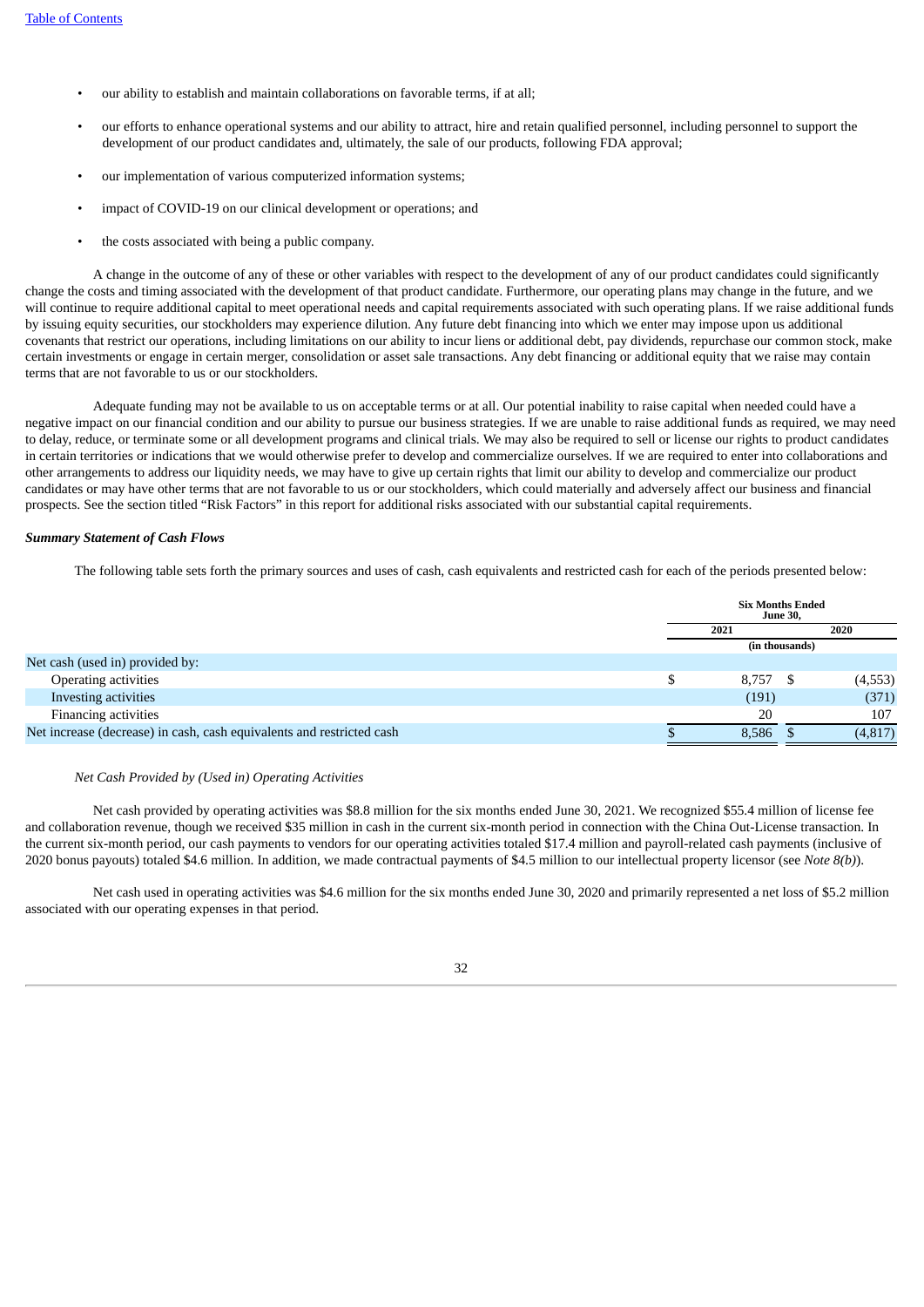# *Net Cash Used in Investing Activities*

Net cash used in investing activities was \$0.2 million for the six months ended June 30, 2021, which consisted of leasehold improvements for our laboratory and administrative offices and various purchases of property and equipment.

Net cash used in investing activities was \$0.4 million for the six months ended June 30, 2020, which consisted of various purchases of property and equipment.

#### *Net Cash Provided by Financing Activities*

Net cash provided by financing activities was \$20 thousand and \$0.1 million for the six months ended June 30, 2021 and 2020, respectively, and was attributable to proceeds from the exercises of stock options in each period.

#### **Critical Accounting Policies, Significant Judgments and Use of Estimates**

The preparation of our condensed financial statements in conformity with GAAP requires management to make estimates and assumptions that affect the amounts reported in the financial statements and notes to the financial statements. Some of those judgments can be subjective and complex, and therefore, actual results could differ materially from those estimates are different assumptions and conditions. A summary of our critical accounting policies is presented in our filed Annual Report on Form 10-K for the year ended December 31, 2020.

There were no material changes to our previously reported "Critical Accounting Policies" during the three and six months ended June 30, 2021, except for:

### *Revenue Recognition for Out-Licenses and Collaborative Agreements*

The terms of our out-licenses and collaborative agreements include upfront license fees, milestones, and other contingent payments for the achievement of defined development, regulatory and sales-based events, as well as royalties on sales of commercialized products. Arrangements that include upfront payments may require deferral of revenue recognition to a future period until we perform obligations under these arrangements. The event-based milestone and other contingent payments represent variable consideration, and we use the "most likely amount method" to estimate this variable consideration. Given the high degree of uncertainty around the occurrence of these events, we determine the milestone and other contingent amounts to be "constrained" until the uncertainty associated with these payments is resolved. We will recognize revenue from sales-based royalty payments when or as our licensee sales occur. We will re-evaluate our determined "transaction price" in each reporting period as uncertain events are resolved and other changes in circumstances occur. A "performance obligation" is a promise in a contract to transfer a distinct good or service and is the unit of accounting. A contract's "transaction price" is allocated among each distinct performance obligation based on relative standalone selling price and recognized when, or as, the applicable performance obligation is satisfied.

#### **Recent Accounting Pronouncements**

A description of recent accounting pronouncements that may potentially impact our financial position, results of operations or cash flows are disclosed in the footnote to which each relates within these accompanying Condensed Financial Statements.

#### **Off-Balance Sheet Arrangements**

Since our inception, we have not engaged in any off-balance sheet arrangements, as defined in the rules and regulations of the SEC.

### **Contractual Obligations and Commitments**

There have been no material changes outside the ordinary course of business to the Company's contractual obligations disclosed in "Management's Discussion and Analysis of Financial Condition and Results of Operations" included in our Annual Report on Form 10-K for the year ended December 31, 2020 filed with the SEC.

# **Indemnification Agreements**

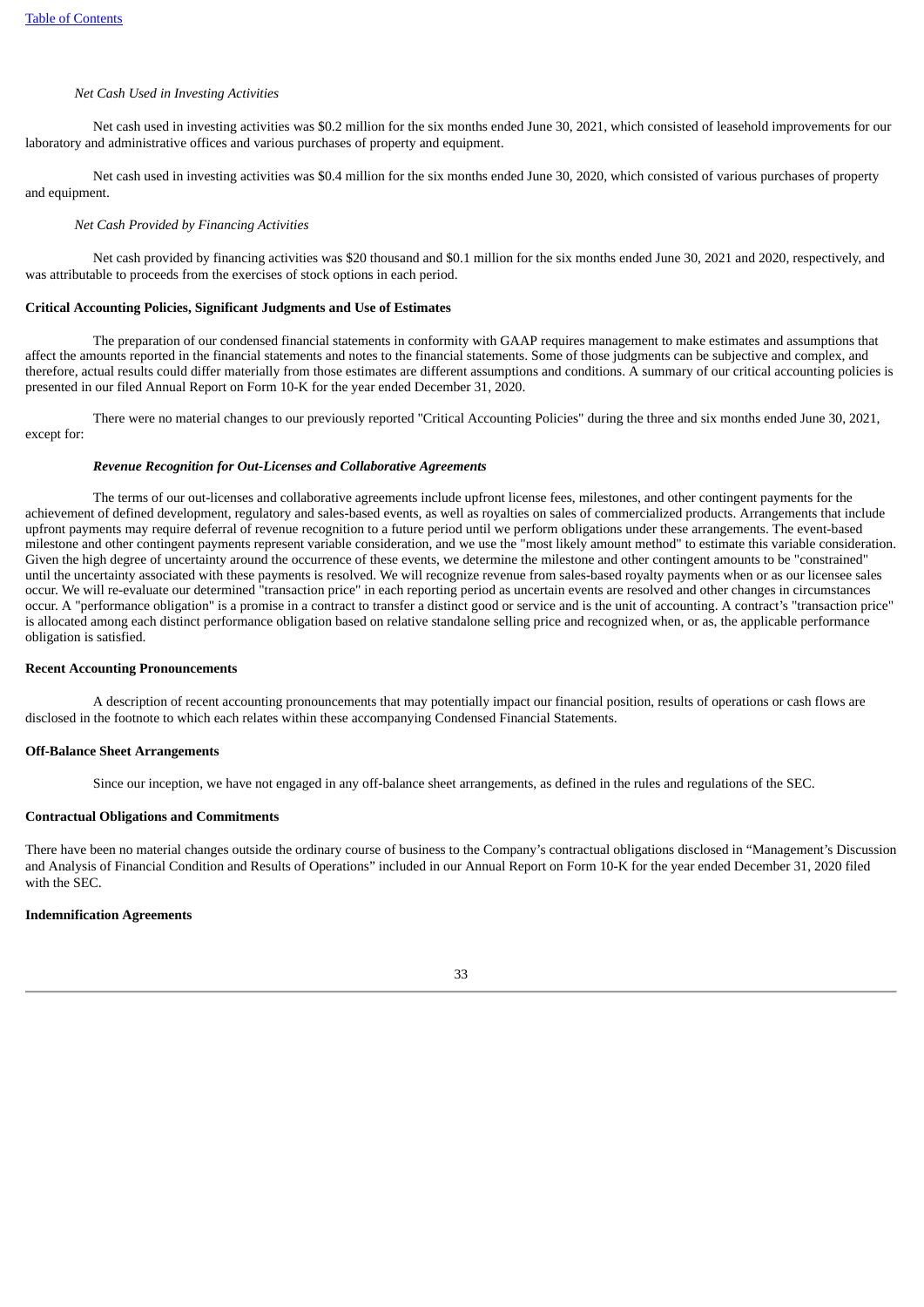As permitted under Delaware law and in accordance with our amended and restated bylaws, we indemnify our officers and directors for certain events or occurrences while the officer or director is or was serving in such capacity. We are also party to indemnification agreements with our officers and directors. We believe the fair value of the indemnification rights and agreements is minimal. Accordingly, we have not recorded any liabilities for these indemnification rights and agreements as of June 30, 2021.

#### **JOBS Act Accounting Election**

The Jumpstart Our Business Startups Act of 2012, as amended (the "JOBS Act") permits an "emerging growth company" such as us to take advantage of an extended transition period to comply with new or revised accounting standards applicable to public companies. We have irrevocably elected to opt out of this provision and, as a result, we will comply with new or revised accounting standards as required when they are adopted.

We will remain an emerging growth company until the *earliest of* (1) the last day of our first fiscal year (a) following the fifth anniversary of the completion of our IPO, (b) in which we have total annual gross revenues of at least \$1.07 billion or (c) in which we are deemed to be a large accelerated filer, which means the market value of our common stock that is held by non-affiliates exceeds \$700 million of the prior June 30th and (2) the date on which we have issued more than \$1.0 billion in non-convertible debt securities during the prior three-year period.

#### <span id="page-35-0"></span>**Item 3. Quantitative and Qualitative Disclosures about Market Risk**

#### *Interest Rate Risk*

The market risk inherent in our financial instruments and in our financial position represents the potential loss arising from adverse changes in interest rates. As of June 30, 2021, we had cash and cash equivalents of \$176.7 million, consisting of interest-bearing money market accounts, for which the fair market value would be affected by changes in the general level of United States interest rates. However, due to the short-term maturities and the low-risk profile of our investments, an immediate 100 basis point change in interest rates would not have a material effect on the fair market value of our cash and cash equivalents.

We do not believe that inflation, interest rate changes, or foreign currency exchange rate fluctuations had a significant impact on our results of operations for any periods presented herein.

#### <span id="page-35-1"></span>**Item 4. Controls and Procedures**

#### **Evaluation of Disclosure Controls and Procedures**

Our management, with the participation of our Chief Executive Officer and our Chief Financial Officer, has evaluated the effectiveness of our disclosure controls and procedures (as defined in Rules 13a-15(e) and 15d-15(e) under the Exchange Act of 1934, as amended ("Exchange Act")) as of the end of the period covered by this report. Based upon that evaluation, our Chief Executive Officer and Chief Financial Officer concluded that, as of the end of the period covered by this report, our disclosure controls and procedures were effective to provide reasonable assurance that information required to be disclosed by us in the reports that we file or submit under the Exchange Act is recorded, processed, summarized and reported, within the time periods specified in the SEC's rules and forms and to provide reasonable assurance that such information is accumulated and communicated to our management, including our Chief Executive Officer and Chief Financial Officer, as appropriate, to allow timely decisions regarding required disclosure.

#### **Changes in Internal Control Over Financial Reporting**

There were no changes in our internal control over financial reporting (as defined in Rules 13a-15(f) and 15d-15(f) under the Exchange Act) that occurred during the period covered by this report that has materially affected, or is reasonably likely to materially affect, our internal control over financial reporting.

#### **Inherent Limitations on Effectiveness of Controls**

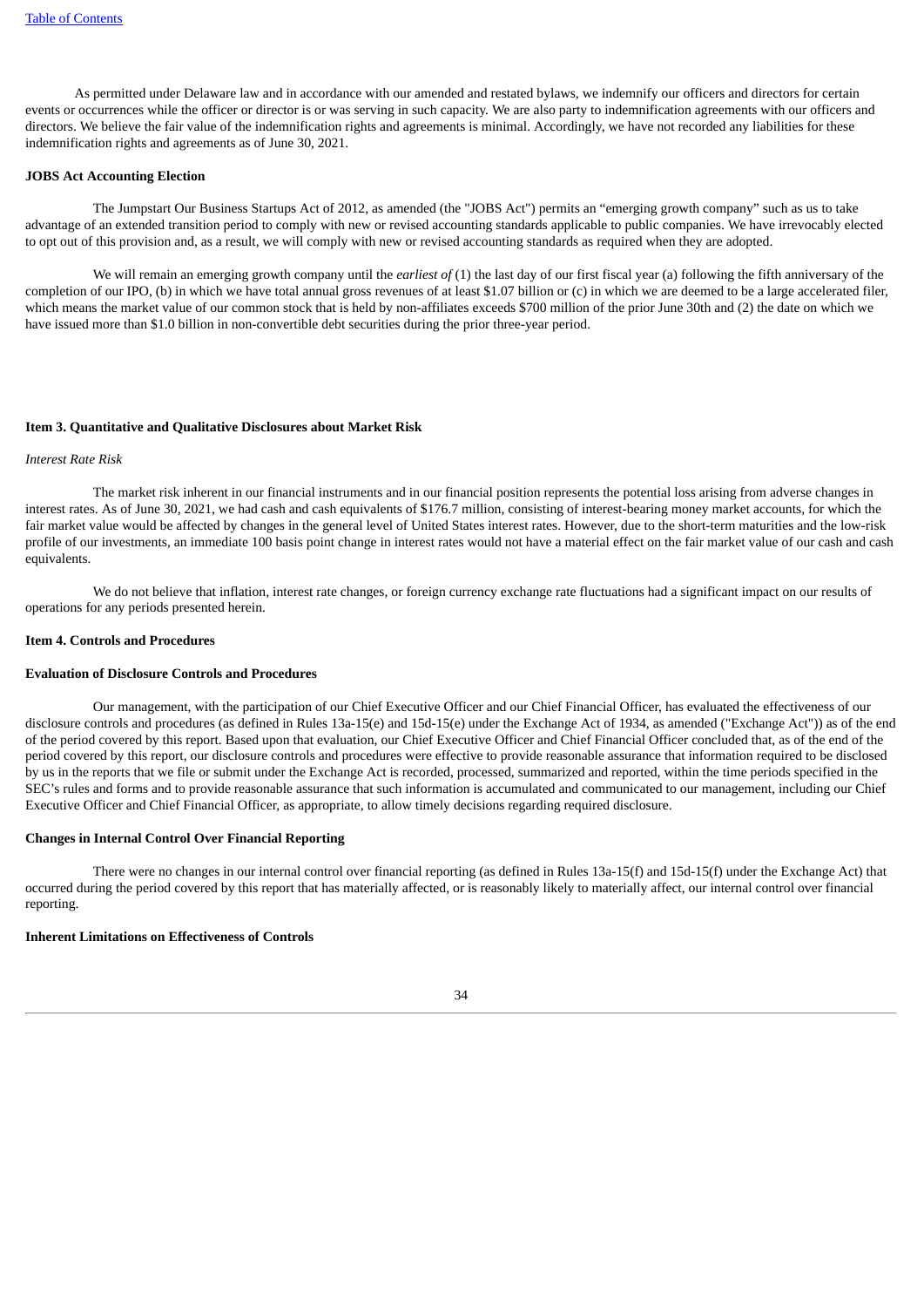<span id="page-36-0"></span>Our management, including our Chief Executive Officer and Chief Financial Officer, do not expect that our disclosure controls or our internal controls over financial reporting will prevent all errors and all fraud. A control system, no matter how well conceived and operated, can provide only reasonable, not absolute, assurance that the objectives of the control system are met. Further, the design of a control system must reflect the fact that there are resource constraints, and the benefits of controls must be considered relative to their costs. Because of the inherent limitations in all control systems, no evaluation of controls can provide absolute assurance that all control issues and instances of fraud, if any, have been detected. These inherent limitations include the realities that judgments in decision-making can be faulty, and that breakdowns can occur because of a simple error or mistake. Additionally, controls can be circumvented by the individual acts of some persons, by collusion of two or more people or by management override of the controls. The design of any system of controls is also based in part upon certain assumptions about the likelihood of future events, and there can be no assurance that any design will succeed in achieving its stated goals under all potential future conditions, over time, controls may become inadequate because of changes in conditions, or the degree of compliance with policies or procedures may deteriorate. Because of the inherent limitations in a cost-effective control system, misstatements due to error or fraud may occur and not be detected.

35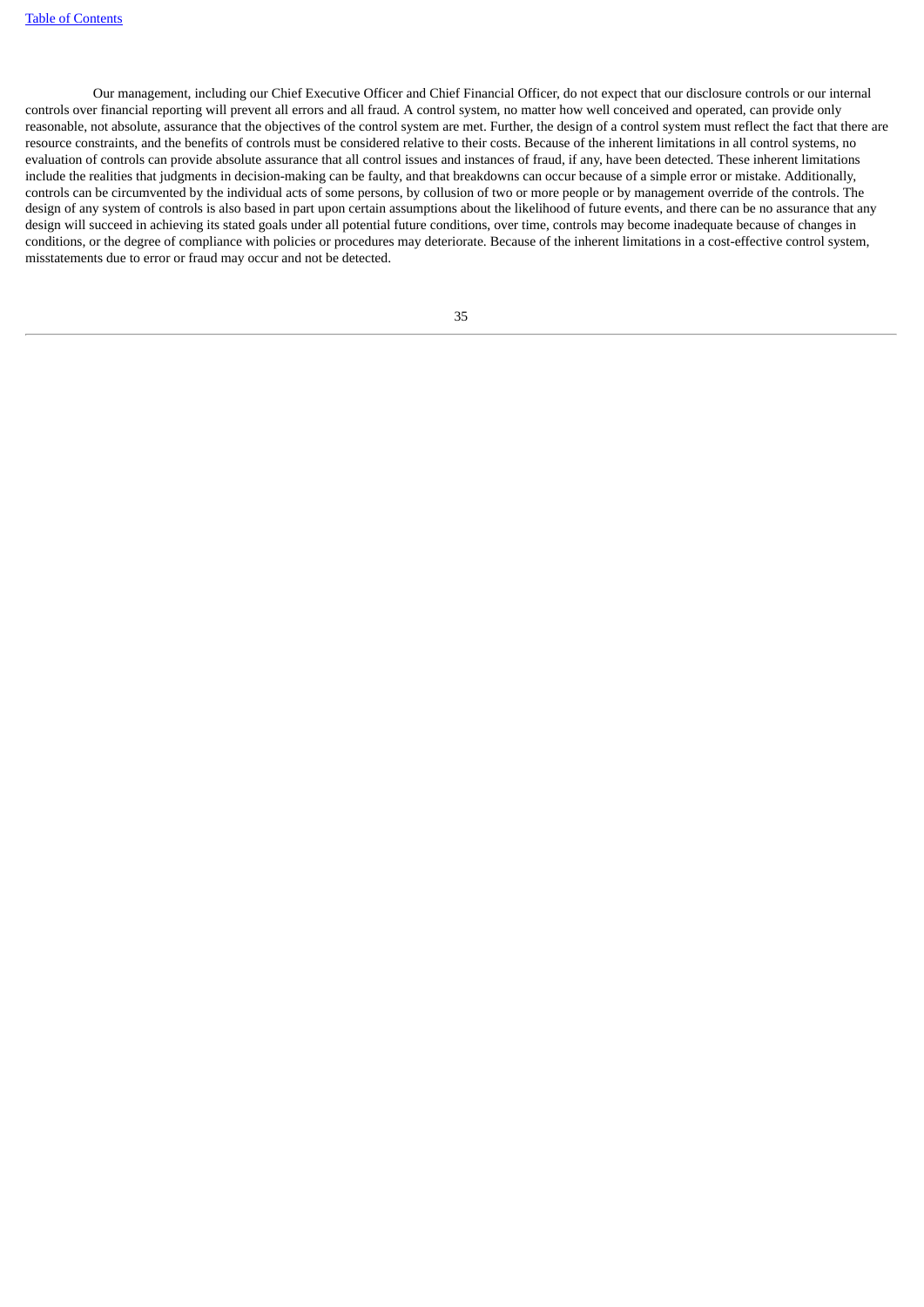# **PART II—OTHER INFORMATION**

# <span id="page-37-0"></span>**Item 1. Legal Proceedings**

We are not currently a party to any material legal proceedings. From time to time, we may become involved in legal proceedings arising in the ordinary course of our business. Regardless of outcome, litigation can have an adverse impact on us due to defense and settlement costs, diversion of management resources, negative publicity, reputational harm and other factors.

## <span id="page-37-1"></span>**Item 1A. Risk Factors**

As of the date of this filing, there have been no material changes to the risk factors included in our Annual Report on Form 10-K for the year ended December 31, 2020, as filed with the SEC on March 31, 2021.

### <span id="page-37-2"></span>**Item 2. Unregistered Sales of Equity Securities and Use of Proceeds**

#### **Unregistered Sales of Equity Securities**

The following sets forth information regarding all unregistered securities sold by us from April 1, 2021 through June 30, 2021. No underwriters were involved in the sales and the certificates representing the securities sold and issued contain legends restricting transfer of the securities without registration under the Securities Act or an applicable exemption from registration.

In connection with the China Out-License, in May 2021, we issued 187,500 shares of our common stock to Elanco as consideration for continued license exclusivity under the License Agreement with Elanco, dated September 3, 2020.

The issuance of these securities was exempt from registration under the Securities Act under Section 4(a)(2) of the Securities Act or Regulation D promulgated thereunder as transactions by an issuer not involving a public offering. The recipient of securities in this transaction acquired the securities for investment only and not with a view to or for sale in connection with any distribution thereof and appropriate legends were affixed to the securities issued in these transactions. The recipient of these securities is an accredited person and had adequate access, through employment, business or other relationships, to information about the registrant.

#### **Use of Proceeds**

There has been no material change in the planned use of proceeds from our IPO as described in the Registration Statement on Form S-1 (File No. 333-249076), declared effective by the SEC on October 15, 2020, and the related final prospectus, dated October 15, 2020, filed with the SEC on October 16, 2020, pursuant to Rule 424(b) of the Securities Act.

#### <span id="page-37-3"></span>**Item 3. Defaults Upon Senior Securities.**

<span id="page-37-4"></span>None.

# **Item 4. Mine Safety Disclosures.**

<span id="page-37-5"></span>None.

# **Item 5. Other Information.**

<span id="page-37-6"></span>None.

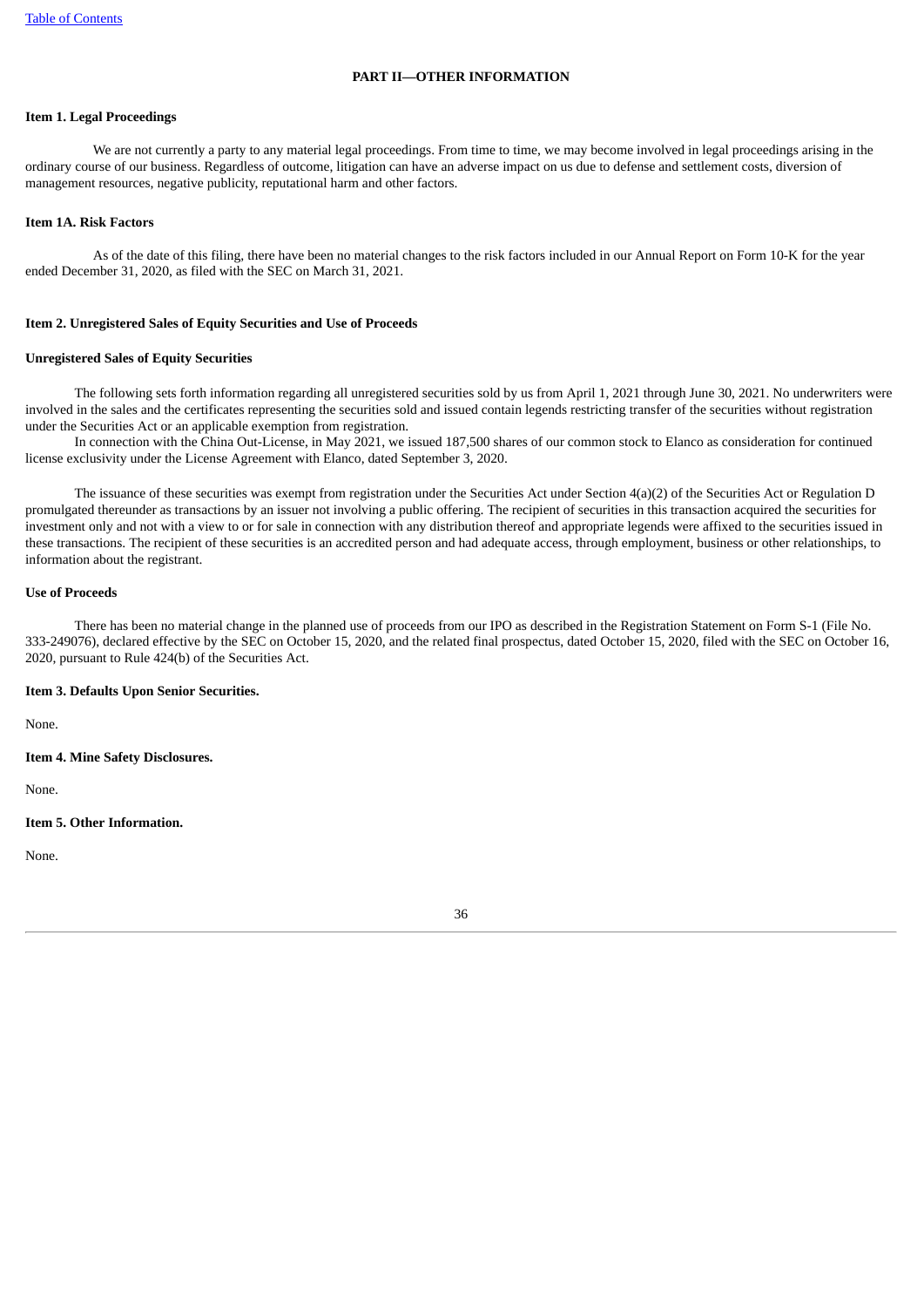# **Item 6. Exhibits**

| Exhibit<br><b>Number</b> | <b>Description</b>                                                                                                                                                                                            | Form    | <b>File Number</b> | <b>Incorporated by</b><br>Reference<br>Exhibit | Date       | Filed<br>Herewith |
|--------------------------|---------------------------------------------------------------------------------------------------------------------------------------------------------------------------------------------------------------|---------|--------------------|------------------------------------------------|------------|-------------------|
|                          |                                                                                                                                                                                                               |         |                    |                                                |            |                   |
| 3.1                      | Amended and Restated Certificate of Incorporation of Registrant.                                                                                                                                              | $8-K$   | 001-39614          | 3.1                                            | 10/20/2020 |                   |
| 3.2                      | Amended and Restated Bylaws of Registrant.                                                                                                                                                                    | $8-K$   | 001-39614          | 3.2                                            | 10/20/2020 |                   |
| 4.2                      | Amended and Restated Investors' Rights Agreement, dated September 24, 2020, by and among                                                                                                                      |         |                    |                                                |            |                   |
|                          | the Registrant and the other parties thereto.                                                                                                                                                                 | $S-1/A$ | 333-249076         | 4.2                                            | 10/09/2020 |                   |
| 31.1                     | Certification of Principal Executive Officer Pursuant to Rules 13a-14(a) and 15d-14(a) under the<br>Securities Exchange Act of 1934, as Adopted Pursuant to Section 302 of the Sarbanes-Oxlev Act<br>of 2002. |         |                    |                                                |            | X                 |
| 31.2                     | Certification of Principal Financial Officer Pursuant to Rules 13a-14(a) and 15d-14(a) under the<br>Securities Exchange Act of 1934, as Adopted Pursuant to Section 302 of the Sarbanes-Oxley Act<br>of 2002. |         |                    |                                                |            | X                 |
| $32.1*$                  | Certification of Principal Executive Officer Pursuant to 18 U.S.C. Section 1350, as Adopted<br>Pursuant to Section 906 of the Sarbanes-Oxley Act of 2002.                                                     |         |                    |                                                |            | X                 |
| $32.2*$                  | Certification of Principal Financial Officer Pursuant to 18 U.S.C. Section 1350, as Adopted<br>Pursuant to Section 906 of the Sarbanes-Oxley Act of 2002.                                                     |         |                    |                                                |            | X                 |
| 101.INS                  | Inline XBRL Instance Document - The instance document does not appear in the interactive data<br>file because its XBRL tags are embedded within the inline XBRL document.                                     |         |                    |                                                |            | X                 |
| 101.SCH                  | Inline XBRL Taxonomy Extension Schema Document.                                                                                                                                                               |         |                    |                                                |            | X                 |
| 101.CAL                  | Inline XBRL Taxonomy Extension Calculation Linkbase Document.                                                                                                                                                 |         |                    |                                                |            | X                 |
| 101.DEF                  | Inline XBRL Taxonomy Extension Definition Linkbase Document.                                                                                                                                                  |         |                    |                                                |            | X                 |
| 101.LAB                  | Inline XBRL Taxonomy Extension Label Linkbase Document.                                                                                                                                                       |         |                    |                                                |            | X                 |
| 101.PRE                  | Inline XBRL Taxonomy Extension Presentation Linkbase Document.                                                                                                                                                |         |                    |                                                |            | X                 |
| 104                      | Cover Page Interactive Data File (formatted as Inline XBRL and contained in Exhibit 101).                                                                                                                     |         |                    |                                                |            | X                 |

<span id="page-38-0"></span>Fhe certifications attached as Exhibit 32.1 and 32.2 that accompany this Quarterly Report on Form 10-Q are not deemed filed with the Securities and Exchange Commission and are not to be incorporated by reference into any f

# 37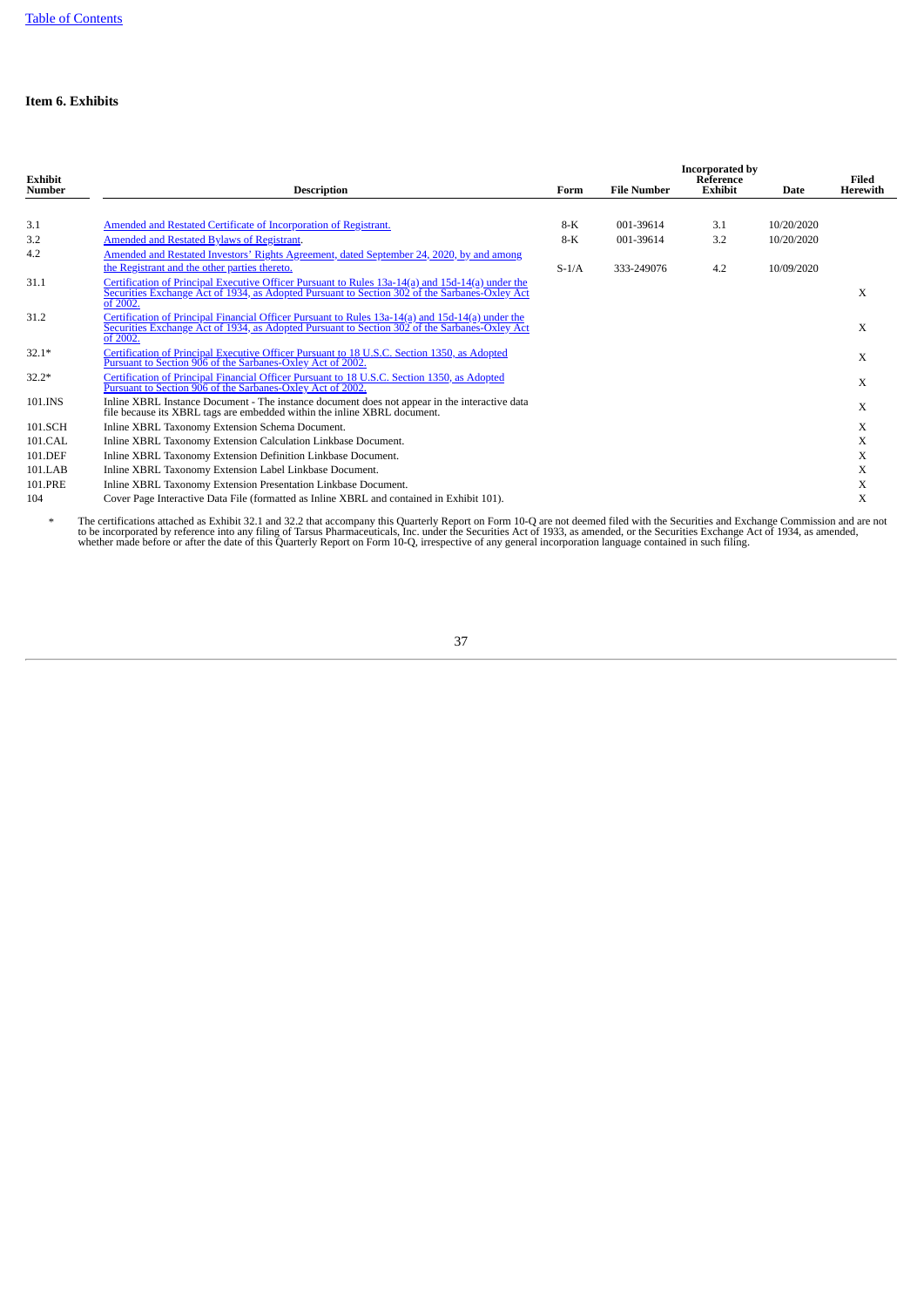# **SIGNATURES**

Pursuant to the requirements of the Securities Exchange Act of 1934, as amended, the Registrant has duly caused this report on Form 10-Q to be signed on its behalf by the undersigned, thereunto duly authorized.

# **TARSUS PHARMACEUTICALS, INC.**

Date: August 5, 2021

/s/ Bobak Azamian, M.D., Ph.D. Bobak Azamian, M.D., Ph.D. President and Chief Executive Officer (Principal Executive Director)

Date: August 5, 2021 /s/ Leonard M. Greenstein

Leonard M. Greenstein Chief Financial Officer (Principal Financial Officer and Principal Accounting Officer)

38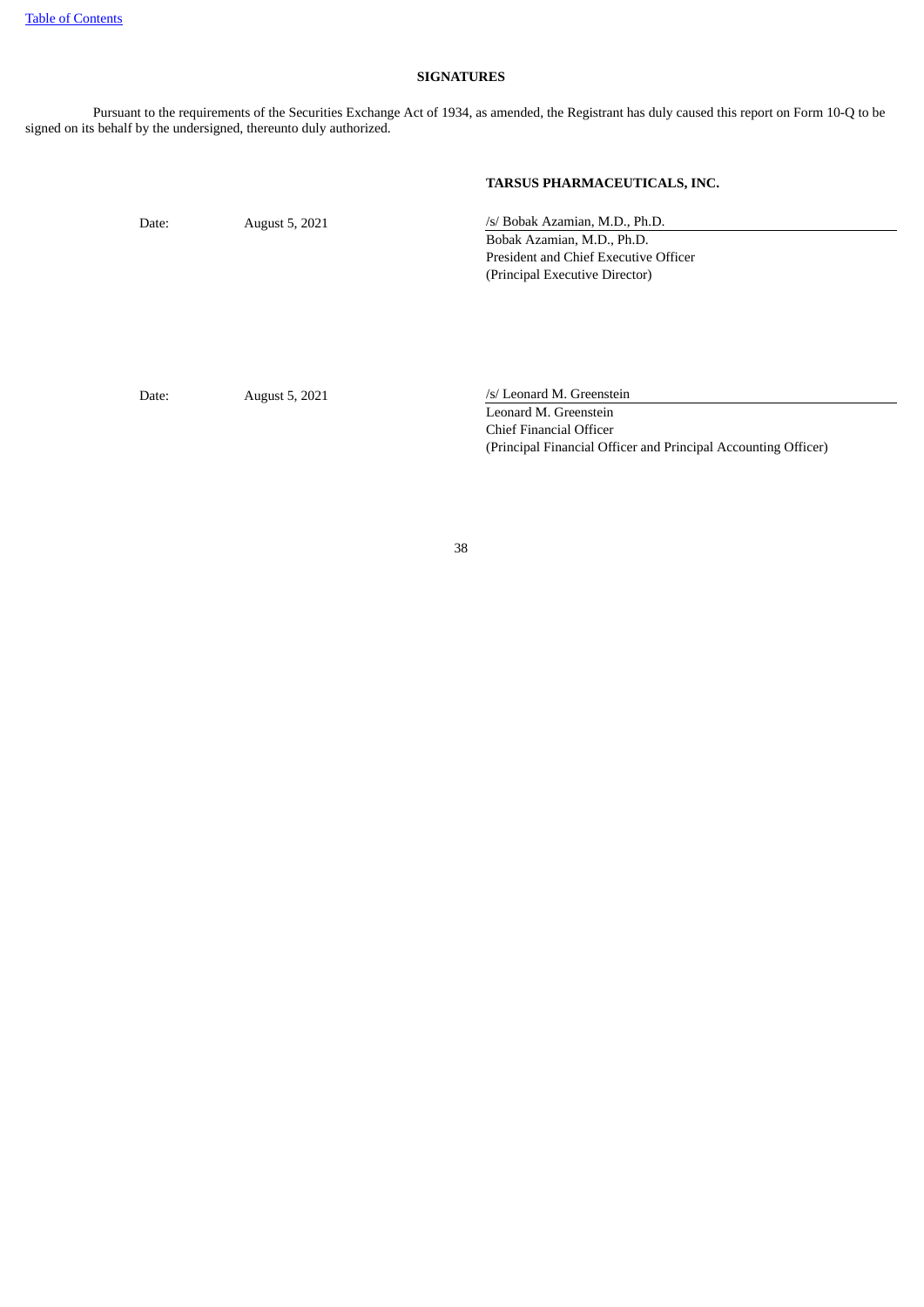**Exhibit 31.1**

#### CERTIFICATION PURSUANT TO RULES 13a-14(a) AND 15d-14(a) UNDER THE SECURITIES EXCHANGE ACT OF 1934, AS ADOPTED PURSUANT TO SECTION 302 OF THE SARBANES-OXLEY ACT OF 2002

<span id="page-40-0"></span>I, Bobak Azamian, M.D., Ph.D., certify that:

1. I have reviewed this Quarterly Report on Form 10-Q of Tarsus Pharmaceuticals, Inc;

- 2. Based on my knowledge, this report does not contain any untrue statement of a material fact or omit to state a material fact necessary to make the statements made, in light of the circumstances under which such statements were made, not misleading with respect to the period covered by this report;
- 3. Based on my knowledge, the financial statements, and other financial information included in this report, fairly present in all material respects the financial condition, results of operations and cash flows of the registrant as of, and for, the periods presented in this report;
- 4. The registrant's other certifying officer(s) and I are responsible for establishing and maintaining disclosure controls and procedures (as defined in Exchange Act Rules 13a-15(e) and 15d-15(e)) for the registrant and have:
	- (a) Designed such disclosure controls and procedures, or caused such disclosure controls and procedures to be designed under our supervision, to ensure that material information relating to the registrant, including its consolidated subsidiaries, is made known to us by others within those entities, particularly during the period in which this report is being prepared;
	- (b) Evaluated the effectiveness of the registrant's disclosure controls and procedures and presented in this report our conclusions about the effectiveness of the disclosure controls and procedures, as of the end of the period covered by this report based on such evaluation; and
	- (c) Disclosed in this report any change in the registrant's internal control over financial reporting that occurred during the registrant's most recent fiscal quarter (the registrant's fourth fiscal quarter in the case of an annual report) that has materially affected, or is reasonably likely to materially affect, the registrant's internal control over financial reporting; and
- 5. The registrant's other certifying officer(s) and I have disclosed, based on our most recent evaluation of internal control over financial reporting, to the registrant's auditors and the audit committee of the registrant's board of directors (or persons performing the equivalent functions):
	- (a) All significant deficiencies and material weaknesses in the design or operation of internal control over financial reporting which are reasonably likely to adversely affect the registrant's ability to record, process, summarize and report financial information; and
	- (b) Any fraud, whether or not material, that involves management or other employees who have a significant role in the registrant's internal control over financial reporting.

Date: August 5, 2021 By: /s/ Bobak Azamian, M.D., Ph.D.

Bobak Azamian, M.D., Ph.D. President and Chief Executive Officer (Principal Executive Officer)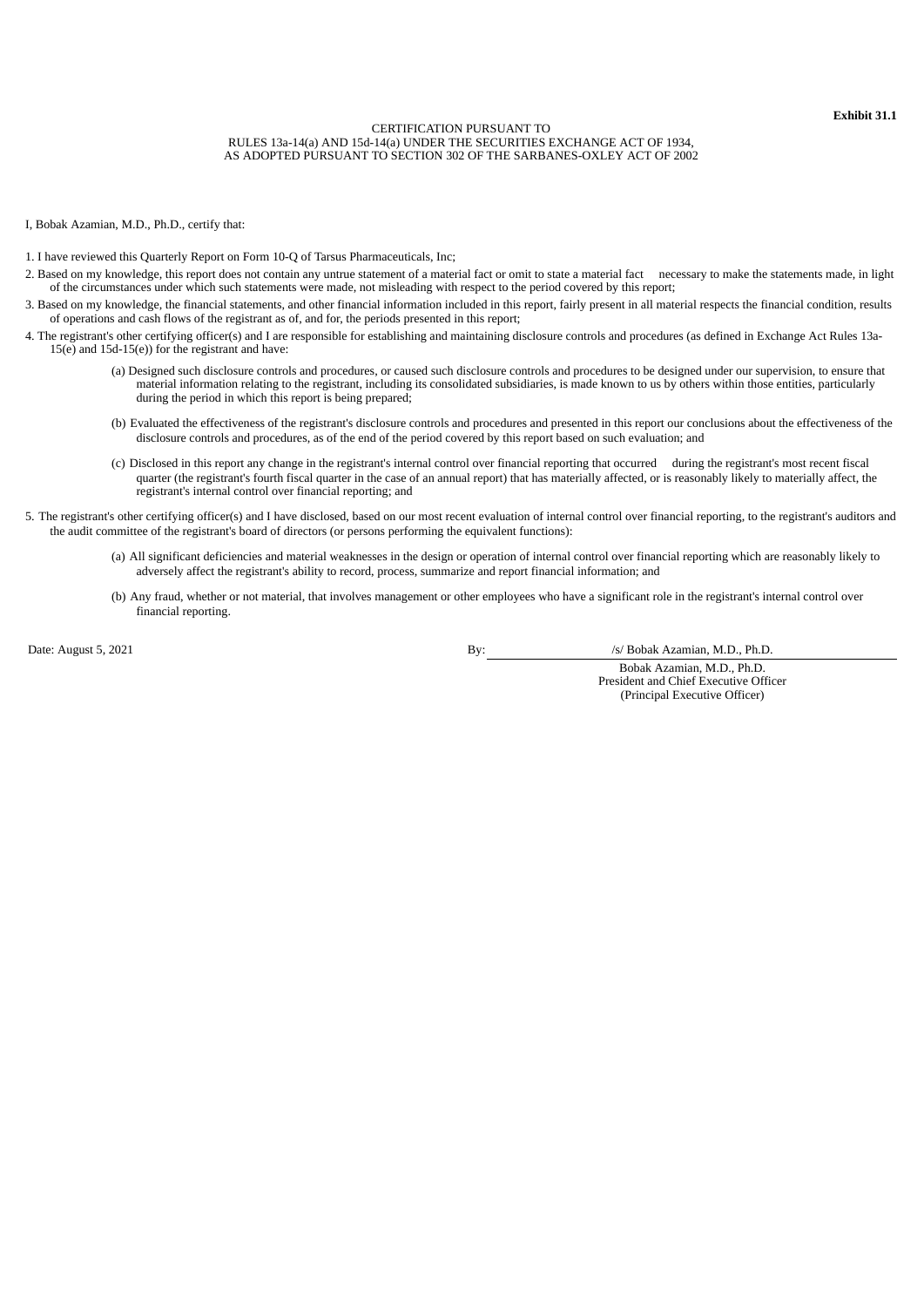**Exhibit 31.2**

#### CERTIFICATION PURSUANT TO RULES 13a-14(a) AND 15d-14(a) UNDER THE SECURITIES EXCHANGE ACT OF 1934, AS ADOPTED PURSUANT TO SECTION 302 OF THE SARBANES-OXLEY ACT OF 2002

<span id="page-41-0"></span>I, Leo M. Greenstein, certify that:

1. I have reviewed this Quarterly Report on Form 10-Q of Tarsus Pharmaceuticals, Inc;

- 2. Based on my knowledge, this report does not contain any untrue statement of a material fact or omit to state a material fact necessary to make the statements made, in light of the circumstances under which such statements were made, not misleading with respect to the period covered by this report;
- 3. Based on my knowledge, the financial statements, and other financial information included in this report, fairly present in all material respects the financial condition, results of operations and cash flows of the registrant as of, and for, the periods presented in this report;
- 4. The registrant's other certifying officer(s) and I are responsible for establishing and maintaining disclosure controls and procedures (as defined in Exchange Act Rules 13a-15(e) and 15d-15(e)) for the registrant and have:
	- (a) Designed such disclosure controls and procedures, or caused such disclosure controls and procedures to be designed under our supervision, to ensure that material information relating to the registrant, including its consolidated subsidiaries, is made known to us by others within those entities, particularly during the period in which this report is being prepared;
	- (b) Evaluated the effectiveness of the registrant's disclosure controls and procedures and presented in this report our conclusions about the effectiveness of the disclosure controls and procedures, as of the end of the period covered by this report based on such evaluation; and
	- (c) Disclosed in this report any change in the registrant's internal control over financial reporting that occurred during the registrant's most recent fiscal quarter (the registrant's fourth fiscal quarter in the case of an annual report) that has materially affected, or is reasonably likely to materially affect, the registrant's internal control over financial reporting; and
- 5. The registrant's other certifying officer(s) and I have disclosed, based on our most recent evaluation of internal control over financial reporting, to the registrant's auditors and the audit committee of the registrant's board of directors (or persons performing the equivalent functions):
	- (a) All significant deficiencies and material weaknesses in the design or operation of internal control over financial reporting which are reasonably likely to adversely affect the registrant's ability to record, process, summarize and report financial information; and
	- (b) Any fraud, whether or not material, that involves management or other employees who have a significant role in the registrant's internal control over financial reporting.

Date: August 5, 2021 **By:** /s/ Leo M. Greenstein **By:** /s/ Leo M. Greenstein

Leo M. Greenstein Chief Financial Officer (*Principal Financial Officer and Principal Accounting Officer*)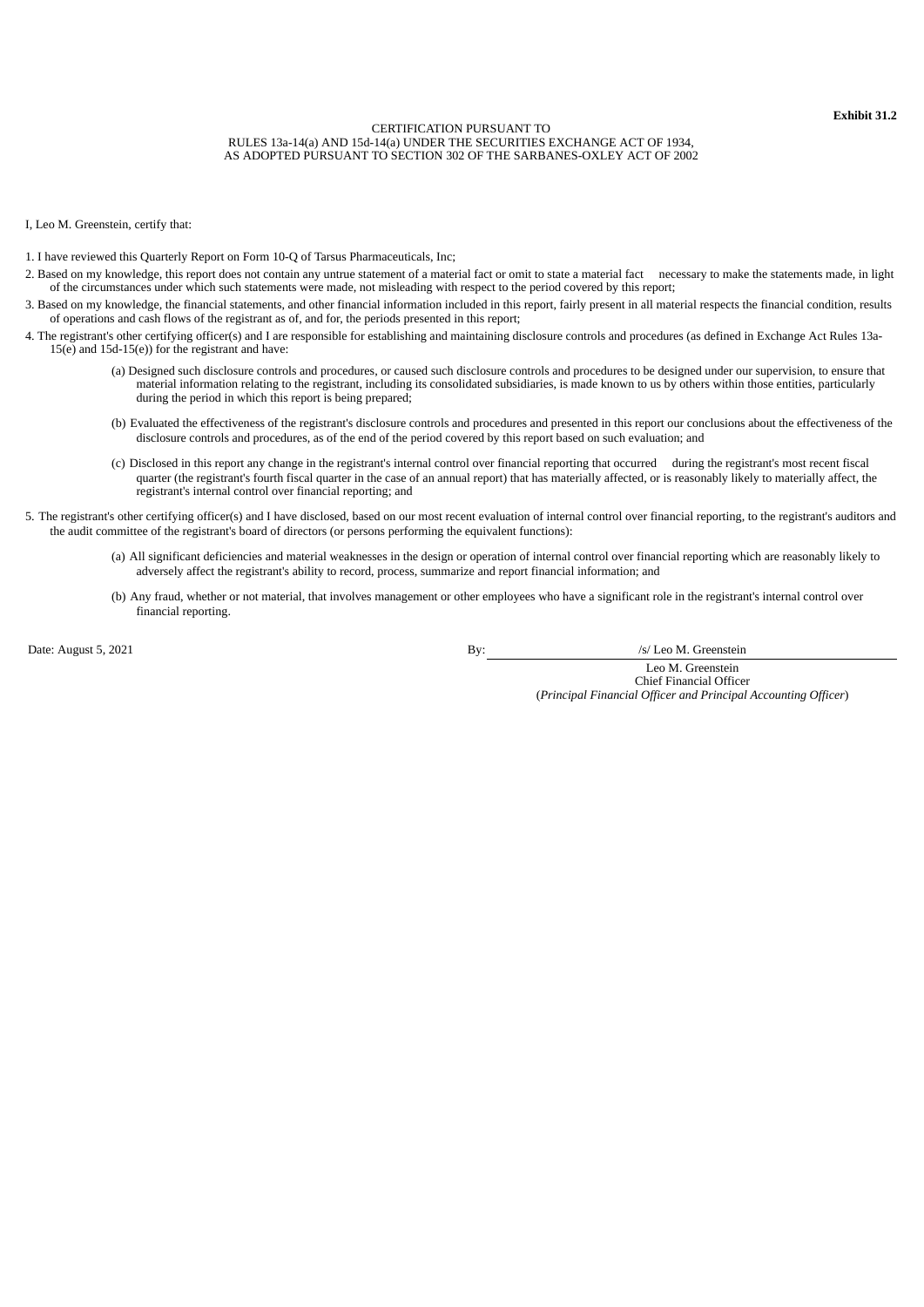# **Exhibit 32.1**

#### <span id="page-42-0"></span>CERTIFICATIONS OF PRINCIPAL EXECUTIVE OFFICER AND PRINCIPAL FINANCIAL OFFICER PURSUANT TO 18 U.S.C. SECTION 1350, AS ADOPTED PURSUANT TO SECTION 906 OF THE SARBANES-OXLEY ACT OF 2002

In connection with the Quarterly Report of Tarsus Pharmaceuticals, Inc. (the "Company") on Form 10-Q for the period ended June 30, 2021 as filed with the Securities and Exchange Commission on the date hereof (the "Report"), I, Bobak Azamian, hereby certify, pursuant to 18 U.S.C. § 1350, as adopted pursuant to § 906 of the Sarbanes-Oxley Act of 2002, that:

- (1) The Report fully complies with the requirements of Section 13(a) or 15(d) of the Securities Exchange Act of 1934, as amended; and
- (2) The information contained in the Report fairly presents, in all material respects, the financial condition and result of operations of the Company.

Date: August 5, 2021 By: /s/ Bobak Azamian, M.D., Ph.D.

Bobak Azamian, M.D., Ph.D. President and Chief Executive Officer *(Principal Executive Officer)*